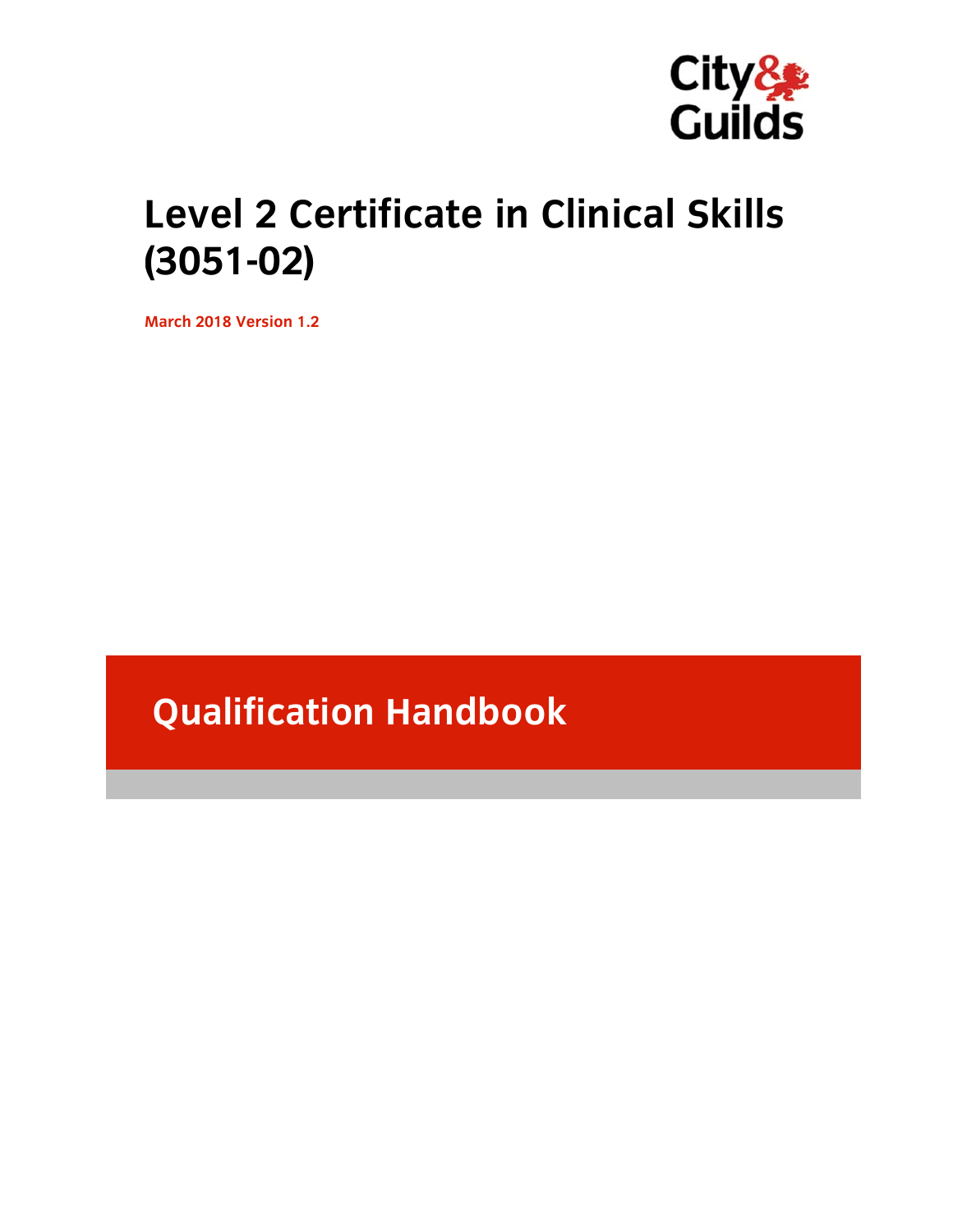## **Qualification at a glance**

the control of the control of the control of the control of the control of

| Subject area                          | <b>Health &amp; Health and Social Care</b>                                                                                                                                                                                                                                                                                                                                                                                                                                  |  |
|---------------------------------------|-----------------------------------------------------------------------------------------------------------------------------------------------------------------------------------------------------------------------------------------------------------------------------------------------------------------------------------------------------------------------------------------------------------------------------------------------------------------------------|--|
| City & Guilds number                  | 3051-02                                                                                                                                                                                                                                                                                                                                                                                                                                                                     |  |
| Age group approved                    | $16+$                                                                                                                                                                                                                                                                                                                                                                                                                                                                       |  |
| <b>Entry requirements</b>             | No entry requirements - See recommendations in<br>Learner entry requirements section                                                                                                                                                                                                                                                                                                                                                                                        |  |
| <b>Assessment</b>                     | Synoptic assignment<br>Portfolio of evidence                                                                                                                                                                                                                                                                                                                                                                                                                                |  |
| <b>Approvals</b>                      | Automatic approval is available for centres offering:<br>Level 2 Diploma in Clinical Healthcare<br>$\bullet$<br>Support (4223-01)<br>Level 3 Diploma in Clinical Healthcare<br>Support(4223-11)<br>Level 3 Diploma in Pathology Support (4223-<br>13)<br>Level 3 Diploma in Allied Health Profession<br>Support (4223-14)<br>Level 3 Diploma in Perioperative Support<br>$(4223-16)$<br>Level 5 Diploma for Assistant Practitioners in<br>Healthcare (3576-05/91) (England) |  |
| <b>Support materials</b>              | Centre handbook<br>Assignment guide - password protected<br>Marking guide - password protected<br>The passwords for the above are available from the<br><b>Walled Garden</b>                                                                                                                                                                                                                                                                                                |  |
| <b>Registration and certification</b> | Consult the Walled Garden/Online Catalogue for last<br>dates                                                                                                                                                                                                                                                                                                                                                                                                                |  |

| <b>Title and level</b>                                    | <b>GLH</b> | тот | City &<br><b>Guilds</b><br>number | <b>Accreditation</b><br>number |
|-----------------------------------------------------------|------------|-----|-----------------------------------|--------------------------------|
| Level 2 Certificate in<br>Clinical Skills                 | 153        | 184 | $3051 - 02$                       | 601/6071/8                     |
| Level 2 Certificate in<br>Clinical Skills (unit<br>route) | 153        | 184 | 3051-92                           | 601/6071/8                     |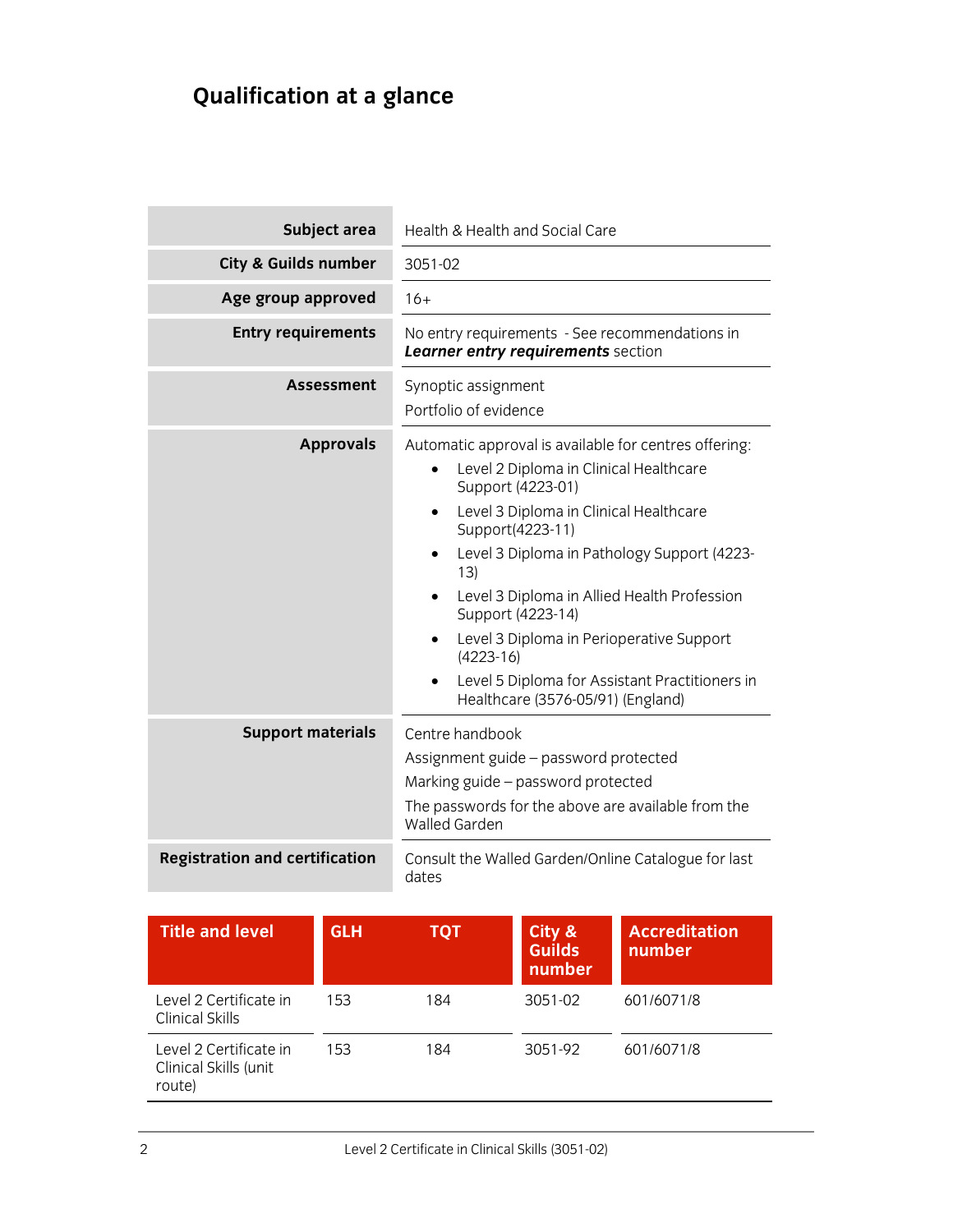| <b>Version and date</b> | <b>Change detail</b>                               | <b>Section</b>                                                 |
|-------------------------|----------------------------------------------------|----------------------------------------------------------------|
| V1.1 August 2017        | Adding GLH and TQT<br>details                      | Qualification at a<br>glance and<br>Introduction               |
|                         | Removing QCF                                       | Sources of general<br>information                              |
| V1.2 March 2018         | Age group approval<br>changed from 18+<br>to $16+$ | Qualification at a<br>glance and learner<br>entry requirements |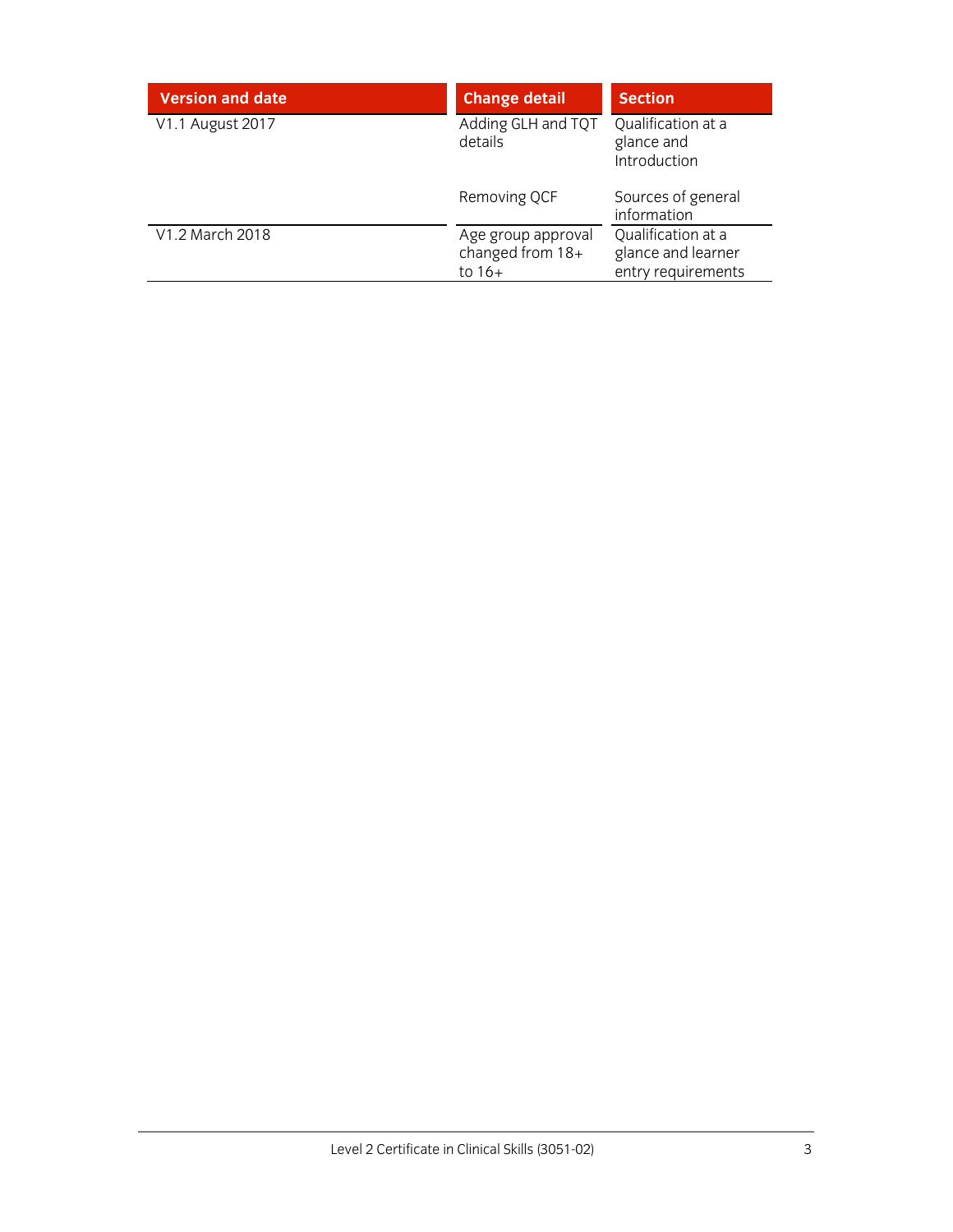## **Contents**

|   |                 | <b>Qualification at a glance</b>                                                                                | $\mathbf{2}$    |
|---|-----------------|-----------------------------------------------------------------------------------------------------------------|-----------------|
|   | <b>Contents</b> | 4                                                                                                               |                 |
| 1 | Introduction    |                                                                                                                 | 6               |
|   |                 | Structure                                                                                                       | $\overline{7}$  |
| 2 |                 | <b>Centre requirements</b>                                                                                      | 10              |
|   |                 | Approval                                                                                                        | 10 <sup>1</sup> |
|   |                 | Resource requirements                                                                                           | 10              |
|   |                 | Learner entry requirements                                                                                      | 12              |
| 3 |                 | Delivering the qualification                                                                                    | 13              |
|   |                 | Initial assessment and induction                                                                                | 13              |
|   |                 | Recording documents                                                                                             | 13              |
| 4 |                 | Assessment & summary of assessment methods                                                                      | 14              |
|   |                 | Assessment strategy                                                                                             | 15              |
| 5 | <b>Units</b>    | 17                                                                                                              |                 |
|   |                 | Availability of units                                                                                           | 17              |
|   | <b>Unit 201</b> | Roles, responsibilities and values in health and care practice                                                  | 18              |
|   | <b>Unit 202</b> | Communication and handling of information in health and care settings                                           | 21              |
|   | <b>Unit 203</b> | Understanding long-term health conditions                                                                       | 24              |
|   | <b>Unit 204</b> | Principles of safeguarding in health and care settings                                                          | 27              |
|   | <b>Unit 205</b> | Principles of infection prevention and control in health and care settings 31                                   |                 |
|   | <b>Unit 206</b> | Contribute to monitoring the health of individuals affected by health<br>conditions in health and care settings | 33              |
|   | <b>Unit 207</b> | Undertaking physiological measurements in health and care settings                                              | 36              |
|   | <b>Unit 208</b> | <b>Obtain specimens from individuals</b>                                                                        | 38              |
|   | <b>Unit 209</b> | Undertake agreed pressure area care                                                                             | 41              |
|   | <b>Unit 210</b> | Support individuals to eat and drink                                                                            | 44              |
|   | <b>Unit 211</b> | Technological aids in health and care settings                                                                  | 47              |
|   | <b>Unit 212</b> | Understanding end of life care                                                                                  | 49              |
|   | <b>Unit 213</b> | <b>Dementia awareness</b>                                                                                       | 53              |
|   | <b>Unit 214</b> | Carry out extended feeding in health and care settings                                                          | 56              |
|   | <b>Unit 215</b> | <b>Supporting individuals using Oxygen</b>                                                                      | 59              |
|   | <b>Unit 216</b> | Support individuals who wear aids and prostheses                                                                | 62              |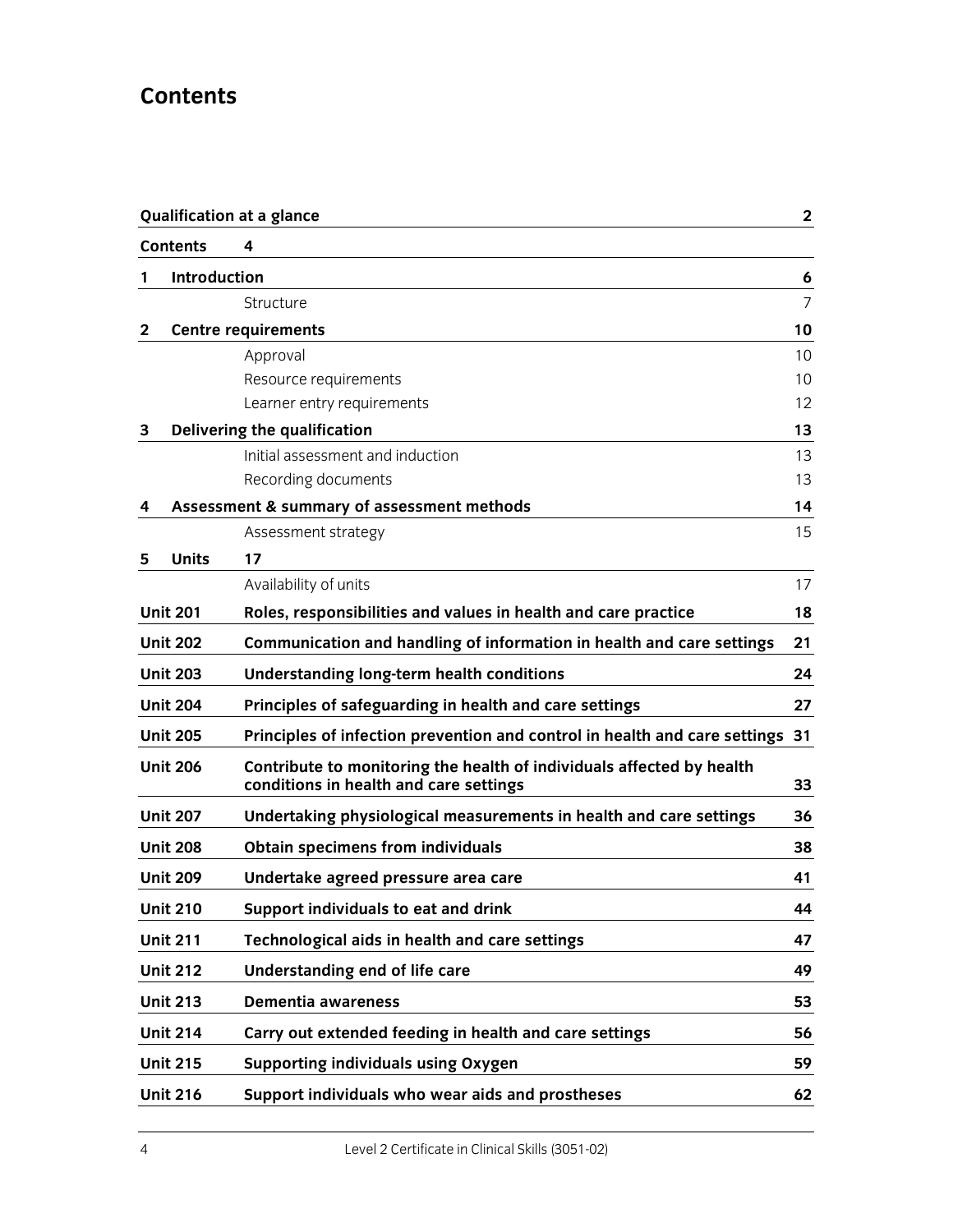| <b>Unit 217</b>   | Support individuals to manage continence and care for indwelling<br>catheters | 64 |
|-------------------|-------------------------------------------------------------------------------|----|
|                   |                                                                               |    |
| <b>Unit 218</b>   | Move and position individuals in accordance with their plan of care           | 67 |
| <b>Unit 219</b>   | Administration of medication in health and care settings                      | 71 |
| <b>Unit 220</b>   | Carry out personal hygiene for individuals unable to care for themselves 74   |    |
| <b>Unit 221</b>   | Care for individuals with naso-gastric tubes                                  | 78 |
| <b>Appendix 1</b> | National Qualifications Framework - Level descriptors                         | 81 |
|                   | Sources of general information                                                | 85 |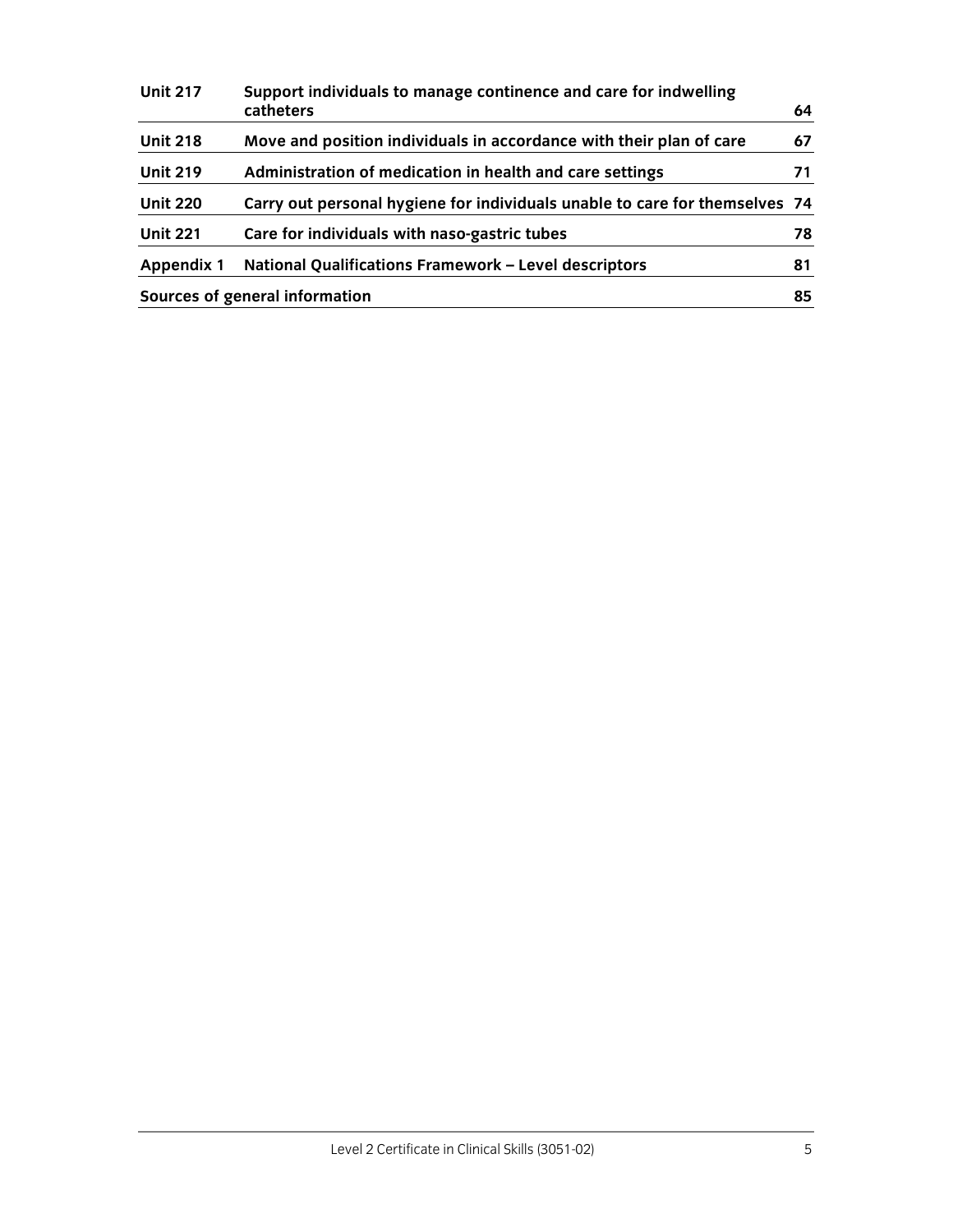## **1 Introduction**



This centre handbook tells you what you need to do to deliver the qualification:

| <b>Area</b>                                                 | <b>Description</b>                                                                                                                                                                                                                                                                                                                                                                                                                                                                                                                                               |
|-------------------------------------------------------------|------------------------------------------------------------------------------------------------------------------------------------------------------------------------------------------------------------------------------------------------------------------------------------------------------------------------------------------------------------------------------------------------------------------------------------------------------------------------------------------------------------------------------------------------------------------|
| Who is are the qualification for?                           | The Level 2 Certificate in Clinical Skills is specifically designed<br>for learners who wish to develop their clinical skills when<br>working in hospital or community based settings. This could<br>include acute hospital care, domiciliary care/community care,<br>GP surgeries, and residential/nursing homes. The qualification<br>has been specifically designed for those working in the<br>following roles:<br>healthcare assistant/healthcare support worker<br>key worker in domiciliary care services<br>care assistant in nursing /residential home. |
| What do the qualification cover?                            | This qualification allows learners to learn and develop the<br>clinical skills required for their employment role and/or career<br>progression/CPD and in support of other health care<br>professionals. It covers a range of topics. Please see the<br>qualification structure and units for details.                                                                                                                                                                                                                                                           |
| What opportunities for<br>progression are there?            | Learners may progress in their employment role or may wish<br>to consider further learning after completion. They may be<br>interested in the following qualifications:<br>Level 2 and 3 Diplomas in Clinical Healthcare Support<br>(4223-01/81 and 4223-11/91) and related<br>Apprenticeships<br>Level 3 Certificate in Clinical Skills (305-03/93).                                                                                                                                                                                                            |
| Who did we develop the<br>qualification with?               | This qualification has been developed in collaboration with<br>NHS, Domiciliary Care and Health and Social Care employers in<br>the related industries.                                                                                                                                                                                                                                                                                                                                                                                                          |
| Is it part of an apprenticeship<br>framework or initiative? | No.                                                                                                                                                                                                                                                                                                                                                                                                                                                                                                                                                              |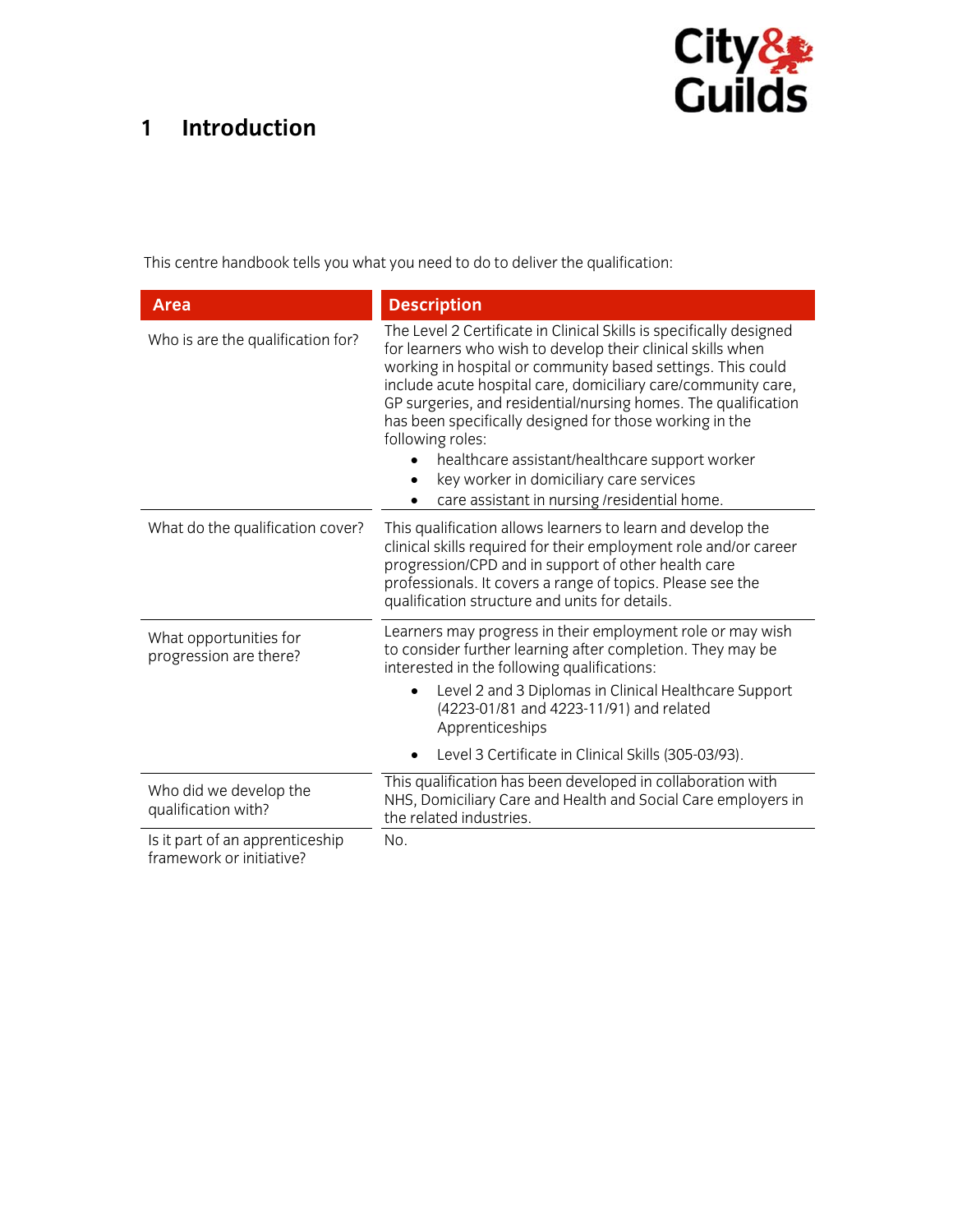## **Structure**

### To achieve the **City & Guilds Level 2 Certificate in Clinical Skills** learners must achieve **4 mandatory** and **5 optional units**.

Please note that the four mandatory units, 201 to 204 are assessed by a synoptic assignment which is externally set by City & Guilds, internally marked and externally quality assured. Please see Section 4 – Assessement of this document for more details.

| <b>Level 2 Certificate in Clinical Skills</b> |                                    |                                                                          |                |            |
|-----------------------------------------------|------------------------------------|--------------------------------------------------------------------------|----------------|------------|
| <b>UAN</b>                                    | City &<br>Guilds<br>unit<br>number | <b>Unit title</b>                                                        | Level          | <b>GLH</b> |
| <b>Mandatory</b>                              |                                    |                                                                          |                |            |
| H/507/1324                                    | 201                                | Roles, responsibilities and values in health<br>and care practice        | $\mathcal{P}$  | 31         |
| Y/507/1322                                    | 202                                | Communication and handling of<br>information in health and care settings | $\mathcal{P}$  | 15         |
| H/507/1291                                    | 203                                | Understanding long-term health<br>conditions                             | $\mathfrak{D}$ | 23         |
| D/507/1323                                    | 204                                | Principles of safeguarding in health and<br>care settings                | $\mathfrak{D}$ | 21         |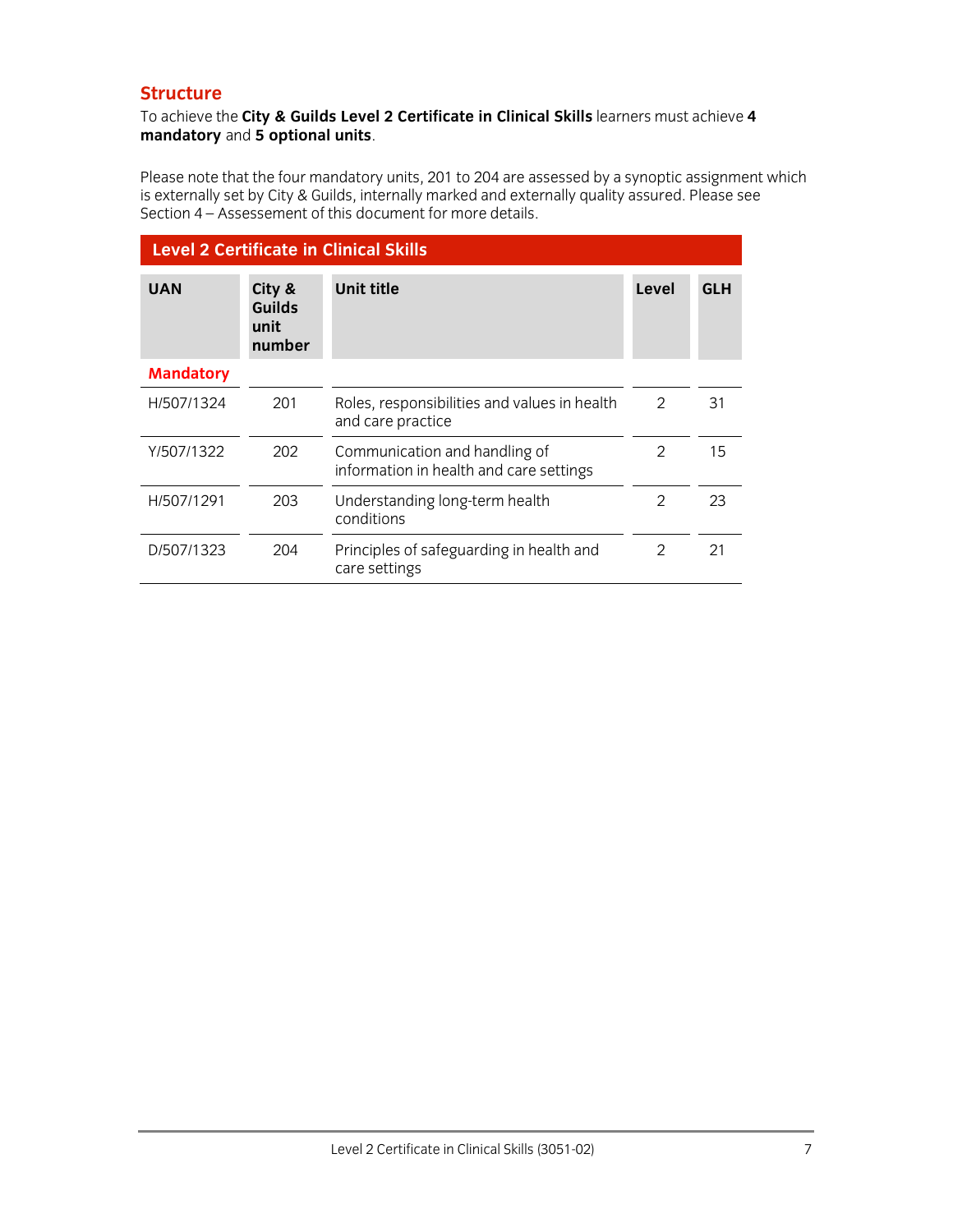| <b>Optional</b> | City &<br><b>Guilds</b><br>unit<br>number | <b>Unit title</b>                                                                   | Level          | <b>GLH</b> |
|-----------------|-------------------------------------------|-------------------------------------------------------------------------------------|----------------|------------|
| K/507/1292      | 205                                       | Principles of infection prevention and<br>control in health and care settings       | $\overline{2}$ | 19         |
| M/507/1293      | 206                                       | Contribute to monitoring the health of<br>individuals affected by health conditions | 2              | 12         |
| T/507/1294      | 207                                       | Undertaking physiological measurements<br>in health and care settings               | $\overline{2}$ | 12         |
| K/507/1325      | 208                                       | Obtain specimens from individuals                                                   | $\overline{2}$ | 20         |
| A/507/1295      | 209                                       | Undertake agreed pressure area care                                                 | 2              | 19         |
| M/507/1326      | 210                                       | Support individuals to eat and drink                                                | 2              | 19         |
| T/507/1327      | 211                                       | Technological aids in health and care<br>settings                                   | $\overline{2}$ | 14         |
| F/507/1296      | 212                                       | Understanding end of life care                                                      | $\overline{2}$ | 22         |
| J/507/1297      | 213                                       | Dementia awareness                                                                  | 2              | 18         |
| L/507/1298      | 214                                       | Carry out extended feeding in health and<br>care settings                           | $\overline{2}$ | 16         |
| A/507/1328      | 215                                       | Supporting individuals using Oxygen                                                 | $\overline{2}$ | 15         |
| R/507/1299      | 216                                       | Support individuals who wear aids and<br>prostheses                                 | 2              | 10         |
| F/507/1329      | 217                                       | Support individuals to manage continence<br>and care for indwelling catheters       | $\overline{2}$ | 21         |
| T/507/1330      | 218                                       | Move and position individuals in<br>accordance with their plan of care              | $\overline{2}$ | 18         |
| A/507/1300      | 219                                       | Administration of medication in health<br>and care settings                         | $\overline{2}$ | 26         |
| F/507/1301      | 220                                       | Carry out personal hygiene for individuals<br>unable to care for themselves         | 2              | 20         |
| J/507/1302      | 221                                       | Care for individuals with naso-gastric<br>tubes                                     | $\overline{2}$ | 17         |

## **Total Qualification Time**

Total Qualification Time (TQT) is the total amount of time, in hours, expected to be spent by a Learner to achieve a qualification. It includes both guided learning hours (which are listed separately) and hours spent in preparation, study and assessment.

| <b>Title and level</b>                 | <b>GLH</b> | тот |
|----------------------------------------|------------|-----|
| Level 2 Certificate in Clinical Skills | 153        | 184 |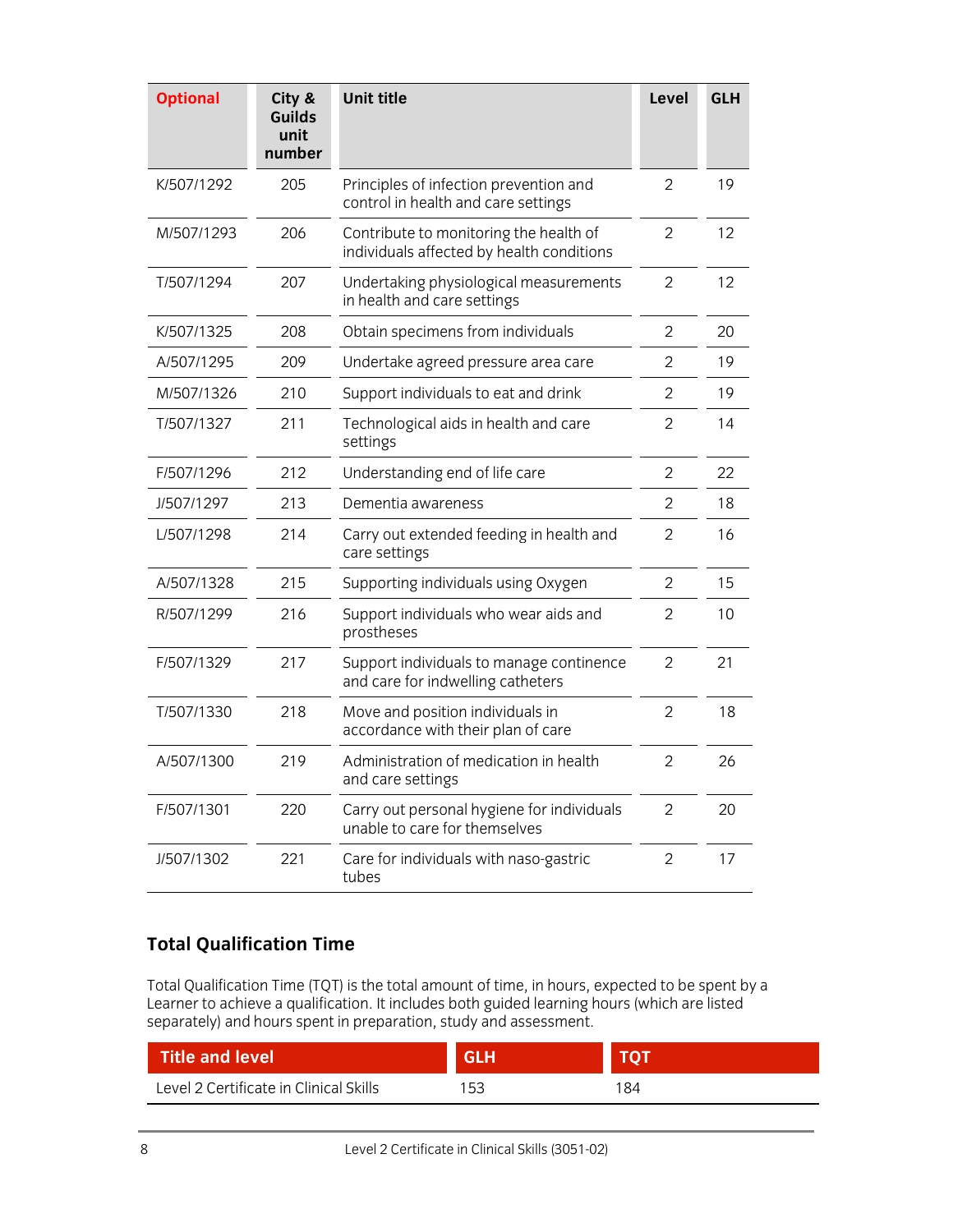| Level 2 Certificate in Clinical Skills (unit | 153 | 184 |
|----------------------------------------------|-----|-----|
| route)                                       |     |     |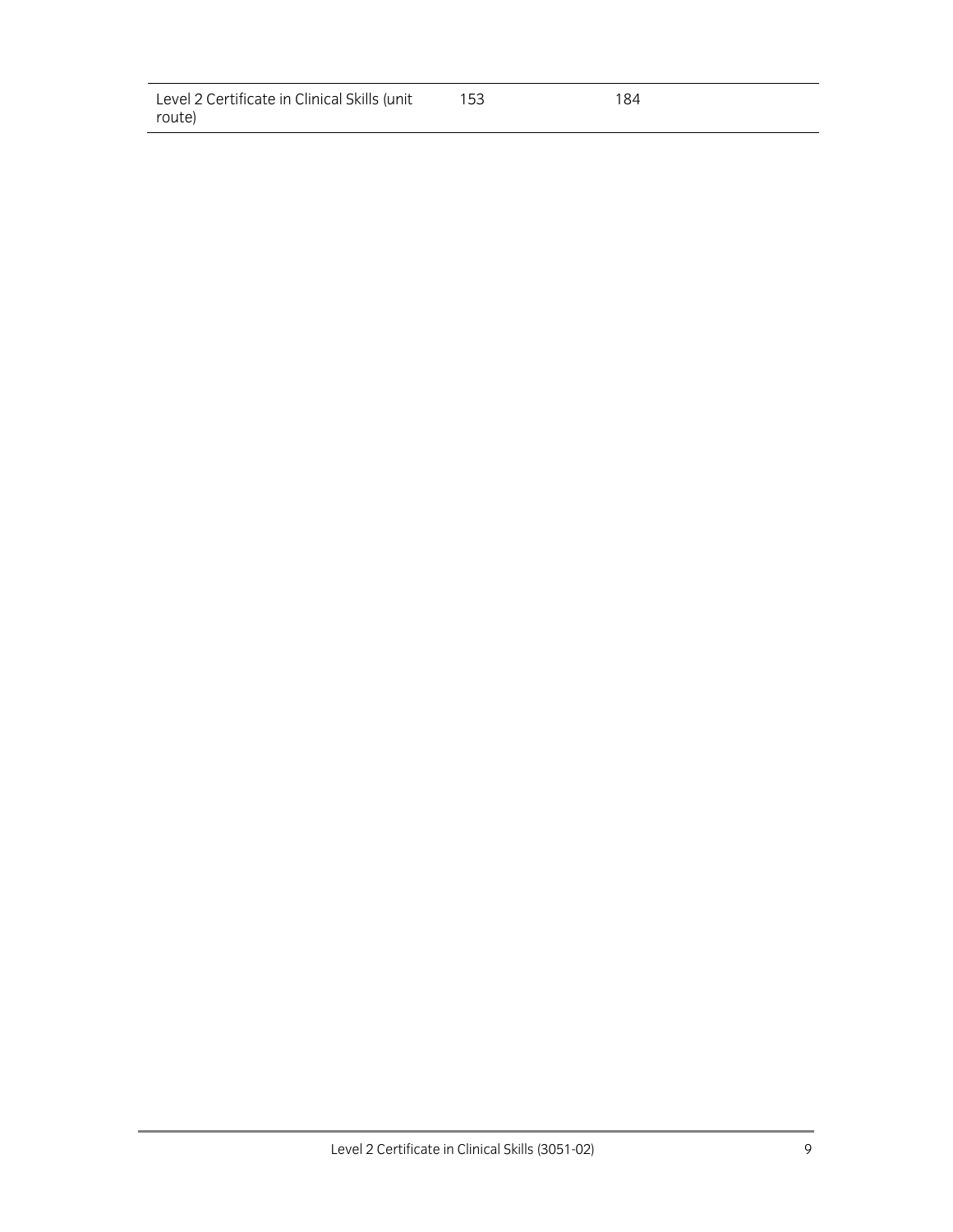## **2 Centre requirements**

## **Approval**

Automatic approval is available for centres offering:

- Level 2 Diploma in Clinical Healthcare Support (4223-01)
- Level 3 Diploma in Clinical Healthcare Support(4223-11)
- Level 3 Diploma in Pathology Support (4223-13)
- Level 3 Diploma in Allied Health Profession Support (4223-14)
- Level 3 Diploma in Perioperative Support (4223-16)
- Level 5 Diploma for Assistant Practitioners in Healthcare (3576-05/91) (England)

To offer this qualification, new centres will need to gain both centre and/or qualification approval. Please refer to the City & Guilds Centre Manual for further information.

Centre staff should familiarise themselves with the structure, content and assessment requirements of the qualification before designing a course programme.

## **Resource requirements**

### **Centre staffing**

This section outlines the approval processes for centres to offer this qualification and any resources that centres will need in place to offer the qualification including qualification-specific requirements for centre staff.

Existing City & Guilds Centres not currently offering our L2 – 5 Clinical Health qualifications in this area will need to obtain full qualification approval.

### **Human resources**

To meet the quality assurance criteria for these qualification, the centre must ensure that the following internal roles are undertaken:

- Ouality Assurance Coordinator
- Trainer/Tutor
- Assessor (occupationally competent and occupationally knowledgeable)
- Internal Quality Assurer

Centre staff may undertake more than one role, eg tutor and assessor or an Internal Quality Assurer, but must never internally quality assure their own assessments.

### **Continuing professional development**

Centres are expected to support their staff in ensuring that their knowledge remains current of the occupational area and of best practice in delivery, mentoring, training, assessment and quality assurance and that it takes account of any national or legislative developments.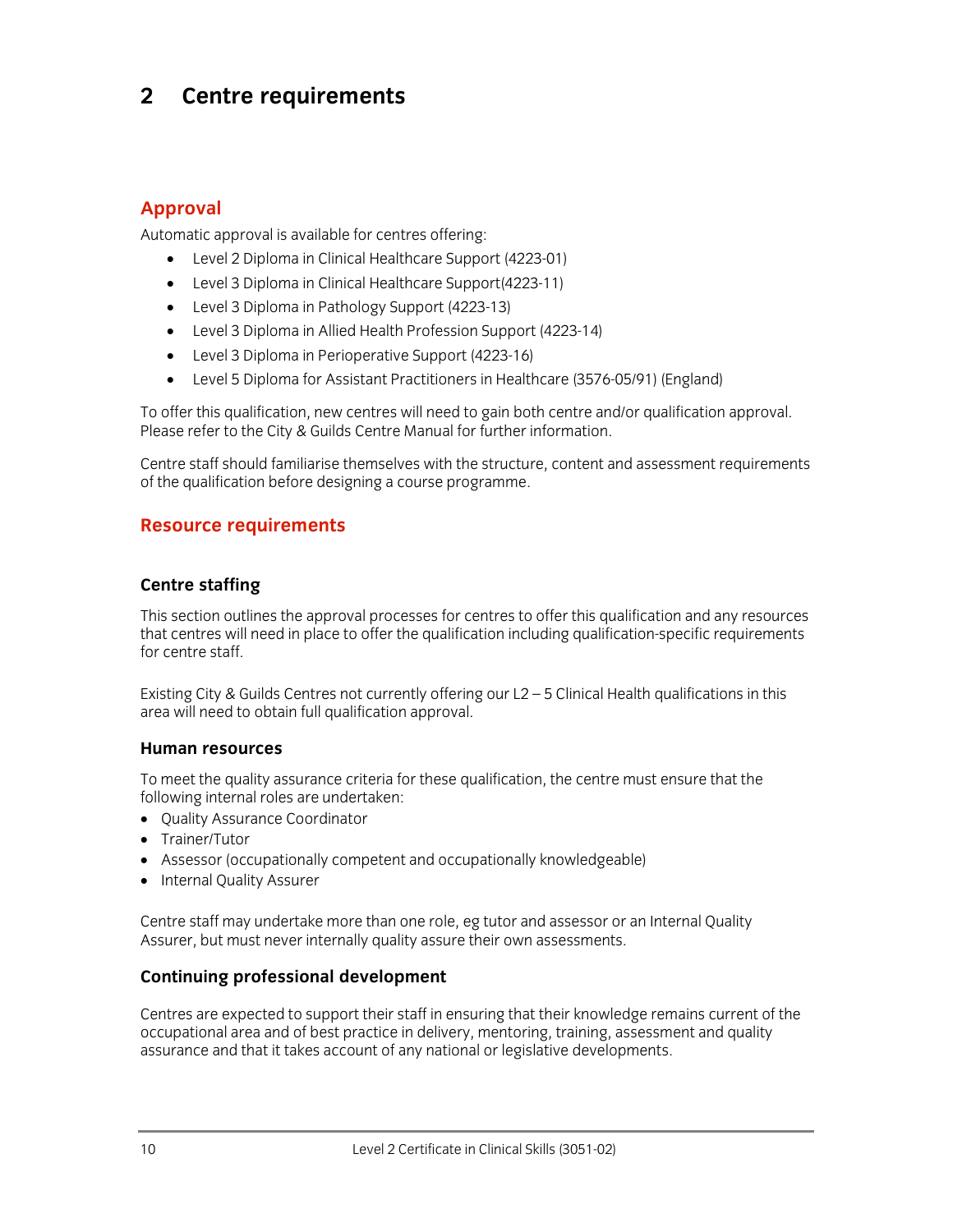## **Assessor requirements**

The Assessors of competence based units must:

- be occupationally competent this means that each assessor must be able to carry out the full requirements within the competency units that they are assessing. Occupational competence means that they are also occupationally knowledgeable
- maintain their occupational competence through clearly demonstrable continuing learning and professional development
- hold D32/33 or A1 OR be working towards the A1 replacements eg the City & Guilds 6317 such as:
	- the Level 3 Award in Assessing Competence in the Work Environment **or**
	- the Level 3 Certificate in Assessing Vocational Achievement **or**
	- another suitable qualification equivalent/alternative in the assessment of work based performance. This must be agreed in advance with the centre's external quality assurer.

Assessors of competence based units may also make assessment decisions on knowledge based units and learning outcomes.

City & Guilds also accepts additional nationally accredited assessor and teaching qualifications. A full list of these are available on the qualification webpage.

Assessors of knowledge based units and knowledge based learning outcomes must:

- be occupationally knowledgeable. This means that each assessor should possess relevant knowledge and understanding to assess units designed to test specific knowledge and understanding or units where knowledge and understanding are components of competency.
- maintain their occupational knowledge through clearly demonstrable continuing learning and professional development
- hold D32/D33 or A1 **or** be working towards one of the following:
	- the A1 replacement qualifications i.e. the City & Guilds 6317 such as
	- Level 3 Award in Assessing Vocational Competence **or**
	- Level 3 Award in Assessing Vocationally Related Achievement **or**
	- Level 3 Certificate in Assessing Vocational Achievement **or**
	- another suitable qualification in the assessment of knowledge. This must be agreed in advance with the centre's external quality assurer.

City & Guilds also accepts additional nationally accredited assessor and teaching qualifications. A full list of these are available on the qualification webpage.

### *Internal quality assurers*

Internal quality assurance is key to ensuring that the assessment of evidence for units is of a consistent and appropriate quality. Those performing the internal quality assurance role must be occupationally knowledgeable and possess the skills necessary to make quality assurance decisions.

Although it is not a requirement to hold a qualification to quality assure this qualification, City & Guilds recommends that it is best practice to hold a quality assurance qualification. These include:

- $\bullet$  D34 or V1
- the V1 replacements eg the City & Guilds 6317 such as the:
	- Level 4 Award in the Internal Quality Assurance of Assessment Processes and Practice or
	- o Level 4 Certificate in Leading the Internal Quality Assurance of Assessment Processes and Practice.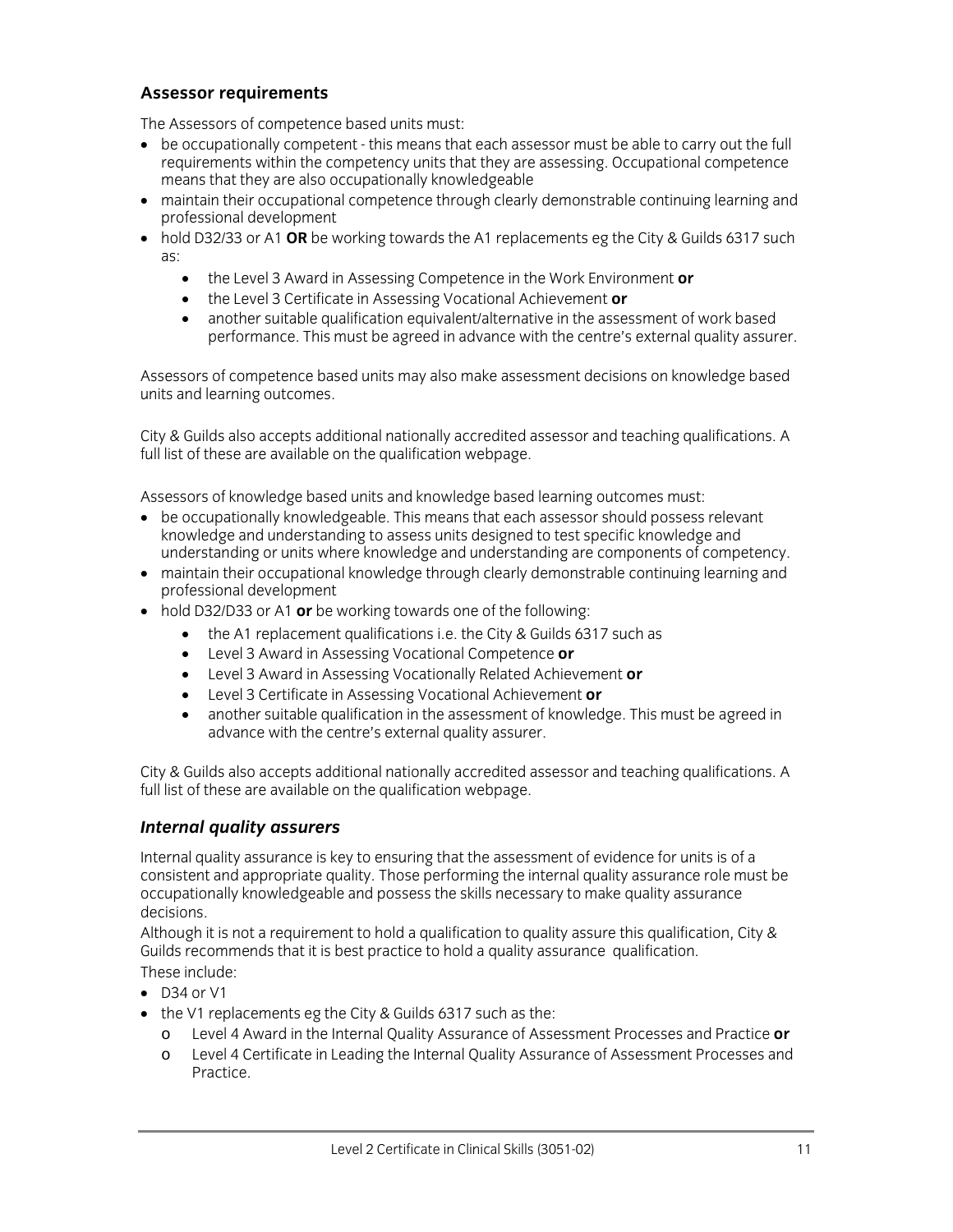If the internal quality assurer does not hold a qualification they must be able to demonstrate evidence of working to their own organisation's QA standards which clearly link to other equivalent standards for Internal Quality Assurance

## *Assessment decisions*

Assessment decisions for criteria that must be assessed in the workplace, as identified in unit assessment requirements, must be made in a real work environment by an occupationally competent assessor.

#### **Competence based assessment must include direct observation as the main source of evidence.**

## **Learner entry requirements**

City & Guilds does not set entry requirements for this qualification. However, it is recommended that the learner has:

- completed the mandatory employer training (where already in employment) including the Care Certificate (England)
- 6 months employed experience
- Level 1 literacy and numeracy skills or is working towards achieving these.

Centres must ensure that learners have the potential and opportunity to gain the qualification successfully.

## *Age restrictions*

The City & Guilds Level 2 Certificate in Clinical Skills is not approved for learners under 16 years of age. City & Guilds cannot accept any registrations for learners below this age group.

## *Other legal considerations*

Learners working within care services may be legally required to undergo criminal record checks prior to taking up or continuing in employment. Centres and employers will need to liaise closely with one another to ensure that any requirements for the particular area of work are fully met. As the requirements vary between work contexts, checks should be made with the appropriate regulatory body and/or government departments if centres or employers are uncertain of these requirements. These are usually the responsibility of the employer. The appropriate service regulator identifies any 'fit person' criteria, not the Awarding Body.

Centres are advised that fit persons criteria and work function job specification limitations may impact the learner/learner's ability to generate sufficient and appropriate evidence that meets the learning outcome and assessment criteria in some of the units within this qualification. The completion of a robust initial assessment should aim to highlight any possible issues that will impact on the learner's ability to complete a full qualification.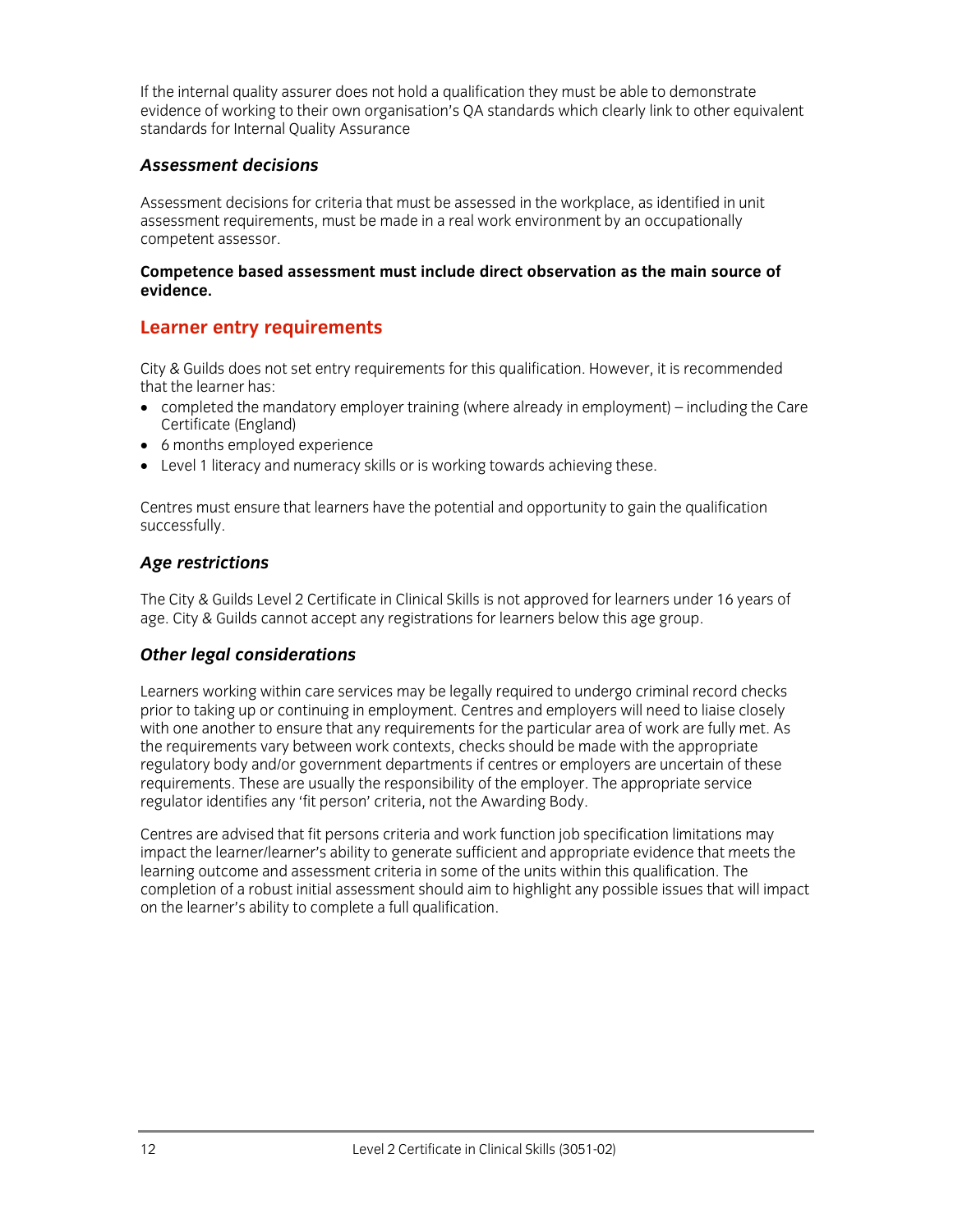## **3 Delivering the qualification**

## **Initial assessment and induction**

An initial assessment of each learner should be made before the start of their programme to identify:

- if the learner has any specific training or learning needs
- support and guidance they may need when working towards their qualification
- any units they have already completed, or credit they have accumulated which is relevant to the qualification and may be used as part of the RPL process
- the appropriate type and level of qualification.

We recommend that centres provide an induction programme so the learner fully understands the requirements of the qualification, their responsibilities as a learner, and the responsibilities of the centre. This information can be recorded on a learning contract, a personalised learning plan or a similar document.

## **Recording documents**

Learners and centres may decide to use a paper-based or electronic method of recording evidence.

City & Guilds endorses several ePortfolio systems, including our own, **Learning Assistant**, an easyto-use and secure online tool to support and evidence learners' progress towards achieving qualifications. Further details are available at: **www.cityandguilds.com/eportfolios**.

City & Guilds has developed a set of *recording forms* including examples of completed forms, for new and existing centres to use as appropriate. *Recording forms* are available at **www.cityandguilds.com.**

Although new centres are expected to use these forms, centres may devise or customise alternative forms, which must be approved for use by the external quality assurer, before they are used by learners and assessors at the centre. Amendable (MS Word) versions of the forms are available on the City & Guilds website.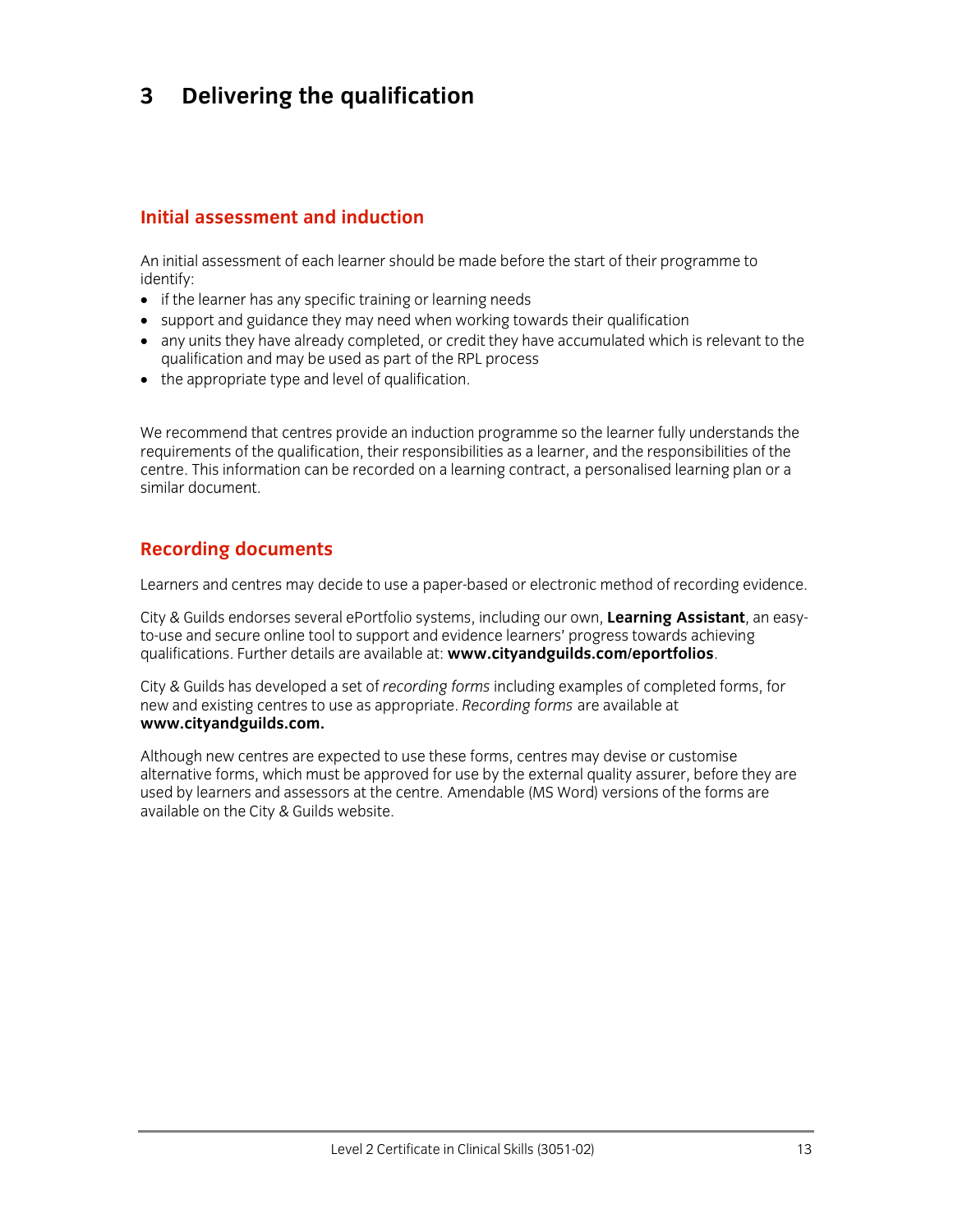## **4 Assessment & summary of assessment methods**

The **mandatory** units (201-204) are assessed by an externally set, internally marked and externally quality assured synoptic assignment.

| <b>Assessment Type</b> |                     |                                         |  |
|------------------------|---------------------|-----------------------------------------|--|
| Unit                   | <b>Title</b>        | Where to obtain assessment<br>materials |  |
| 200                    | Synoptic assignment | www.cityandguilds.com                   |  |

This qualification is an NQF qualification, there is no requirement for 100% assessment coverage of assessment criteria in the mandatory units. The synoptic assignment has been designed to ensure coherence across the mandatory units and holistically assess learner's knowledge and understanding of the roles, responsibilities and values in health and care practice, communication and handling of information, long-term health conditions and safeguarding.

The **optional** units in this qualification are assessed by portfolio of evidence and **all** assessment criteria must be assessed for these units.

#### **Range**

It is expected that all the range within the units in this qualification will be taught/covered within the delivery programme. All the range within the knowledge outcomes should be assessed except where there is a mandatory overriding assignment. However, only those aspects of range applicable to the learner's work role need to be assessed in the competency outcomes.

## **Externally set City & Guilds synoptic assignment**

Candidates must complete the synoptic assignment it in its entirety before the results for the four mandatory units can be claimed via unit 200.

Candidates who have been referred on an assignment **are only permitted one further attempt**  at that assignment. The referred task(s) must contain new material. After **two** attempts the referred candidate is deemed to have failed the assessment and must re-sit the assignment by choosing an individual with a different long-term condition and completing the tasks in this new context. For task E, candidates are required to choose a different scenario from the one they used in the original assignment.

The centre must provide appropriate feedback and support to enable the candidate to re-take/re-sit the assignment. If a candidate has failed and does not meet the assessment criteria in the third attempt, they have failed the units and hence cannot achieve the full qualification, and the centre should either:

- guide the candidate towards a more suitable qualification, or
- inform the candidate of the right to appeal.

Please see the assignment and marking guide for further details.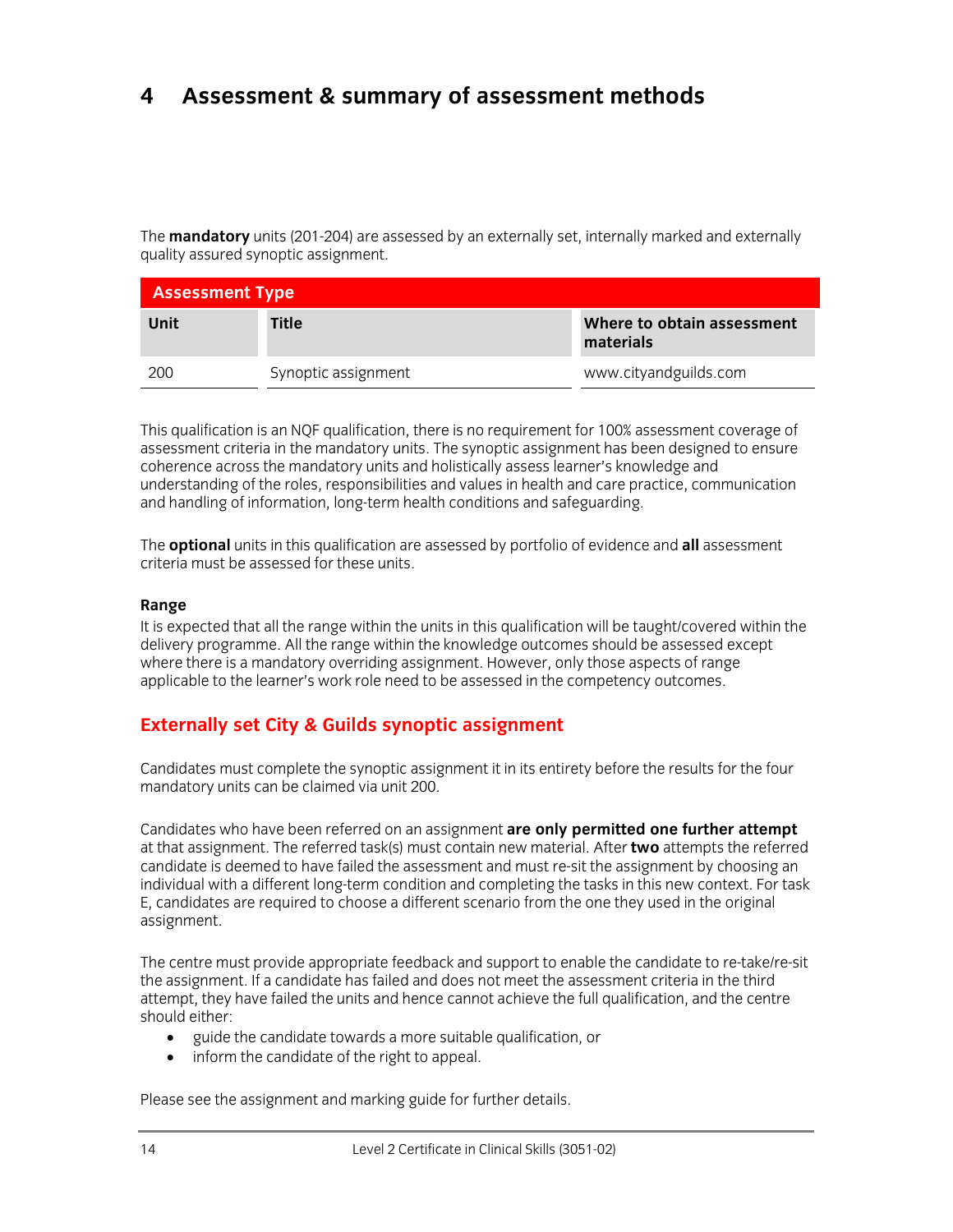The assignment is available from **www.cityandguilds.com.** The assignment and marking guide are password protected. The password is available from the Walled Garden.

### **Time constraints**

The following must be applied to the assessment of this qualification:

- centre staff should guide candidates to ensure excessive evidence gathering is avoided. Centres finding that assessments are taking longer, should contact their External Quality Assurer for guidance.
- all units undertaken and related requirements must be completed and assessed within the candidate's period of registration. Centres should advise candidates of any internal timescales for the completion and marking of individual assessments.

## **Assessment strategy**

#### **Assessment principles**

Assessment decisions for competence based learning outcomes must be made in a real work environment by an assessor qualified to make assessment decisions. **Competence based assessment must include direct observation as the main source of evidence.** Any knowledge evidence integral to competency based learning outcomes may be generated outside the working environment, but the final assessment decisions must be within the real working environment.

Expert witnesses can be used for direct observation where they have occupational expertise for specialist areas or the observation is of a particularly sensitive nature. The use of expert witnesses should be determined and agreed by the assessor.

Assessment of knowledge based learning outcomes (eg those beginning with 'know' or 'understand') may take place in or outside of a real work environment.

Assessment decisions for knowledge based learning outcomes must be made by an occupationally knowledgeable assessor.

Assessment decisions for knowledge based learning outcomes must be made by an assessor qualified to make assessment decisions.

### **Definitions**

#### **Occupationally competent:**

This means that each assessor must be capable of carrying out the full requirements within the competency units they are assessing. Being occupationally competent means they are also occupationally knowledgeable. This occupational competence should be maintained annually through clearly demonstrable continuing learning and professional development.

#### **Occupationally knowledgeable:**

This means that each assessor should possess relevant knowledge and understanding, and be able to assess this in units designed to test specific knowledge and understanding, or in units where knowledge and understanding are components of competency. This occupational knowledge should be maintained annually through clearly demonstrable continuing learning and professional development.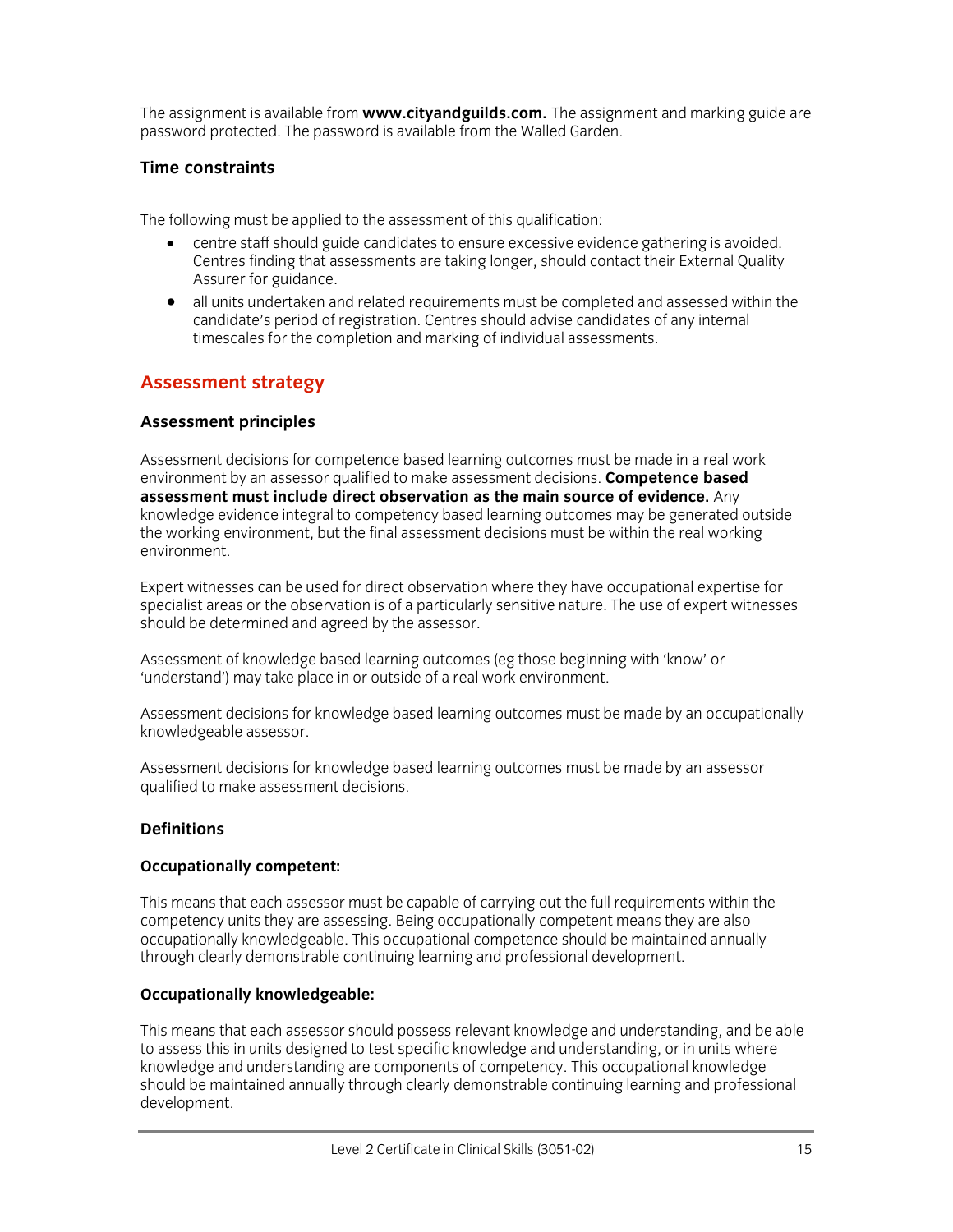#### **Qualified to make assessment decisions:**

This means that each assessor must hold a qualification suitable to support the making of appropriate, safe and consistent assessment decisions. Awarding Organisations will determine what will qualify those making assessment decisions according to the unit of competence under assessment.

#### **Expert witness:**

Evidence from expert witnesses must meet the tests of validity, reliability and authenticity. Expert witnesses will need to demonstrate:

- they have a working knowledge of the units on which their expertise is based
- they are occupationally competent in their area of expertise
- they have EITHER any qualification in assessment of workplace performance OR a professional work role which involves evaluating the everyday practice of staff
- they have current or recent (within the last 2 years) experience of working at or above the level for which they are attesting competence
- they can demonstrate appropriate, continuous professional development relevant to the sector for which they are attesting competence
- that they have no conflict of interest in the outcome of the evidence.

## **Recognition of prior learning (RPL)**

The City & Guilds policy on RPL can be found at: **http://www.cityandguilds.com/Provide-Training/Centre-Support/Centre-Document-Library/Policies-and-Procedures/Quality-Assurance-Documents**.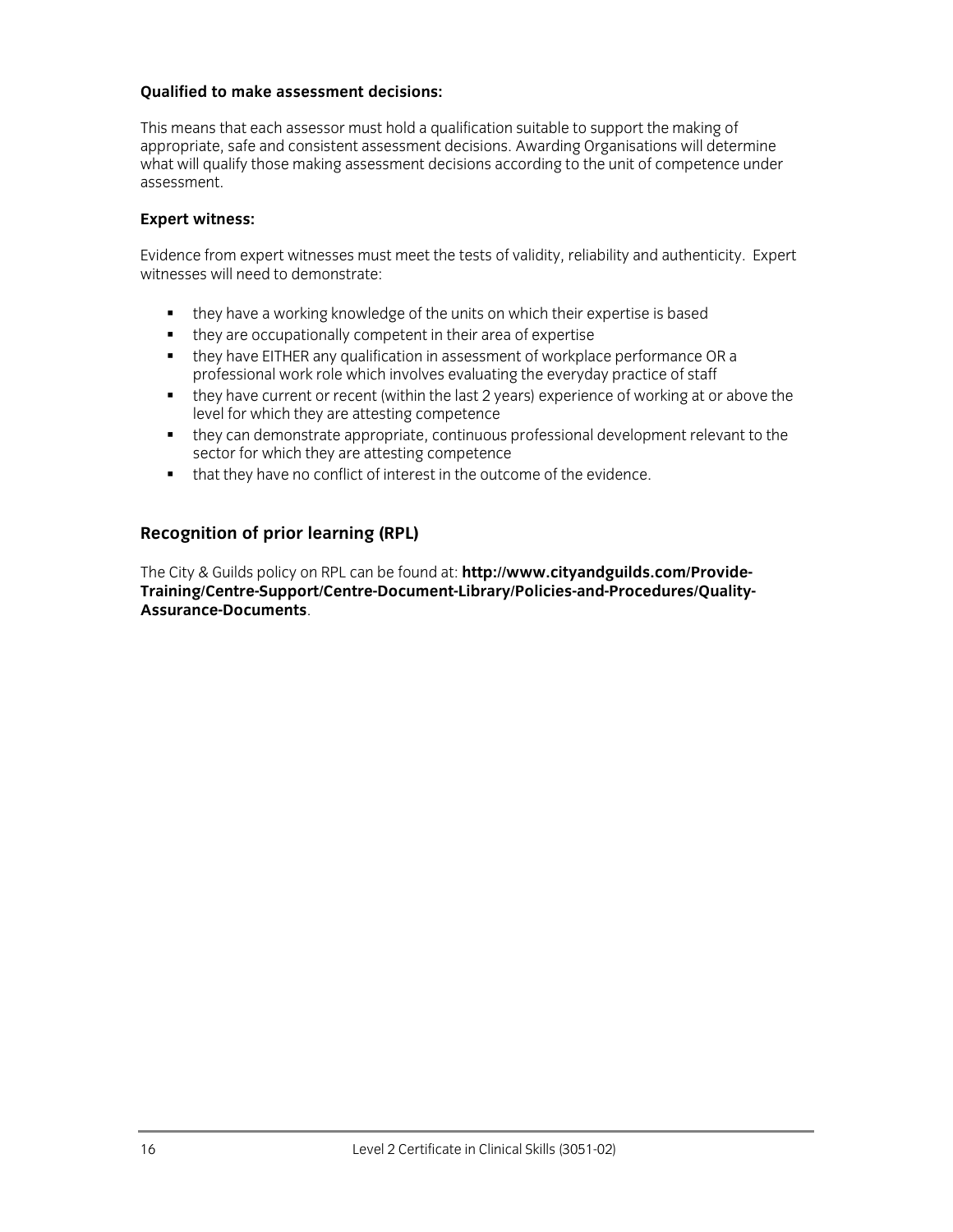## **5 Units**

## **Availability of units**

All units for the Level 2 Certificate in Clinical Skills can be found in this document.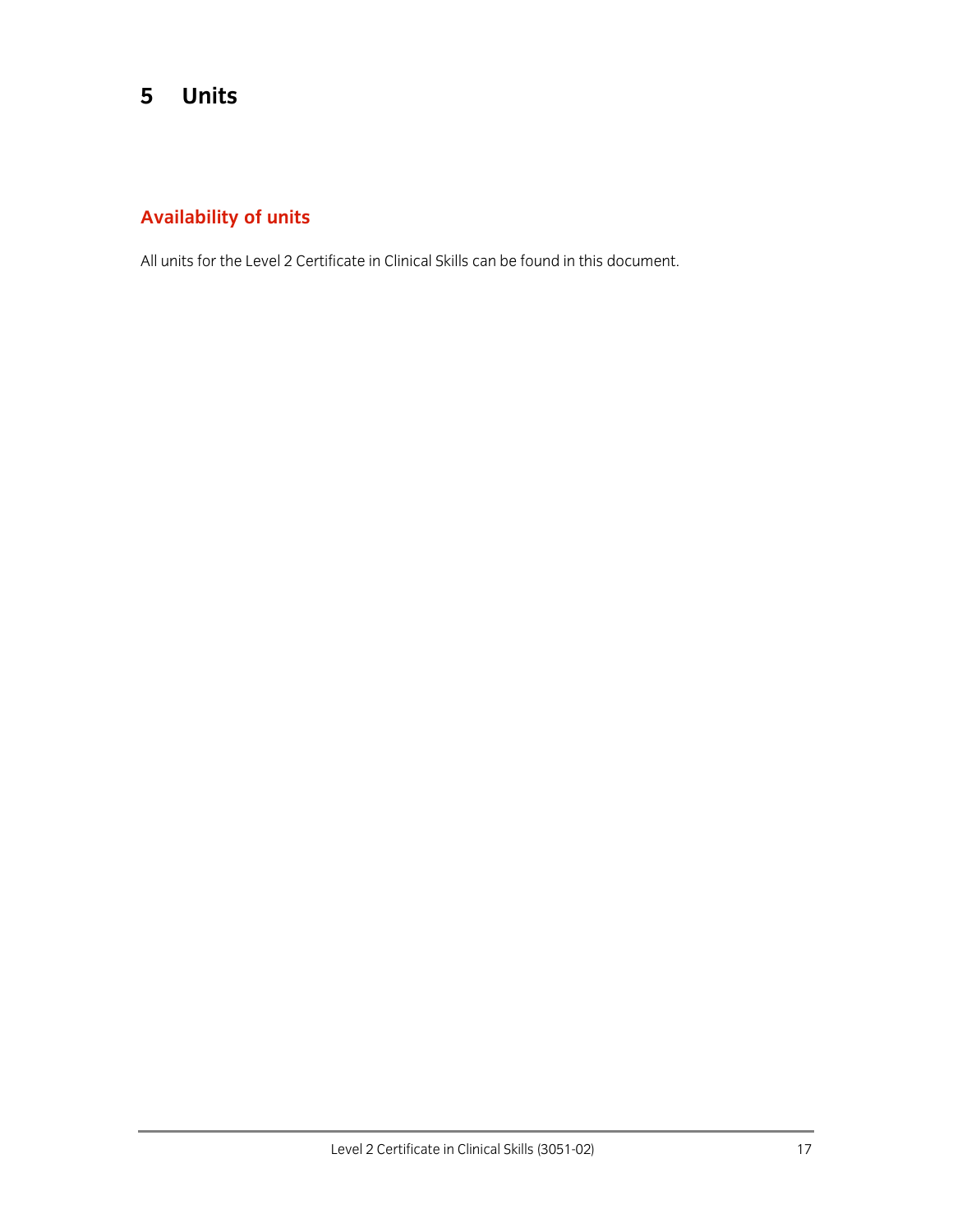## **Unit 201 Roles, responsibilities and values in health and care practice**

| UAN:                            | H/507/1324                                                                                                                                                                                                                                                                                                                                                              |
|---------------------------------|-------------------------------------------------------------------------------------------------------------------------------------------------------------------------------------------------------------------------------------------------------------------------------------------------------------------------------------------------------------------------|
| Level:                          | 2                                                                                                                                                                                                                                                                                                                                                                       |
| <b>Notional learning hours:</b> | 52                                                                                                                                                                                                                                                                                                                                                                      |
| <b>Guided learning hours:</b>   | 31                                                                                                                                                                                                                                                                                                                                                                      |
| Aim:                            | The aim of this unit is to provide the learner with an<br>understanding of their roles and responsibilities when<br>working in the health and care settings. The learner will<br>understand how legislation and organisational polices<br>underpin their work practice and the importance of<br>developing professional values and working in a person-<br>centred way. |
| Assessment:                     | Synoptic assignment                                                                                                                                                                                                                                                                                                                                                     |

#### **Learning outcome 1**

The learner will:

1. Understand own role, responsibilities and duty of care when working in a health or care setting

### **Assessment criteria**

- 1.1 identify the structure and roles within own team
- 1.2 explain the main duties and responsibilities of own role
- 1.3 outline **agreed ways of working** relating to own role
- 1.4 state how different **legislation** affects own role
- 1.5 define the term 'duty of care'
- 1.6 identify conflicts and dilemmas that may arise between the worker's duty of care and an **individual'**s rights
- 1.7 explain own responsibilities in relation to whistleblowing
- 1.8 identify circumstances in which a task that has been delegated may not be accepted and actions that should be taken
- explain the importance of responding to complaints in line with legislation and **agreed ways of working**
- 1.10 explain the importance of identifying and reporting errors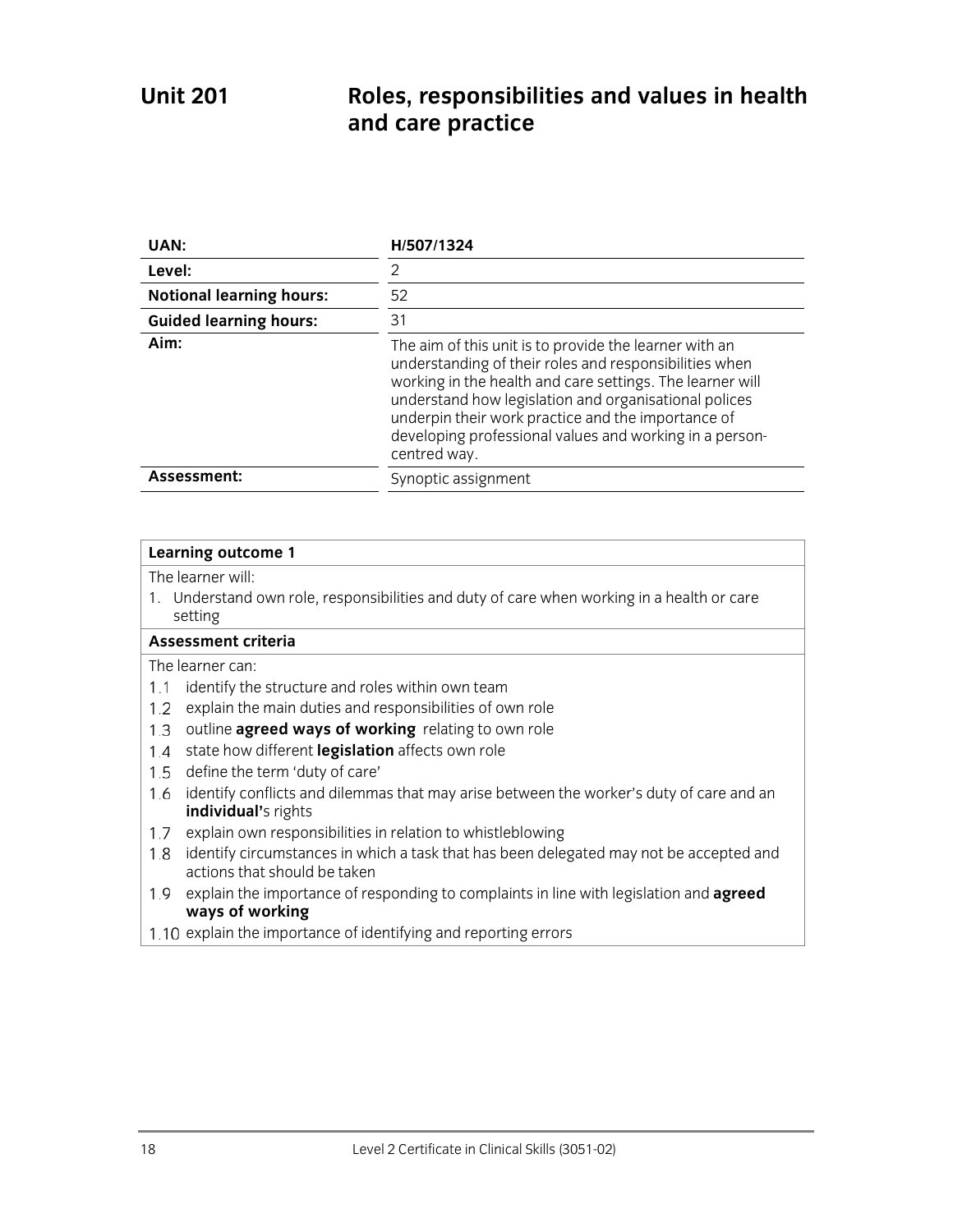## **Agreed ways of working**

Policies and procedures

#### **Legislation**

Care Act 2014, Health and Safety at Work Act 1974, Reporting of Injuries, Diseases and Dangerous Occurrences Regulations (RIDDOR) 2013, Data Protection Act 1998, Freedom of Information Act 2000, Equality Act 2010, Human Rights Act 1998, Mental Capacity Act 2005, Public Interest Disclosure Act [whistleblowing] 1998

### **Individual**

Someone requiring care and support

#### **Learning outcome 2**

The learner will:

2. Understand professional values and attitudes in health and care settings

#### **Assessment criteria**

The learner can:

- 2.1 explain what is meant by the term 'professional values'
- describe the difference between personal and professional values
- 2.3 state the factors that influence personal values, attitudes and beliefs
- describe the importance of professional boundaries when working with **individuals** and **others**
- 2.5 define the term 'compassionate care'
- 2.6 explain the importance of compassionate care

#### **Range**

#### **Individual**

Someone requiring care and support

#### **Others**

Colleagues, healthcare professionals, social workers, family

#### **Learning outcome 3**

The learner will:

3. Understand working in a team and an integrated workforce in health and care settings

### **Assessment criteria**

- 3.1 identify the components of effective team work
- 3.2 explain the importance of working as a team
- 3.3 explain how a working relationship is different from a personal relationship
- describe the reasons why there may be tensions in working relationships and the available support
- 3.5 identify organisations and services that may form part of an integrated workforce within health and care services and settings
- 3.6 explain the benefits to an **individual** of an integrated approach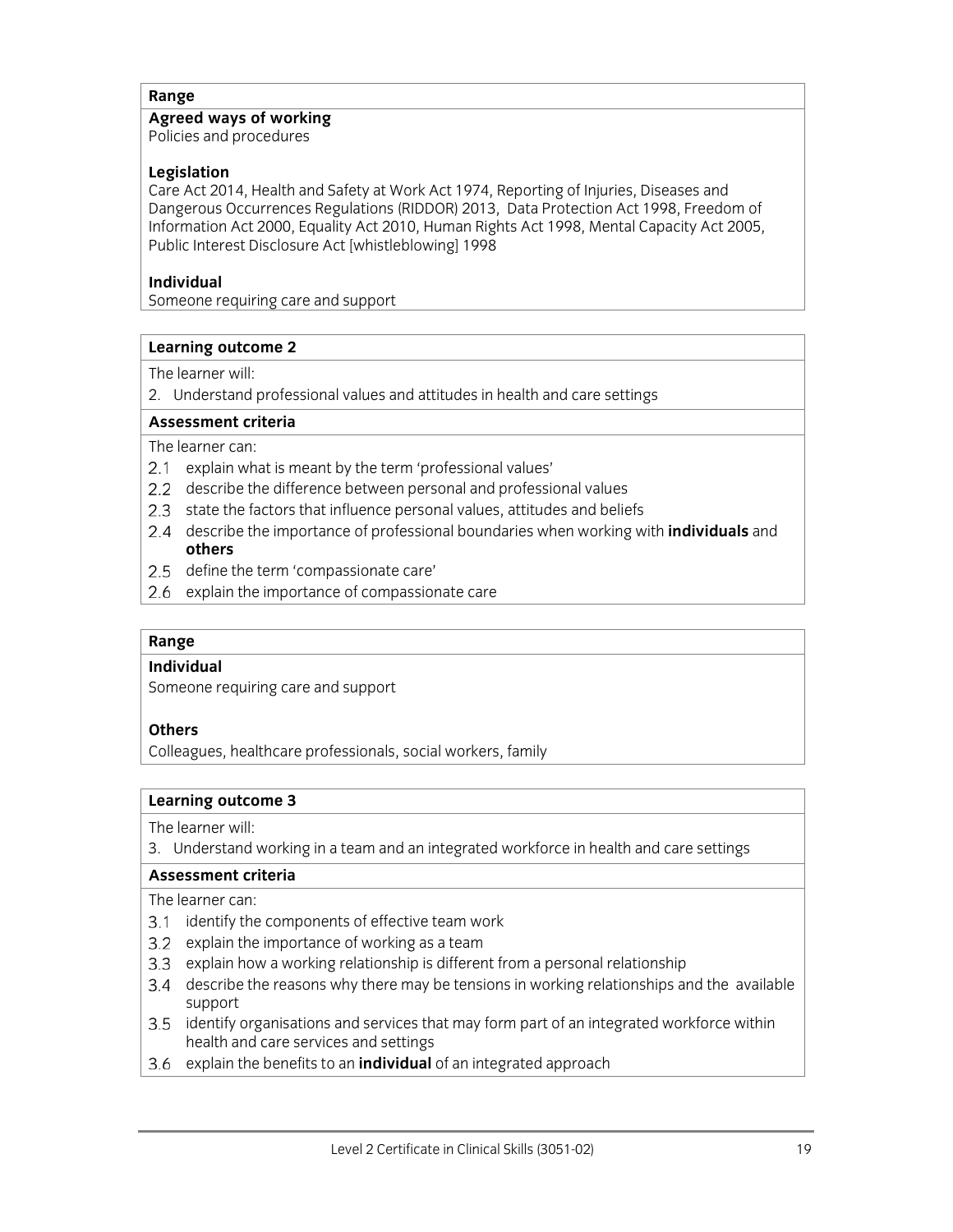**Individual** 

Someone requiring care and support

#### **Learning outcome 4**

The learner will:

4. Know the influences on health and care provision

**Assessment criteria**

The learner can:

- describe the different types of health and care provision and services available to **individuals**
- 4.2 outline how health and care services are influenced by the aging population
- 4.3 identify key government priorities in meeting the health and care needs of the aging population
- 4.4 outline the challenges facing health and care service provision

#### **Range**

#### **Individual**

Someone requiring care and support

#### **Learning outcome 5**

The learner will:

5. Know the principles of working in a person-centred way

#### **Assessment criteria**

The learner can:

- 5.1 define the term 'person-centred care'
- 5.2 explain why person-centred care is important in promoting health and wellbeing of **individuals**
- state why it is important to obtain an **individua**l's **consent** when providing care or support
- 5.4 identify actions to take if consent cannot be obtained
- 5.5 explain the importance of supporting individuals to make informed choices
- describe ways of encouraging **active participation** of **individuals**
- 5.7 outline how positive risk assessment can help reduce barriers to active participation

### **Range**

#### **Individual**

Someone requiring care and support

#### **Consent**

Informed agreement to an action or decision which may be implied, written or verbal

### **Active participation**

Way of working that recognises an individual's right to participate in the activities and relationships of everyday life as independently as possible; the individual is regarded as an active partner in their own care and support rather than a passive recipient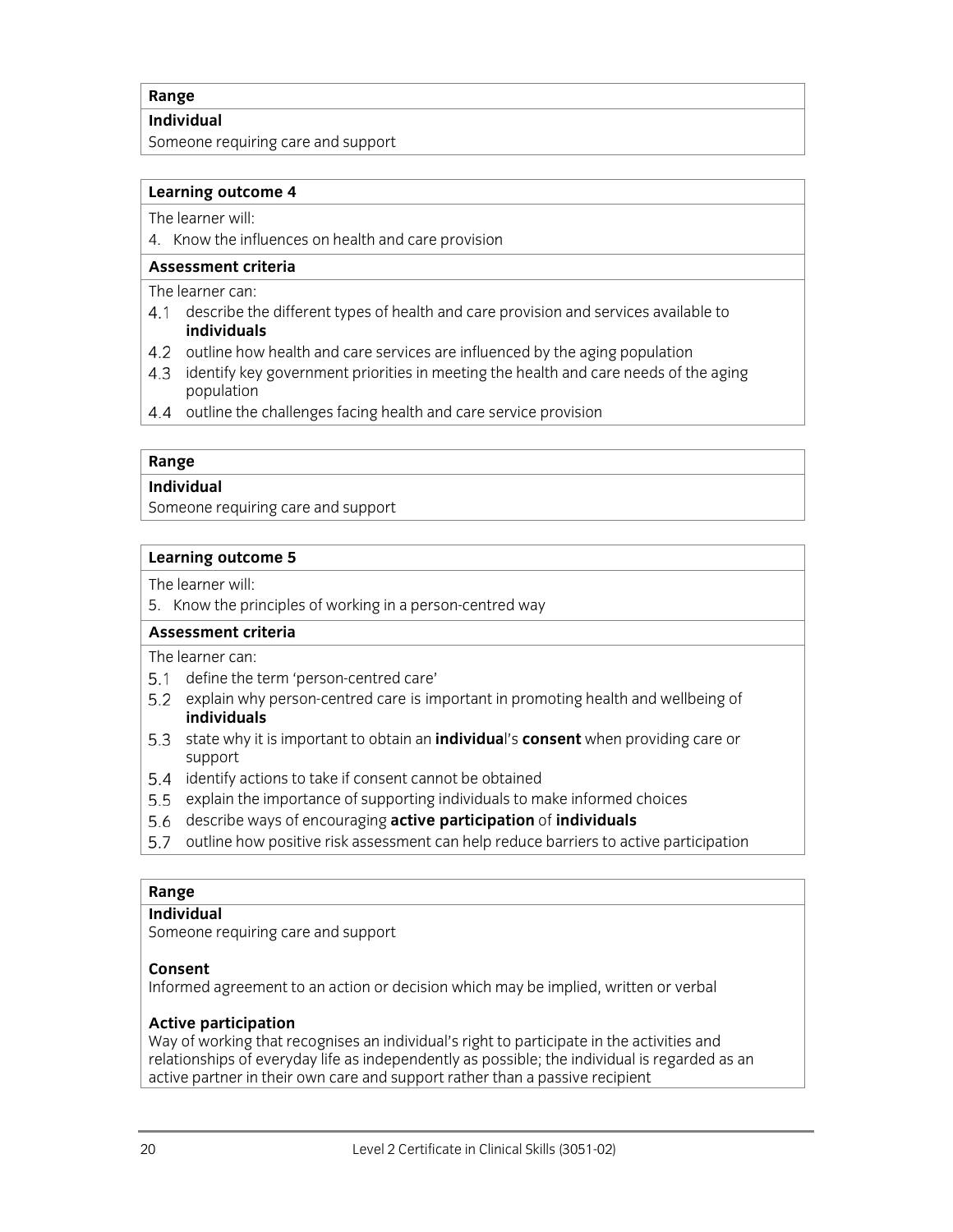## **Unit 202 Communication and handling of information in health and care settings**

| UAN:                            | Y/507/1322                                                                                                                                                                                                                                                                                                                   |
|---------------------------------|------------------------------------------------------------------------------------------------------------------------------------------------------------------------------------------------------------------------------------------------------------------------------------------------------------------------------|
| Level:                          |                                                                                                                                                                                                                                                                                                                              |
| <b>Notional learning hours:</b> | 23                                                                                                                                                                                                                                                                                                                           |
| <b>Guided learning hours:</b>   | 15                                                                                                                                                                                                                                                                                                                           |
| Aim:                            | This unit is aimed at those who work in a wide range of<br>settings. Learners will explore the importance of<br>communication, including barriers to communication, in<br>their setting. It also provides the learner with the<br>knowledge required for good practice in recording, storing,<br>and sharing of information. |
| Assessment:                     | Synoptic assignment                                                                                                                                                                                                                                                                                                          |

#### **Learning outcome 1**

The learner will:

1. Understand how to communicate effectively in the work setting

#### **Assessment criteria**

The learner can:

- 1.1 explain the importance of effective communication in the work setting
- 1.2 state the reasons why people communicate
- describe **methods** of communication with **individuals**
- 1.4 describe how to adapt communication style to suit the:
	- a. **individuals**
	- b. **environment**

#### **Range**

#### **Methods**

Verbal (tone and volume) and non-verbal communication (position, eye contact, body language, touch, signs, symbols and pictures, writing) Telephone, electronic

#### **Individuals**

Someone requiring care or support, friends and family, clinicians, colleagues, other professionals (eg physicians, social workers)

#### **Environment**

Hospital (eg Outpatient Department), service users' homes, community settings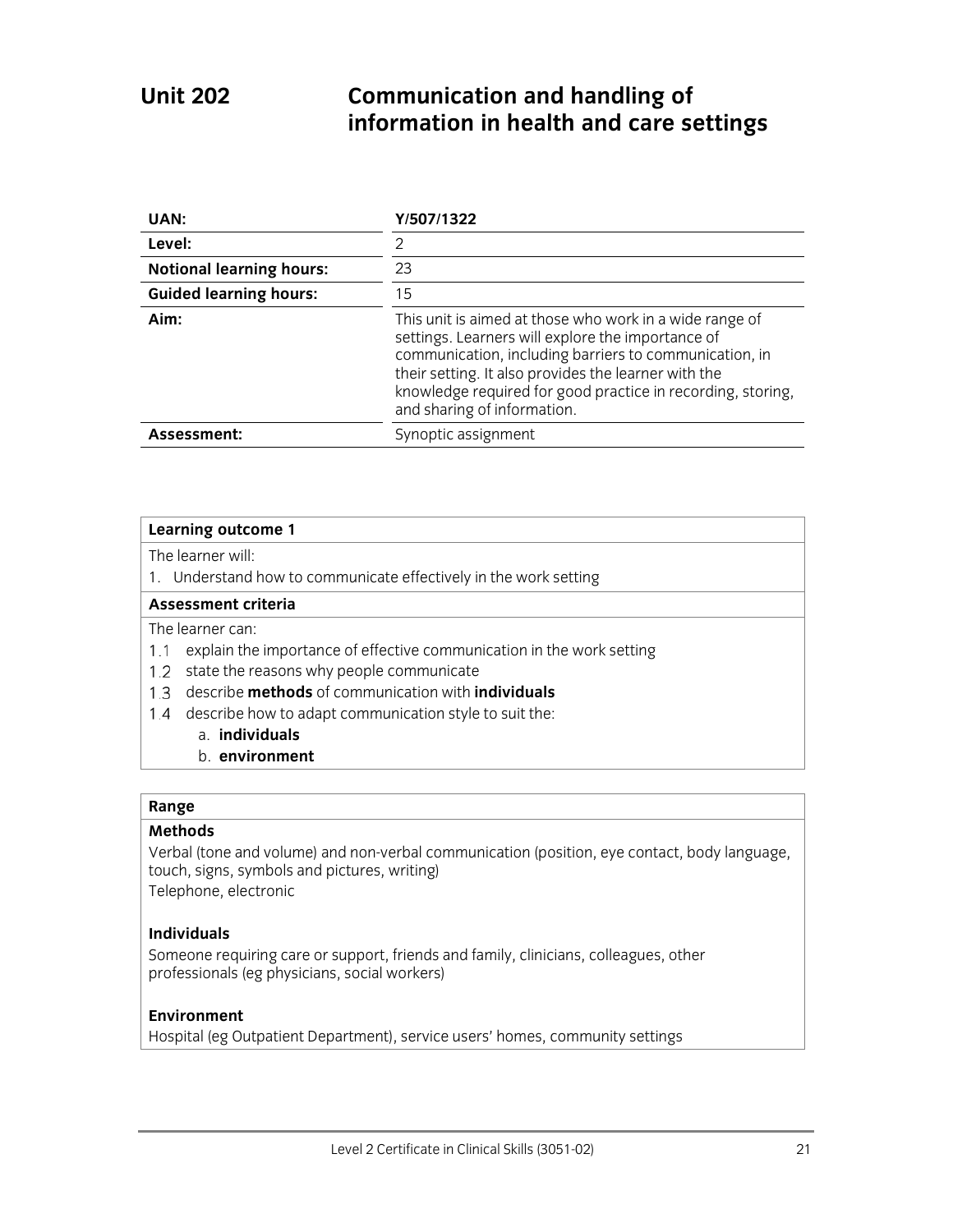#### **Learning outcome 2**

The learner will:

2. Understand barriers which may prevent effective communication in the work setting

#### **Assessment criteria**

The learner can:

- identify barriers which may prevent effective communication with **individuals**
- explain how barriers to communication with **individuals** may be overcome
- 2.3 explain why it is important to confirm understanding when communicating with **individuals**

#### **Range**

#### **Individuals**

Someone requiring care or support, friends and family, clinicians, colleagues, other professionals (eg physicians, social workers)

#### **Learning outcome 3**

The learner will:

3. Understand the requirements for secure handling of information in health and care settings

#### **Assessment criteria**

The learner can:

- identify the legislation that relates to the **recording, storage and sharing** of information in health and social care
- explain the importance of secure systems for **recording** and **storing information** in a health and social setting
- describe how to access guidance, information and advice about handling information
- explain actions that should be taken when there are concerns over the **recording, storing and sharing of information**

#### **Range**

## **Recording, storage and sharing of information**

Manual, electronic

#### **Learning outcome 4**

The learner will:

4. Understand the principles and practices relating to confidentiality

### **Assessment criteria**

- 4.1 explain the meaning of the term 'confidentiality'
- 4.2 describe ways to ensure information remains confidential
- describe situations where confidential information may need to be passed on and why
- describe how to report concerns that arise with an **individual** where confidentiality needs to be taken into account
- 4.5 identify sources of support and guidance which may be used when concerns about confidentiality arise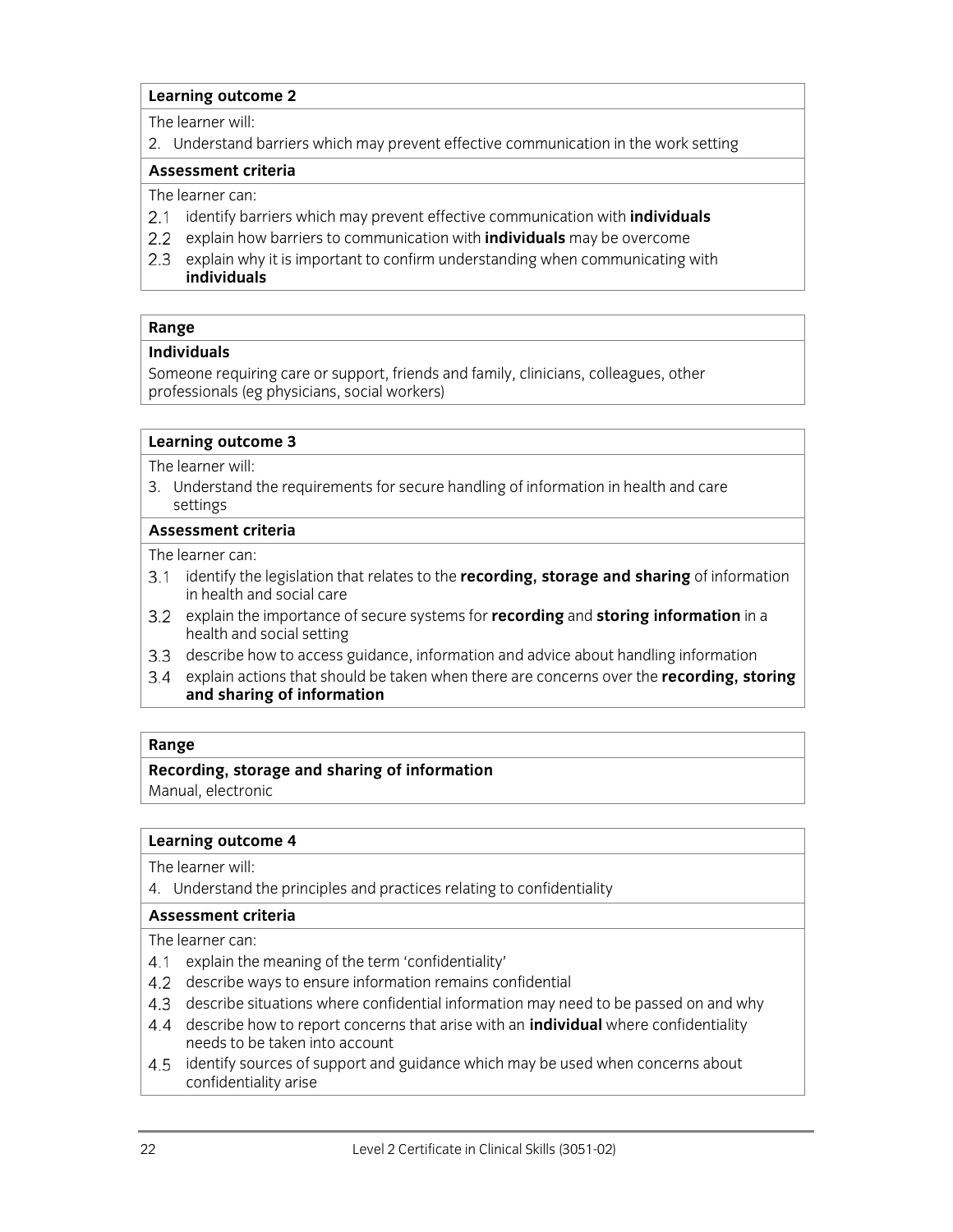## **Individual**

Someone requiring care or support, friends and family, clinicians, colleagues, other professionals (eg physicians, social workers)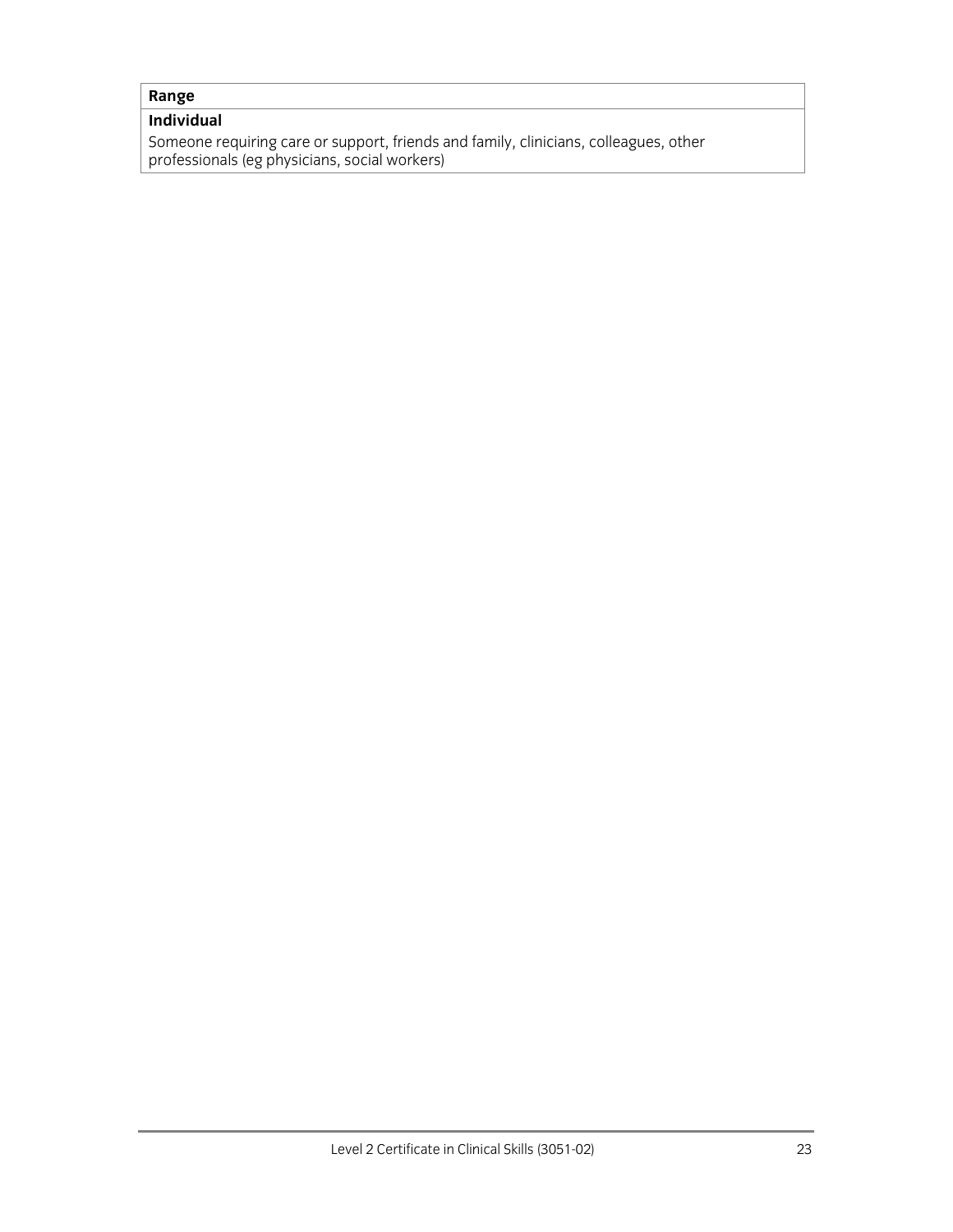## **Unit 203 Understanding long-term health conditions**

| UAN:                            | H/507/1291                                                                                                                                                                               |
|---------------------------------|------------------------------------------------------------------------------------------------------------------------------------------------------------------------------------------|
| Level:                          | っ                                                                                                                                                                                        |
| <b>Notional learning hours:</b> | 46                                                                                                                                                                                       |
| <b>Guided learning hours:</b>   | 23                                                                                                                                                                                       |
| Aim:                            | The aim of this unit is to develop the learners'<br>understanding of the range of long-term health conditions<br>and the impact of long-term illness on individuals and their<br>carers. |
| Assessment:                     | Synoptic assignment                                                                                                                                                                      |

#### **Learning outcome 1**

The learner will:

1. Understand the physical effects of long-term health conditions

#### **Assessment criteria**

The learner can:

- explain the impact **long-term health conditions** may have on an **individual's** physical capability
- describe the physical care needs of an **individual** with a **long-term health condition**
- 1.3 state why it is important to report and record any physical changes or deterioration in an **individual** with a **long-term health condition**

#### **Range**

#### **Long-term health conditions**

Respiratory disease, depression, heart disease, diabetes, stroke

Someone requiring care or support

#### **Learning outcome 2**

The learner will:

2. Understand the ageing process

#### **Assessment criteria**

- 2.1 explain what is meant by frailty and the aging process
- 2.2 identify factors which influence the aging process
- 2.3 describe physical signs of aging
- 2.4 identify lifestyle changes an individual may have to make as an older person

**Individual**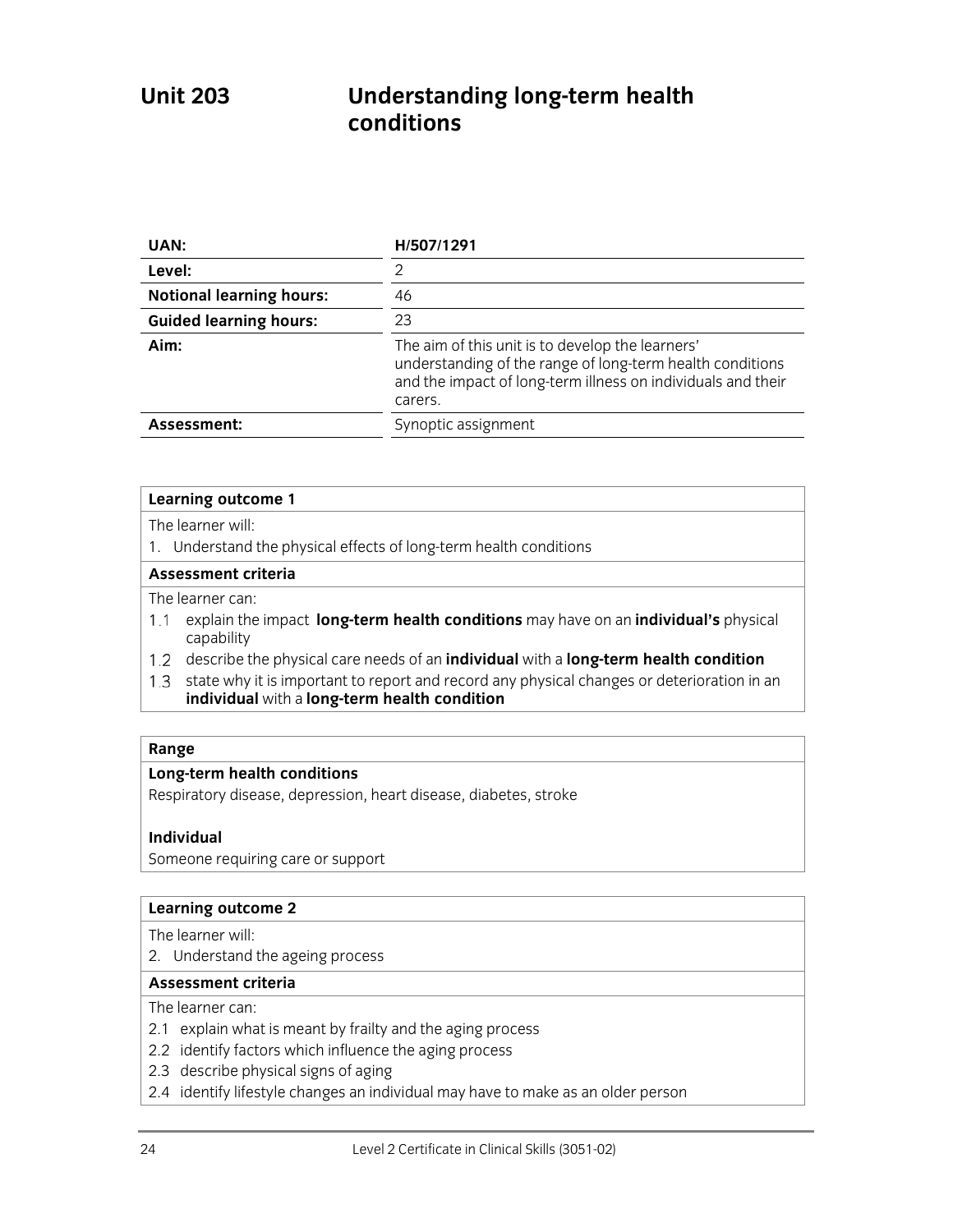#### **Individual**

Someone requiring care or support

#### **Learning outcome 3**

The learner will:

3. Understand how to support the social and psychological well-being of individuals with longterm health conditions

#### **Assessment criteria**

The learner can:

- describe psychological impact a **long-term health condition** may have on the **individual**
- describe the effect of a **long-term health condition** on close relationships
- describe measures which can be put in place to maintain the social life and well-being of the **individuals** with a **long-term health condition**
- 3.4 identify services and groups which can support the social and psychological well-being of **individuals** with a **long-term health condition**

#### **Range**

#### **Long-term health conditions**

Respiratory disease, depression, heart disease, diabetes, stroke

#### **Individual**

Someone requiring care or support

#### **Learning outcome 4**

The learner will:

4. Understand how to support an individual with a long-term health condition to make use of information, treatment and services

#### **Assessment criteria**

The learner can:

- identify the sources of information available for the **individuals** with a **long-term health condition**
- explain how to support **individuals** with a **long-term health condition** to use their medication safely
- identify health programmes which may help to improve the health of an **individual** with a **long-term health condition**
- explain how to support an **individual** with a **long-term health condition** to achieve maximum independence

#### **Range**

#### **Individual**

Someone requiring care or support

#### **Long-term health conditions**

Respiratory disease, depression, heart disease, diabetes, stroke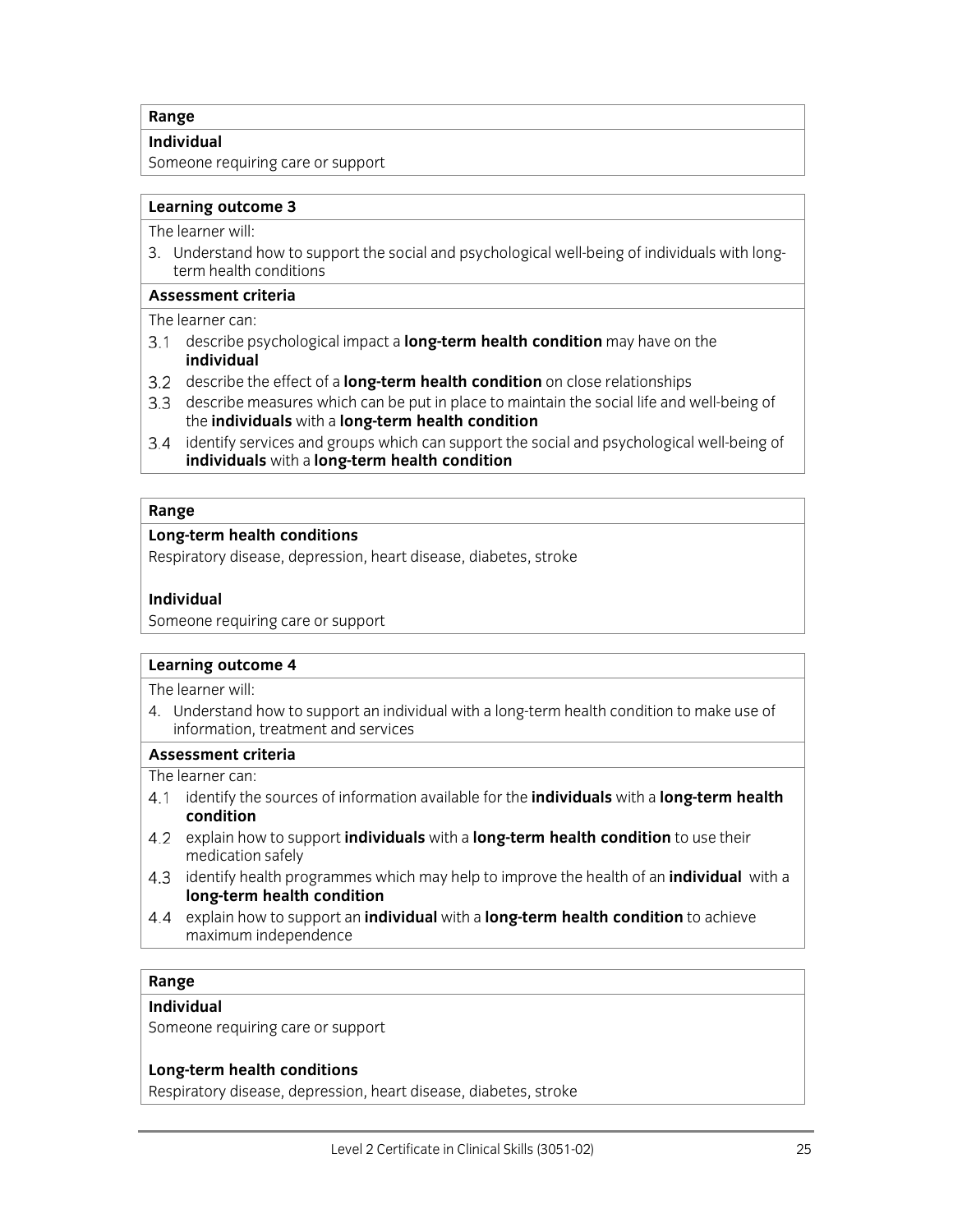#### **Learning outcome 5**

#### The learner will:

5. Know how to work with other professionals and services to support individuals with a long-term condition

### **Assessment criteria**

The learner can:

- describe the role of **others** involved with the care of an **individual** with a **long-term health condition**
- describe the information which should be passed on to **others** and services concerning the **individual** with a **long-term health condition**
- explain ways of maintaining effective communication with **others** and services
- explain the importance of maintaining effective communication within a multidisciplinary team

#### **Range**

#### **Others**

Colleagues and other professionals

#### **Individual**

Someone requiring care or support

#### **Long-term health conditions**

Respiratory disease, depression, heart disease, diabetes, stroke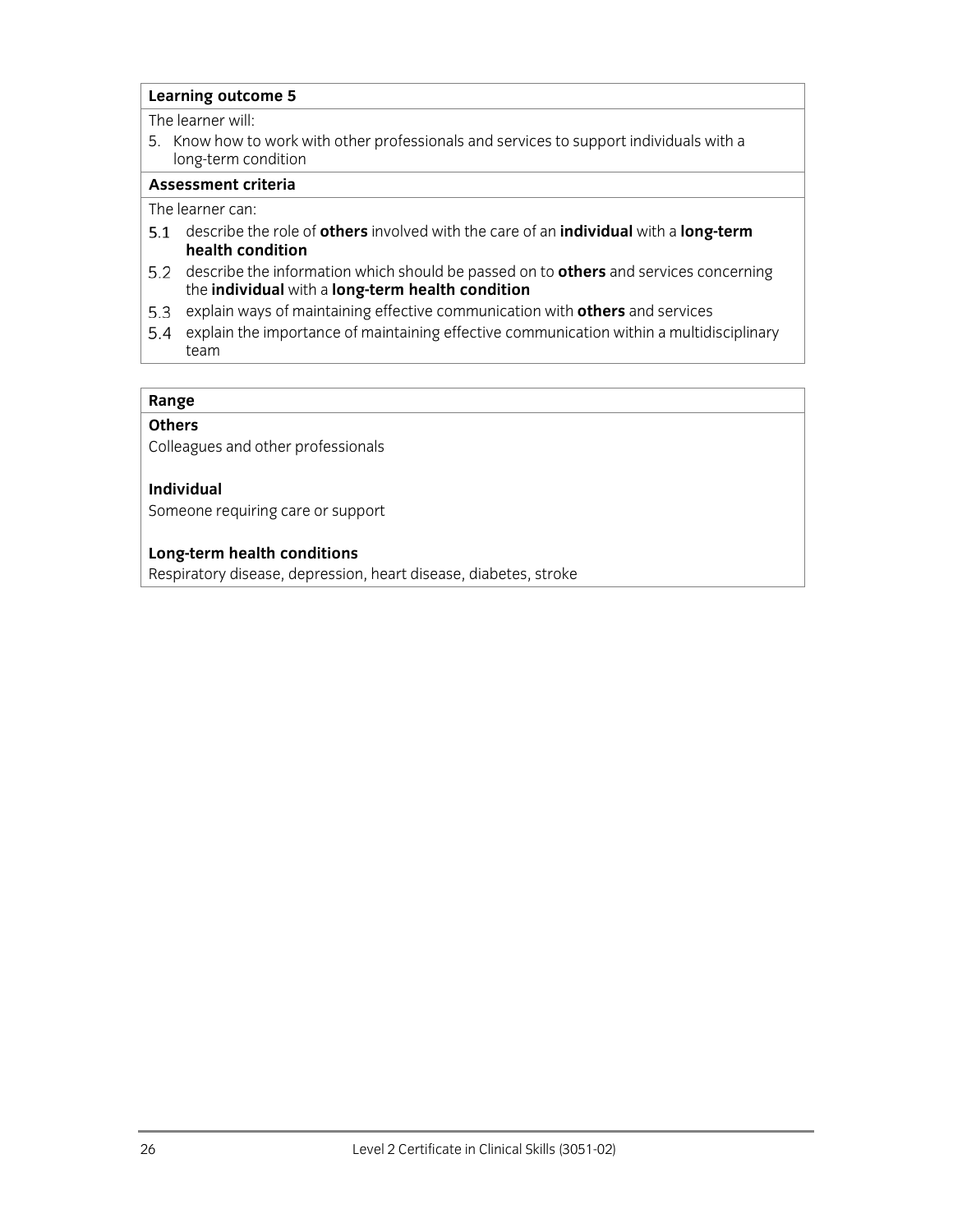## **Unit 204 Principles of safeguarding in health and care settings**

| UAN:                            | D/507/1323                                                                                                                                                                                 |
|---------------------------------|--------------------------------------------------------------------------------------------------------------------------------------------------------------------------------------------|
| Level:                          |                                                                                                                                                                                            |
| <b>Notional learning hours:</b> | 33                                                                                                                                                                                         |
| <b>Guided learning hours:</b>   | 21                                                                                                                                                                                         |
| Aim:                            | The aim of this unit is to provide the learner with the<br>knowledge and understanding of the important area of<br>safeguarding others and self from abuse in a wide range of<br>settings. |
| Assessment:                     | Synoptic assignment                                                                                                                                                                        |

#### **Learning outcome 1**

The learner will:

1. Understand the national and local context of safeguarding and protection from abuse

#### **Assessment criteria**

The learner can:

- identify national policies and **local systems** that relate to safeguarding and protection from abuse for **individuals**
- explain the roles of different agencies in safeguarding and protecting **individuals** from abuse
- 1.3 identify reports into serious failures to protect **individuals** from abuse
- 1.4 identify sources of information and advice about own role in safeguarding and protecting **individuals** from abuse

#### **Range**

#### **Local systems**

Employer/organisational policies and procedures, multi-agency adult protection arrangements for a locality

#### **Individuals**

Someone requiring care or support, individuals that the worker comes into contact with for whom there is no formal duty of care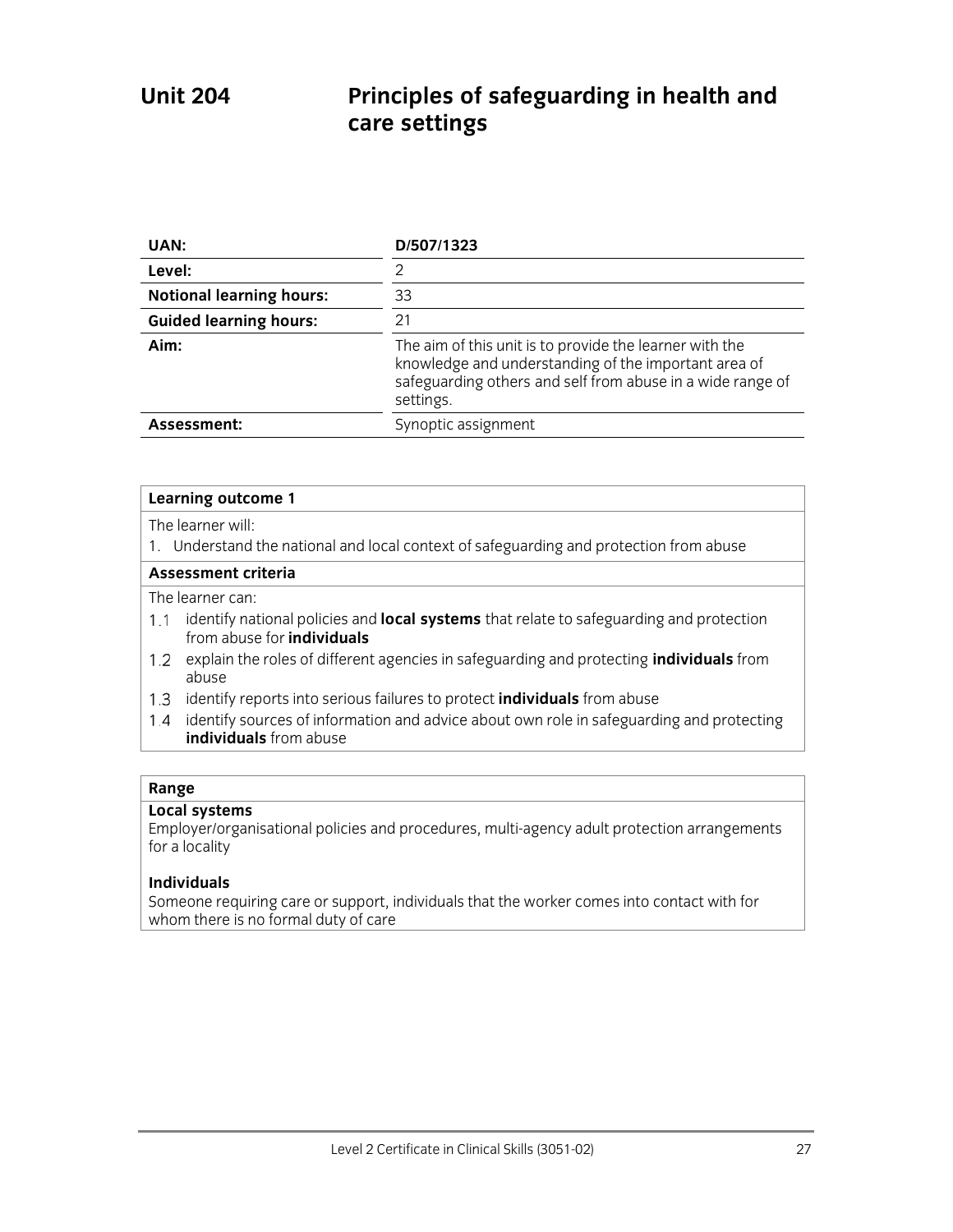#### **Learning outcome 2**

The learner will:

2. Know how to recognise and respond to signs of abuse

#### **Assessment criteria**

#### The learner can:

- 2.1 define the following types of abuse:
	- a. physical abuse
	- b. sexual abuse
	- c. emotional/psychological abuse
	- d. financial or material abuse
	- e. institutional abuse
	- f. neglect and acts of omission
	- g. exploitation
	- h. discriminatory abuse
- 2.2 describe the signs and symptoms of different types of abuse
- describe **factors** that may contribute to an **individual** being more vulnerable to abuse
- explain the **actions** to take if there are suspicions that an **individual** is being abused
- explain the **actions** to take if an **individual** alleges that they are being abused
- 2.6 explain the **actions** to take when abuse is witnessed
- 2.7 state how to ensure that evidence of abuse is preserved

## **Range**

#### **Factors**

A setting or a situation, the individual

### **Individuals**

Someone requiring care or support, individuals that the worker comes into contact with for whom there is no formal duty of care

### **Actions**

In relation to a colleague, someone in the individual's personal network, line manager, others

#### **Learning outcome 3**

The learner will:

3. Understand how to minimise the likelihood of abuse

### **Assessment criteria**

- 3.1 explain how the likelihood of abuse may be minimised by:
	- a. working with **person-centred values**
	- b. **encouraging active participation**
	- c. promoting choice and rights
	- d. identifying **risk** to the individual
- 3.2 explain the importance of an accessible complaints procedure for minimising the likelihood of abuse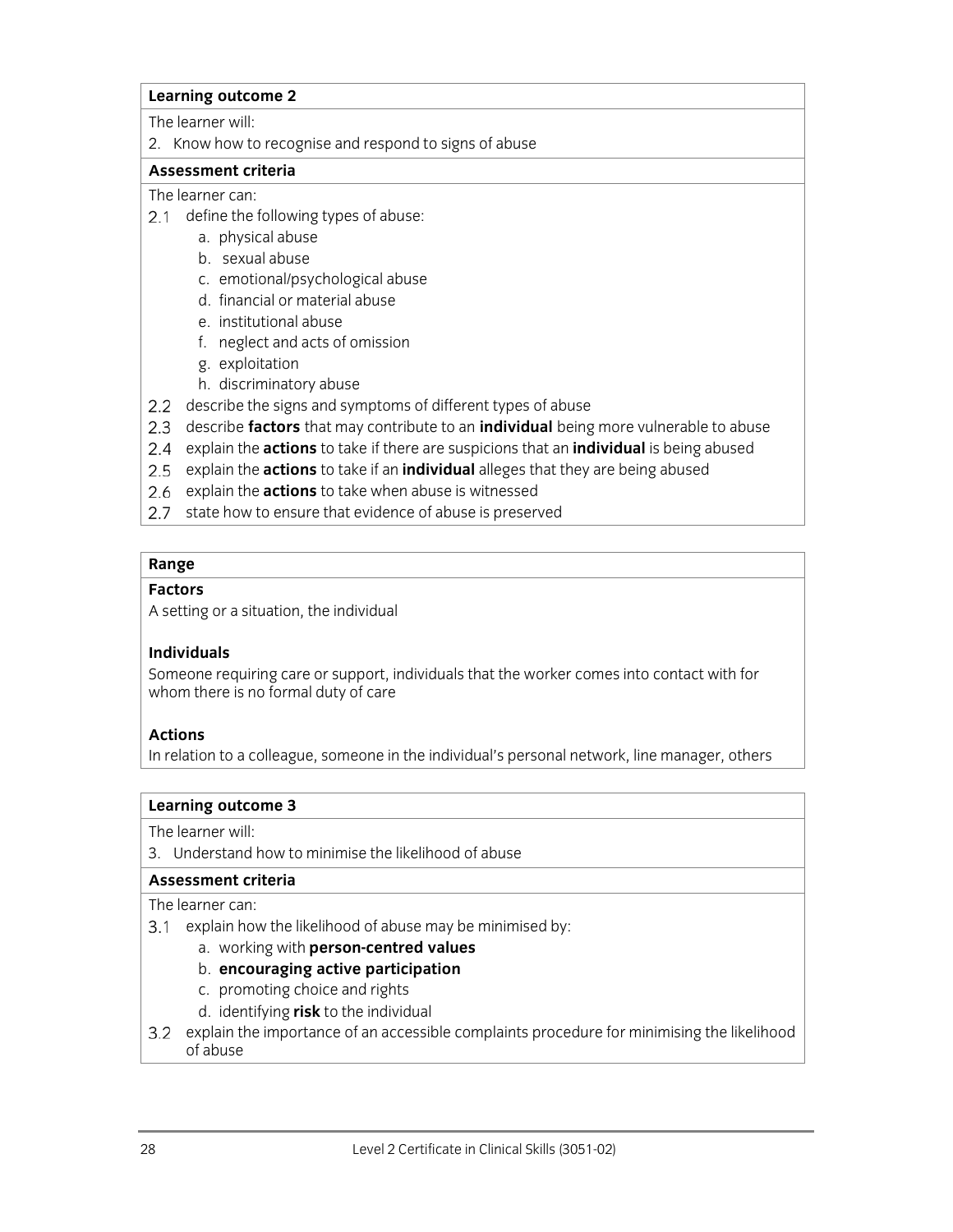#### **Person-centred values**

Individuality, rights, choice, privacy, independence, dignity, respect, partnership

### **Encouraging active participation**

Recognising an individual's right to participate in the activities and relationships of everyday life as independently as possible; the individual is regarded as an active partner in their own care or support, rather than a passive recipient

### **Risk**

The possibility that an individual may be harmed

#### **Learning outcome 4**

The learner will:

4. Know how to recognise and report unsafe practices

#### **Assessment criteria**

The learner can:

- describe **unsafe practices** that may affect the well-being of **individuals**
- explain the actions to take if **unsafe practices** have been identified
- 4.3 describe the action to take if the following have been reported but no actions have been taken:
	- a. suspected, alleged or actual abuse
	- b. **unsafe practices**

#### **Range**

#### **Individuals**

Someone requiring care or support, individuals that the worker comes into contact with for whom there is no formal duty of care

#### **Unsafe practices**

Poor working practices, resource difficulties, operational difficulties

#### **Learning outcome 5**

The learner will:

5. Understand factors that impact on lone working in health and care settings

#### **Assessment criteria**

- 5.1 state the differences between lone working and team working
- identify national policies and **local systems** that relate to safeguarding and protection from abuse for the health and care support worker
- describe **factors** that may contribute to the health and care support worker being vulnerable as a lone worker
- 5.4 explain steps that the health and care support worker can take to protect themselves
- 5.5 explain the actions that the health and care support worker can take if they suffer abuse at work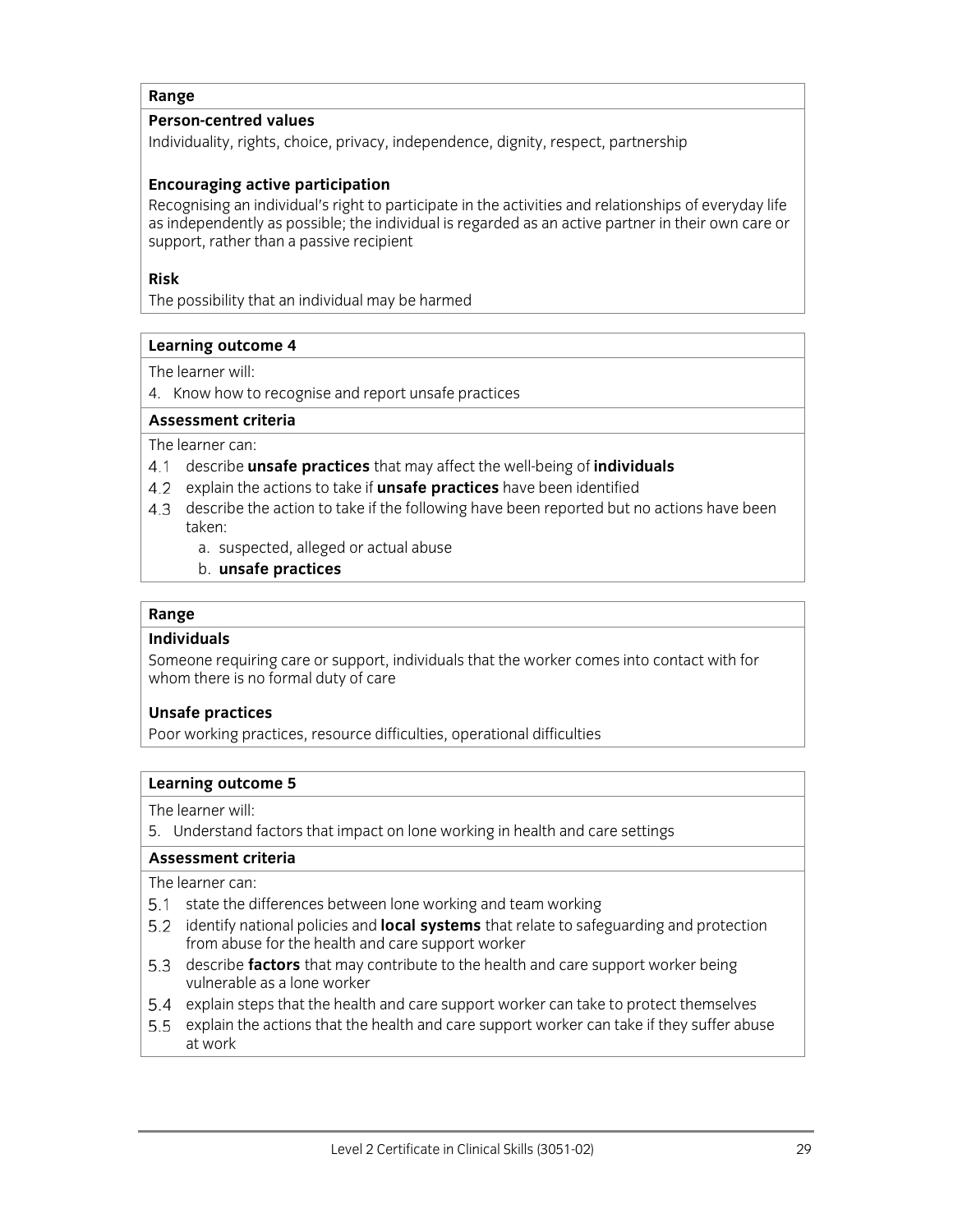## **Local systems**

Employer/organisational policies and procedures, multi-agency adult protection arrangements for a locality

#### **Factors**

A setting or a situation, environment, the individual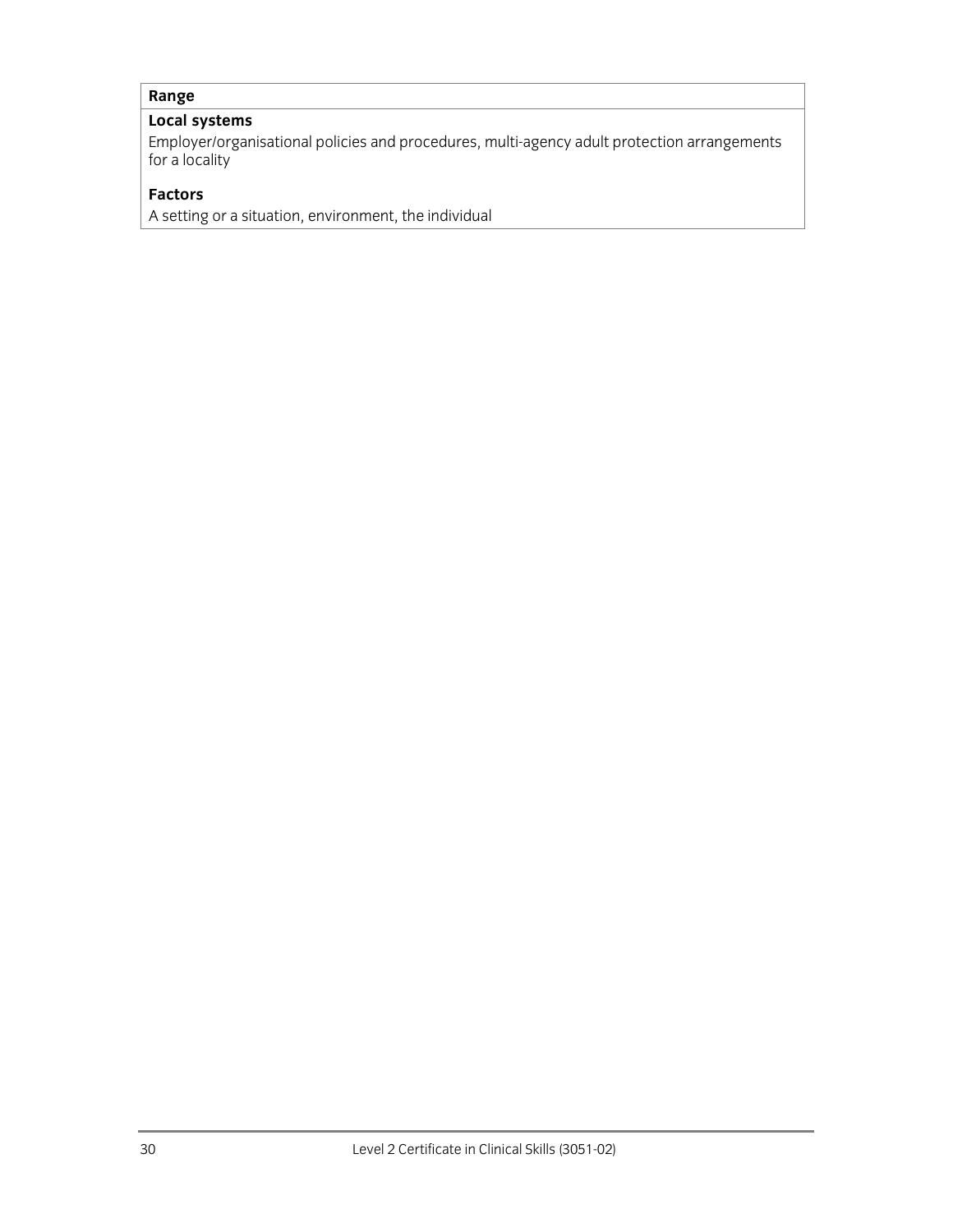## **Unit 205 Principles of infection prevention and control in health and care settings**

| UAN:                            | K/507/1292                                                                                                                                                                                                                                                                                                                                                                                                |
|---------------------------------|-----------------------------------------------------------------------------------------------------------------------------------------------------------------------------------------------------------------------------------------------------------------------------------------------------------------------------------------------------------------------------------------------------------|
| Level:                          | 2                                                                                                                                                                                                                                                                                                                                                                                                         |
| <b>Notional learning hours:</b> | 37                                                                                                                                                                                                                                                                                                                                                                                                        |
| <b>Guided learning hours:</b>   | 19                                                                                                                                                                                                                                                                                                                                                                                                        |
| Aim:                            | The aim of this unit is to provide learners with knowledge<br>and understanding of the principles of infection control in<br>health and care settings. They will explore the cause and<br>spread of infection, national and local policies in relation to<br>infection control, how risk assessment can help to minimise<br>infection and how to maintain their personal hygiene to<br>prevent infection. |
| Assessment:                     | Portfolio of evidence                                                                                                                                                                                                                                                                                                                                                                                     |

|  | <b>Learning outcome 1</b> |
|--|---------------------------|
|--|---------------------------|

The learner will:

1. Understand the causes and transmission of infection

### **Assessment criteria**

The learner can:

- 1.1 explain the meaning of the term 'infection'
- 1.2 describe what is meant by systemic and localised infection
- 1.3 identify the conditions needed for the growth of micro-organisms
- 1.4 identify a range of infectious agents and the effect they may have on an individual
- 1.5 explain practices and key factors that may contribute to infection
- 1.6 describe how infective agents can be transmitted

## **Learning outcome 2**

The learner will:

2. Understand legislation and agreed ways of working for infection prevention and control

#### **Assessment criteria**

- The learner can:
- 2.1 outline legislation and **agreed ways of working** related to infection prevention and control
- 2.2 explain organisational responsibilities in relation to infection prevention and control
- 2.3 explain own responsibilities in relation to infection prevention and control

#### **Range**

#### **Individual**

Someone requiring care or support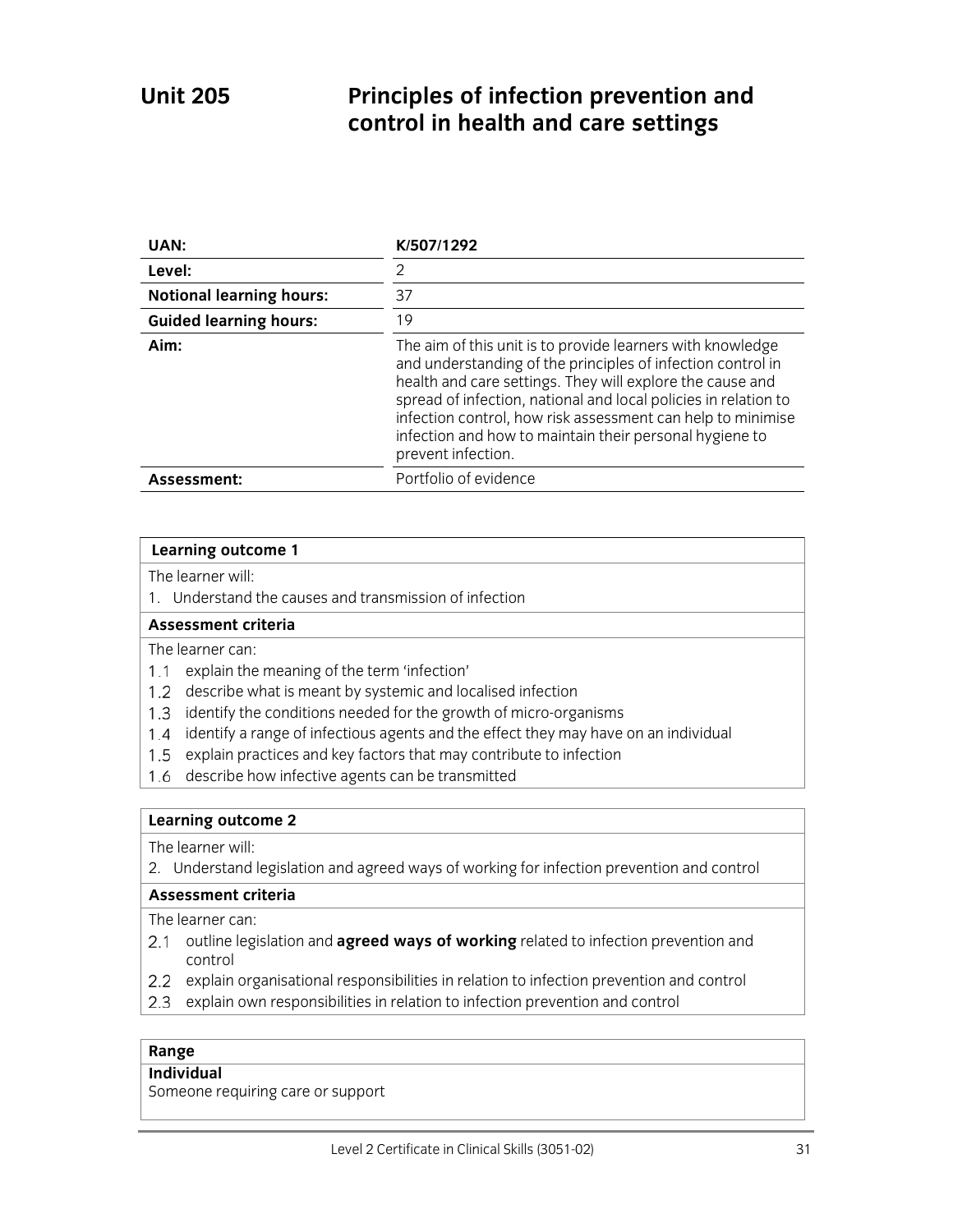#### **Agreed ways of working**

Policies and procedures

#### **Learning outcome 3**

The learner will:

3. Understand risk assessment in relation to prevention and control of infection

#### **Assessment criteria**

The learner can:

- 3.1 identify the potential risks of infection within the workplace
- 3.2 explain the risk assessment process in relation to infection prevention and control
- 3.3 explain why it is important to carry out a risk assessment
- 3.4 describe the potential impact of an outbreak of infection:
	- a. on the **individual**
	- b. on staff members
	- c. within the **environment**

#### **Range**

#### **Individual**

Someone requiring care or support

#### **Environment**

Hospital (eg outpatient department), service user's home, community settings

#### **Learning outcome 3**

The learner will:

4. Understand the role of personal protective equipment in reducing the risk of infection

#### **Assessment criteria**

- 4.1 identify different types of personal protective equipment (PPE) used in the workplace
- 4.2 explain the purpose of different types of personal protective equipment (PPE) in relation to a range of activities
- 4.3 explain how to use, remove and dispose of personal protective equipment (PPE) correctly for a range of activities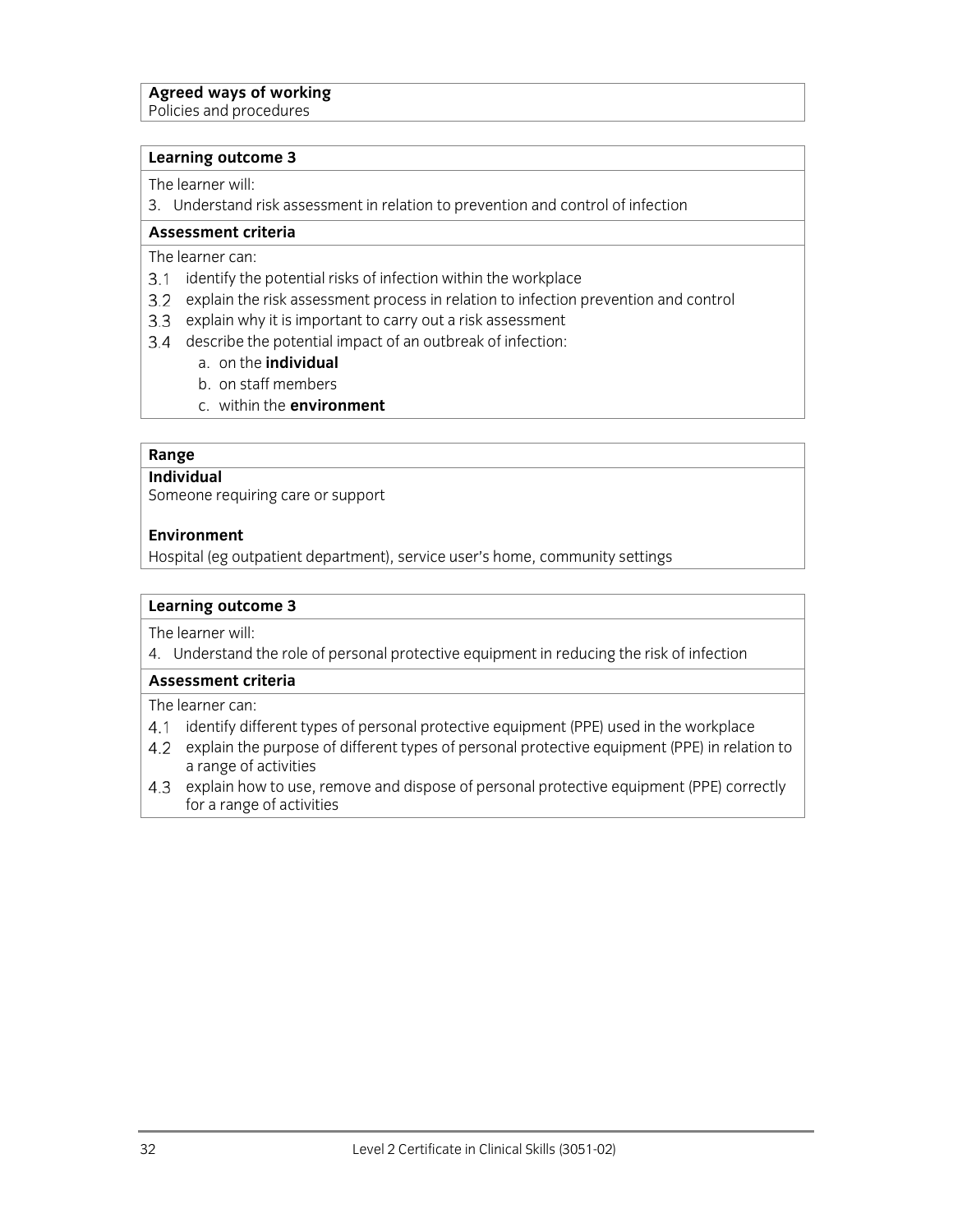## **Unit 206 Contribute to monitoring the health of individuals affected by health conditions in health and care settings**

| UAN:                            | M/507/1293                                                                                                                                                                                                                                      |
|---------------------------------|-------------------------------------------------------------------------------------------------------------------------------------------------------------------------------------------------------------------------------------------------|
| Level:                          | っ                                                                                                                                                                                                                                               |
| <b>Notional learning hours:</b> | 20                                                                                                                                                                                                                                              |
| <b>Guided learning hours:</b>   | 12                                                                                                                                                                                                                                              |
| Aim:                            | The aim of this unit is to provide the learner with the<br>knowledge, understanding and skills required to observe,<br>monitor, record and report on the health of individuals affected<br>by various health conditions in a range of settings. |
| Assessment:                     | Portfolio of evidence                                                                                                                                                                                                                           |

#### **Learning outcome 1**

The learner will:

1. Understand monitoring of the health of individuals affected by health conditions

#### **Assessment criteria**

The learner can:

- explain the importance of monitoring the health of **individuals** affected by a health condition
- 1.2 identify types of monitoring that may be required for a range of health conditions
- 1.3 explain what is meant by the term 'normal range' in relation to monitoring activities
- describe **techniques** used to monitor the health of **individuals**
- identify technological aids and equipment used to monitor the health of **individuals**

#### **Range**

#### **Individual**

Someone requiring care or support

#### **Techniques**

For observation and physiological measurements (blood pressure, temperature rate, respiratory rate, pulse rate)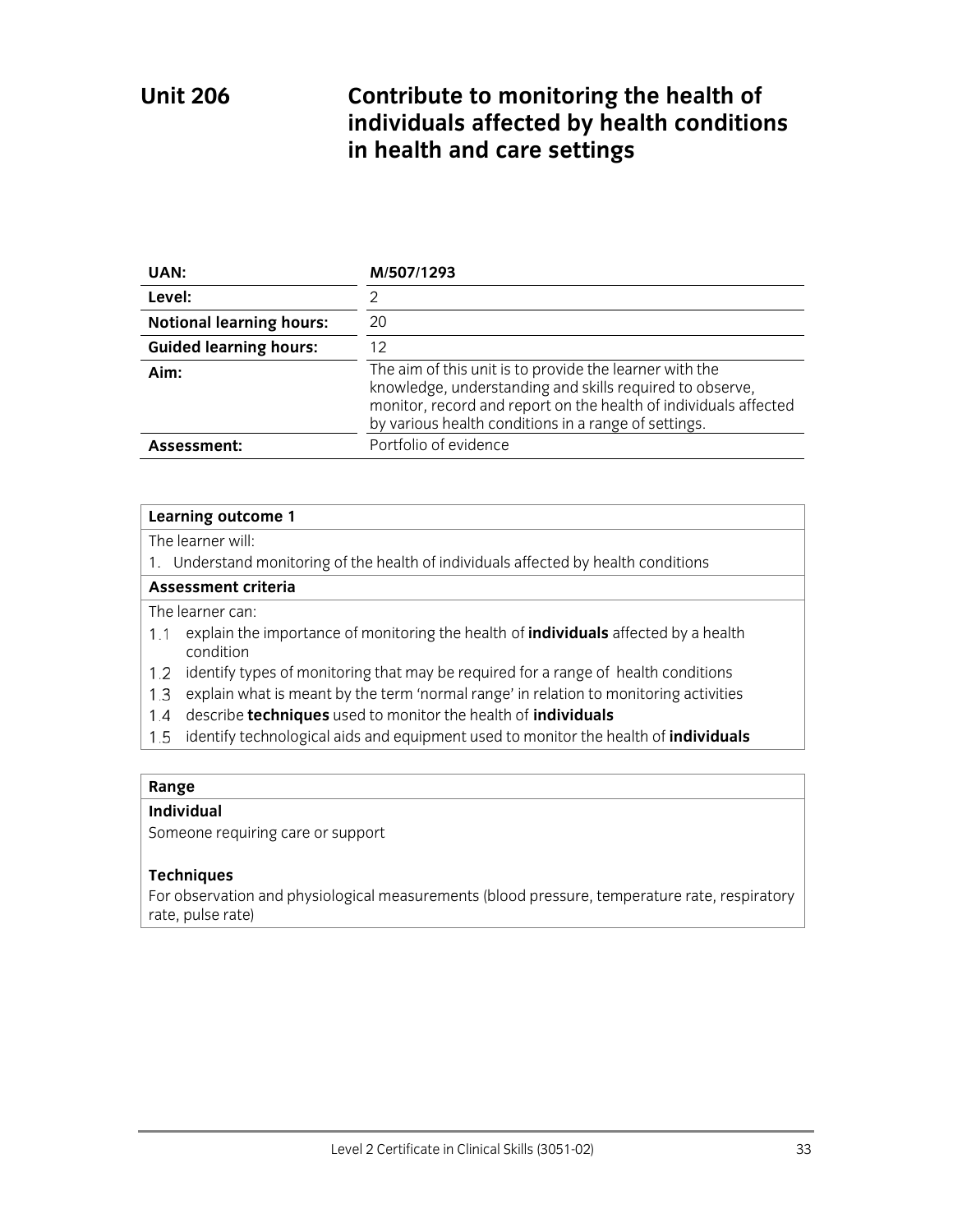#### **Learning outcome 2**

The learner will:

2. Know how to respond to changes in an individual's condition

#### **Assessment criteria**

### The learner can:

- state the importance of responding to changes in an **individual**'s condition
- explain actions to be taken when changes in an **individual**'s health cause concern
- 2.3 state the importance of working with **others** to review information about changes in an **individual**'s health
- 2.4 state the importance of ensuring own understanding about changes to requirements for monitoring and observations
- 2.5 state how to report and record the results of changes in observations and monitoring according to **agreed ways of working**
- state the importance of reporting changes in an **individual's** condition following monitoring

#### **Range**

#### **Individual**

Someone requiring care or support

#### **Agreed ways of working**

Policies and procedures

#### **Others**

Colleagues and other professionals

#### **Learning outcome 3**

The learner will:

3. Be able to carry out monitoring activities on individuals affected by health conditions

#### **Assessment criteria**

- identify observations and measurements agreed in the **individual**'s plan of care
- prepare equipment safely according to **agreed ways of working**
- confirm with the **individual** the monitoring activity to be carried out
- 3.4 ensure that the individual is positioned correctly and comfortably
- obtain **valid consent** to the monitoring activity from the **individual**
- 3.6 carry out the activity in a way that respects the individual's dignity and privacy
- maintain communication with the **individual** throughout the activity providing reassurance
- record and report the results of the observations and monitoring according to **agreed ways of working**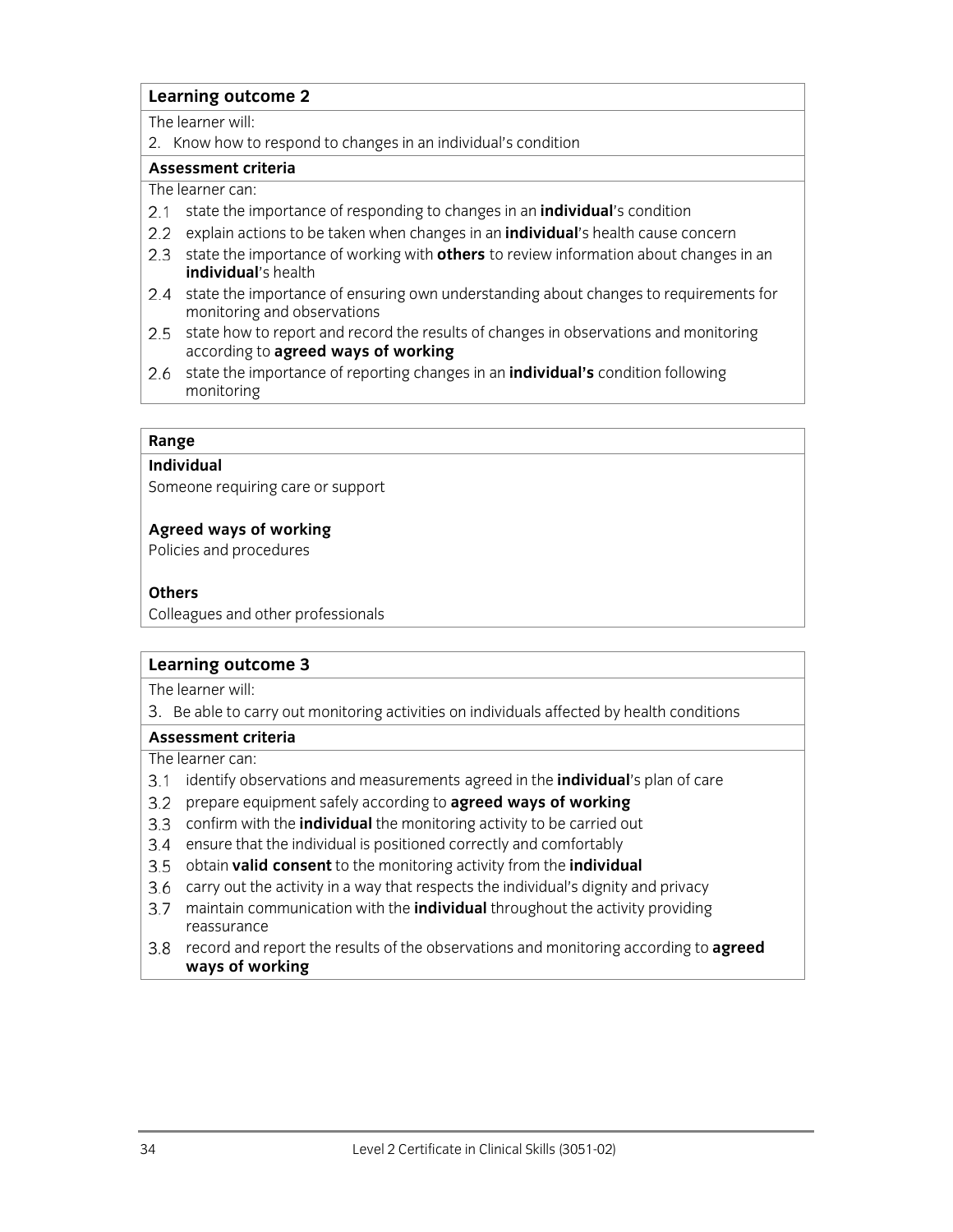## **Individual**

Someone requiring care or support

## **Agreed ways of working**

Policies and procedures

## **Valid consent**

In line with agreed UK country definition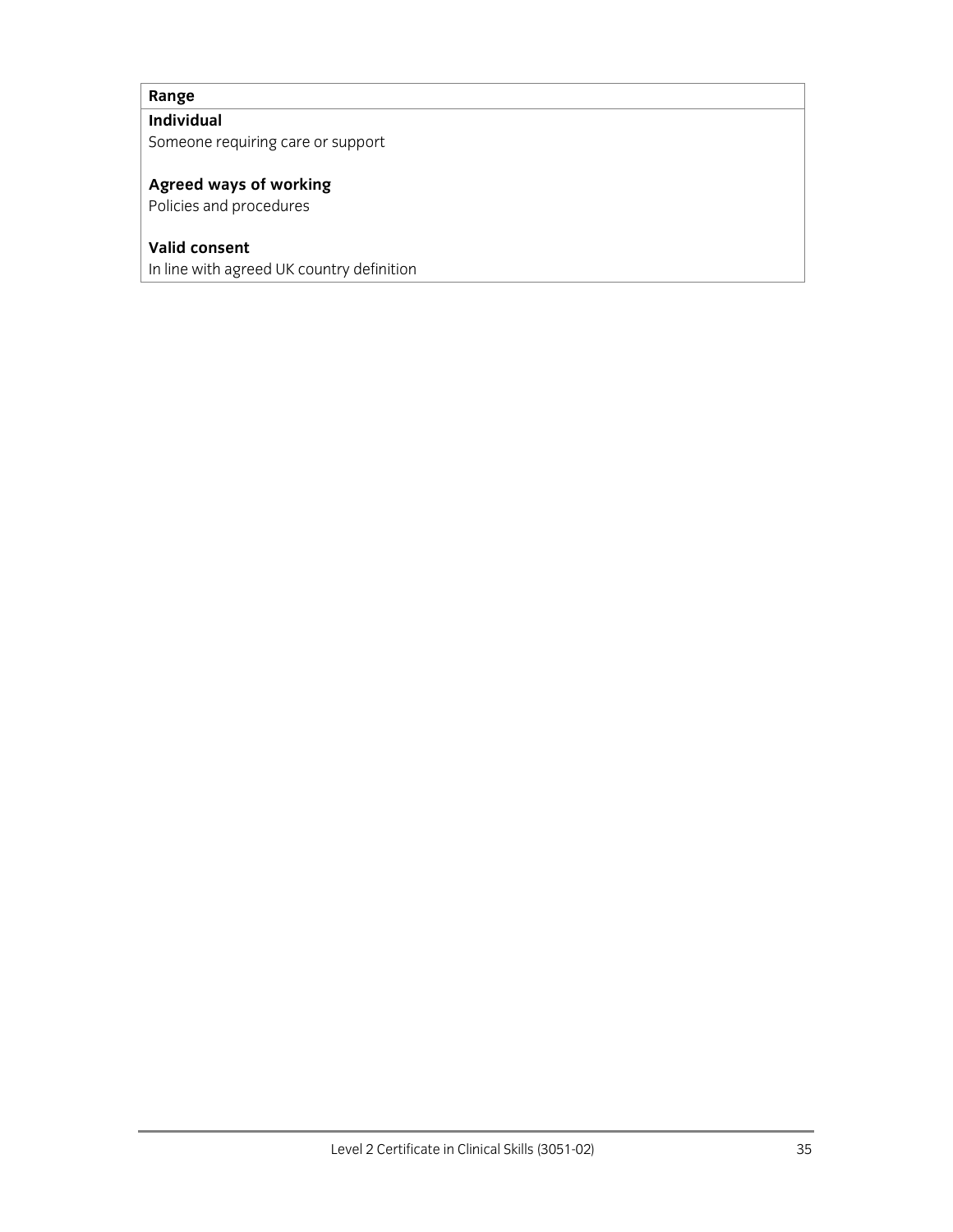## **Unit 207 Undertaking physiological measurements in health and care settings**

| UAN:                            | T/507/1294                                                                                                                                                              |
|---------------------------------|-------------------------------------------------------------------------------------------------------------------------------------------------------------------------|
| Level:                          |                                                                                                                                                                         |
| <b>Notional learning hours:</b> | 22                                                                                                                                                                      |
| <b>Guided learning hours:</b>   | 12                                                                                                                                                                      |
| Aim:                            | The aim of this unit is to provide the learner with the<br>knowledge, understanding and skills to take and record<br>physiological measurements in a range of settings. |
| Assessment:                     | Portfolio of evidence                                                                                                                                                   |

#### **Learning outcome 1**

The learner will:

1. Know physiological readings and actions to take when they cause concern

#### **Assessment criteria**

The learner can:

- 1.1 explain the importance of undertaking physiological measurements
- 1.2 state normal blood pressure and temperature levels
- describe actions to take when an **individual**'s blood pressure or temperature reading is out of their normal range
- 1.4 state normal respiration and pulse rate
- describe action to take when an **individual**'s respiration or pulse rate is out of their normal range

#### **Range**

#### **Individual**

Someone requiring care or support

#### **Learning outcome 2**

The learner will:

2. Know agreed ways of working for undertaking physiological measurements

#### **Assessment criteria**

- 2.1 identify **agreed ways of working** when undertaking physiological measurements
- 2.2 describe own role and responsibilities when undertaking physiological measurements
- state the importance of reporting and recording changes in an **individual's** physiological measurements cause concern
- 2.4 state the importance of referring questions from the **individual** to an appropriate member of staff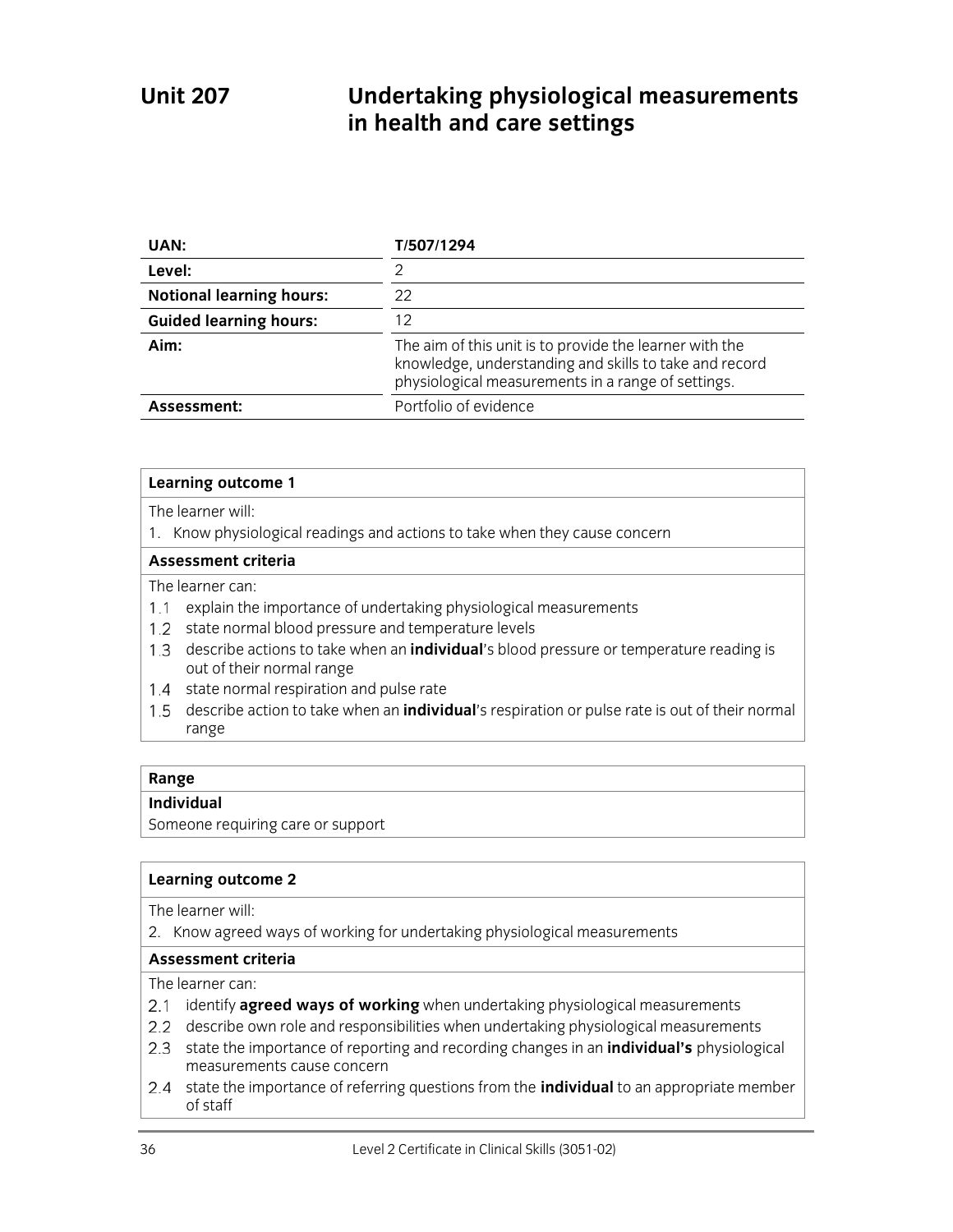## **Agreed ways of working**

Policies and procedures

## **Individual**

Someone requiring care or support

## **Learning outcome 3**

The learner will:

3. Be able to prepare for and undertake physiological measurements

#### **Assessment criteria**

The learner can:

- 3.1 prepare equipment for the physiological measurements
- 3.2 apply standard precautions for infection control and health and safety
- confirm the **individual's** identity and obtain **valid consent**
- confirm with the **individual** the measurements to be undertaken
- carry out the measurements at the prescribed time according to **agreed ways of working**
- 3.6 provide support and reassurance to the individual during the physiological measurements
- 3.7 clean the equipment, restock and store securely following the procedure
- record the results of the measurements in line with **agreed ways of working**

## **Range**

## **Individual**

Someone requiring care or support

## **Valid consent**

In line with agreed UK country definition

## **Agreed ways of working**

Policies and procedures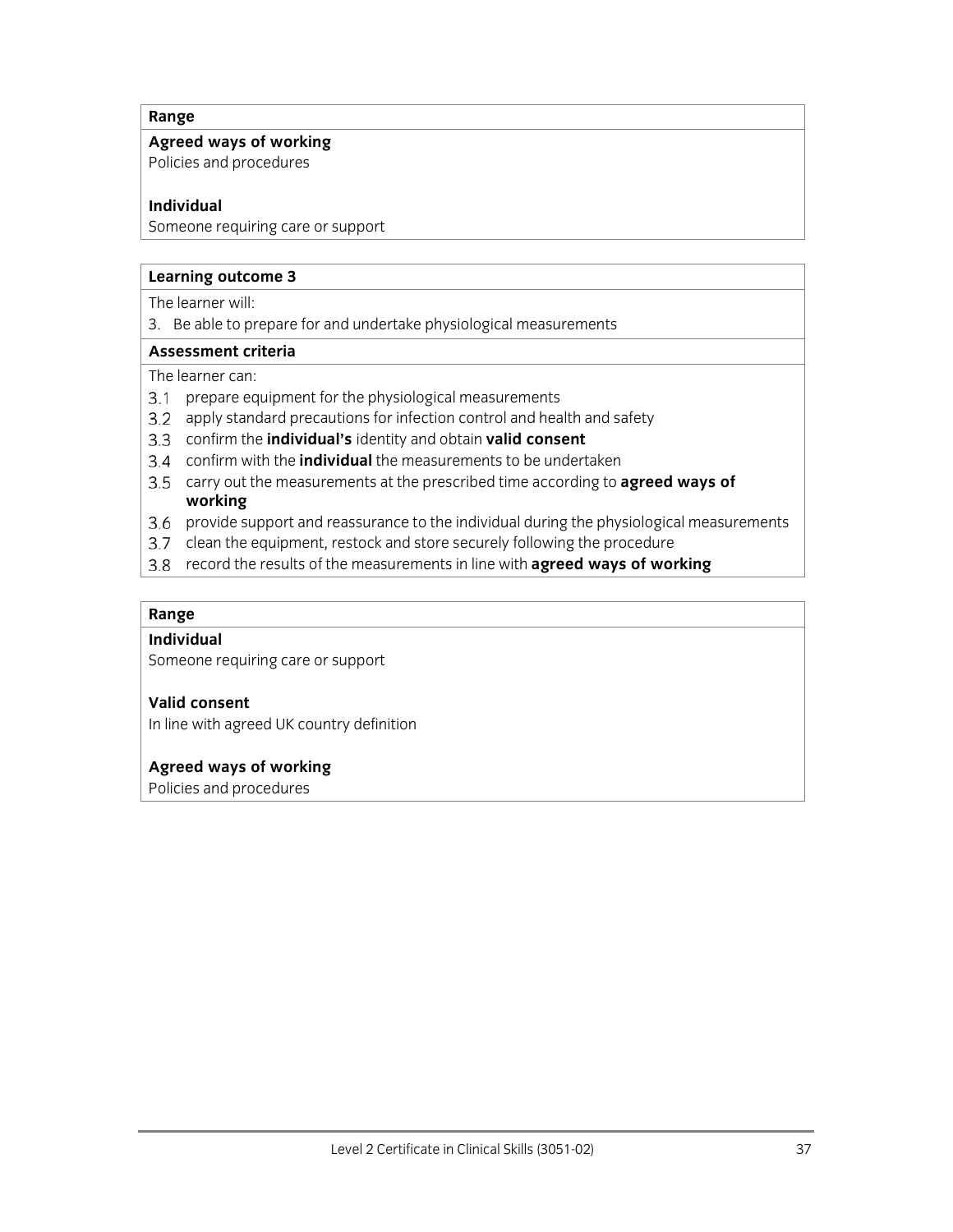| UAN:                            | K/507/1325                                                                                                                                                                                                   |
|---------------------------------|--------------------------------------------------------------------------------------------------------------------------------------------------------------------------------------------------------------|
| Level:                          | 2                                                                                                                                                                                                            |
| <b>Notional learning hours:</b> | 37                                                                                                                                                                                                           |
| <b>Guided learning hours:</b>   | 20                                                                                                                                                                                                           |
| Aim:                            | This unit is aimed at those working in health and social care<br>settings. This unit provides the learner with the skills and<br>knowledge required to obtain and test capillary blood and<br>urine samples. |
| Assessment:                     | Portfolio of evidence                                                                                                                                                                                        |

The learner will:

1. Understand how legislation and agreed ways of working affect the obtaining, testing and storing of specimens

#### **Assessment criteria**

The learner can:

- 1.1 identify legislation and **agreed ways of working** which affect working practice when obtaining, testing and storing specimens
- 1.2 identify the different types of specimens that may be obtained
- 1.3 describe the tests and investigations that may be carried out on the different types of specimens
- describe action to take in line with **agreed ways of working** for adverse reactions when obtaining specimens from **individuals**
- describe the potential **hazards** and other consequences related to incorrect labelling of specimens
- 1.6 identify the equipment and materials used in the collection and transport of different specimens

#### **Range**

### **Agreed ways of working**

Policies and procedures

#### **Individual**

Someone requiring care or support

## **Hazards**

Something that may cause harm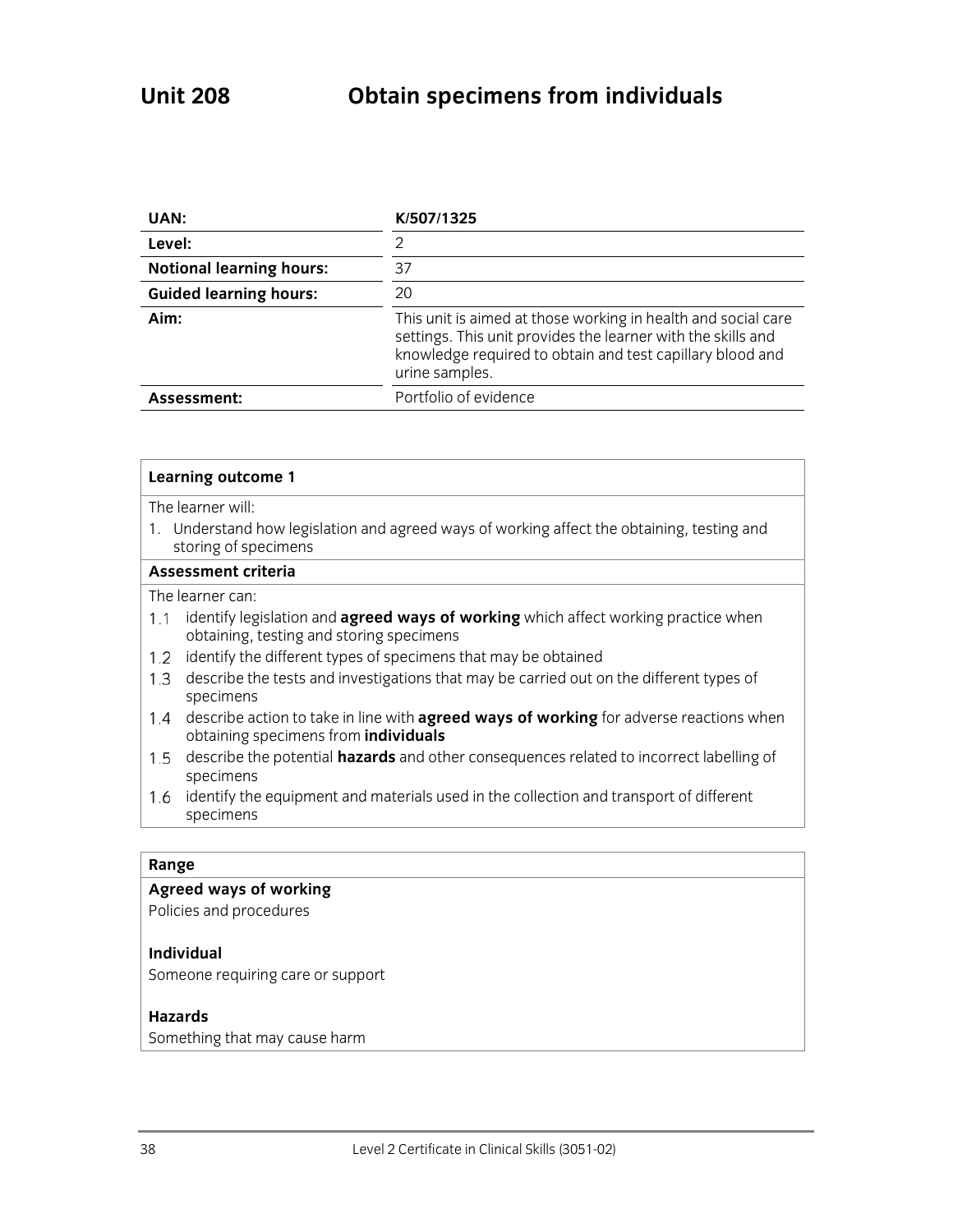The learner will:

2. Understand capillary blood sampling

#### **Assessment criteria**

The learner can:

- 2.1 describe the reasons for obtaining capillary blood samples
- 2.2 describe the structure of capillary blood vessels
- 2.3 explain blood clotting processes and factors that influence blood clotting
- 2.4 identify the actions to be taken if complications and problems occur during collection of capillary blood samples, including contra-indications
- 2.5 identify normal range of results for different tests for capillary blood sampling
- 2.6 explain the importance of applying health and safety and infection measures when obtaining capillary blood samples

## **Learning outcome 3**

The learner will:

3. Understand urine sampling

#### **Assessment criteria**

#### The learner can:

- 3.1 explain the reasons for obtaining urine samples
- 3.2 describe the types of tests that can be carried out by sampling urine
- 3.3 describe the normal constituents of urine
- explain the importance of applying health and safety and infection measures when handling urine samples

## **Learning outcome 4**

The learner will:

4. Be able to obtain specimens from individuals

#### **Assessment criteria**

The learner can:

- confirm the **individual's** identity and gain **valid consent**
- apply standard precautions for health and safety and infection control
- confirm that the **individual** understands what specimens are to be obtained
- provide support and reassurance to the **individual**
- 4.5 use the materials, equipment and containers in accordance with **agreed ways of working**
- obtain the specimen in accordance with **agreed ways of working** and in a way that ensures the **individual's** privacy and dignity
- 4.7 label and package the specimens correctly

## **Range**

## **Individual**

Someone requiring care or support

## **Valid consent**

In line with agreed UK country definition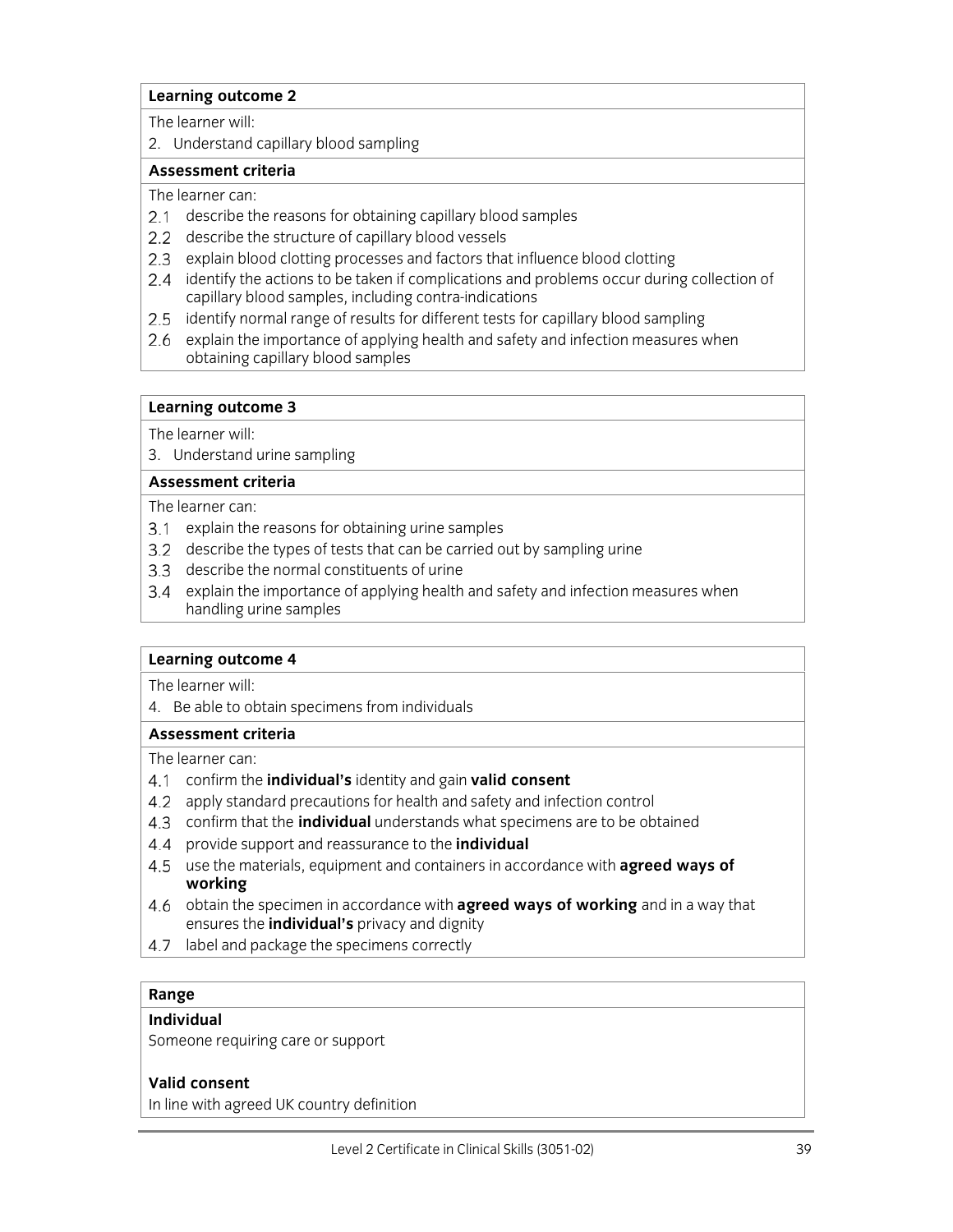## **Agreed ways of working**

Policies and procedures

#### **Learning outcome 5**

The learner will:

5. Be able to test and report on a specimen

#### **Assessment criteria**

The learner can:

- 5.1 test a specimen obtained in accordance with **agreed ways of working**
- 5.2 apply appropriate health and safety measures relevant to the procedure and the environment to include:
	- a. infection control
	- b. use of appropriate personal protective equipment
- 5.3 interpret the results identifying which **category** they fall within
- record the results fully and accurately according to **agreed ways of working**
- communicate the results of the test according to **agreed ways of working**

## **Range**

## **Agreed ways of working**

Policies and procedures

## **Category**

Normal, expected, abnormal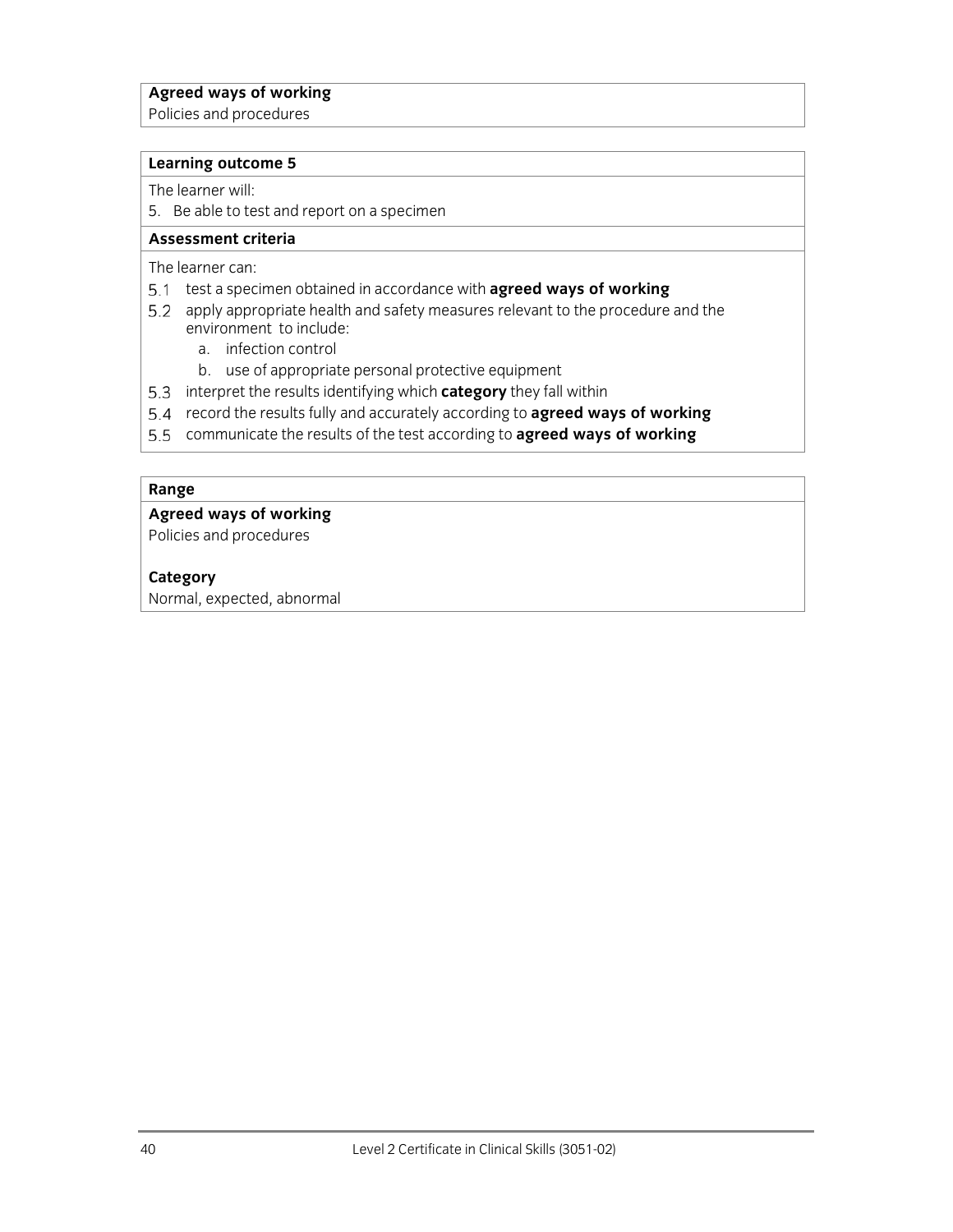| UAN:                            | A/507/1295                                                                                                                                                                                                                                                                                                                                                                  |
|---------------------------------|-----------------------------------------------------------------------------------------------------------------------------------------------------------------------------------------------------------------------------------------------------------------------------------------------------------------------------------------------------------------------------|
| Level:                          | 2                                                                                                                                                                                                                                                                                                                                                                           |
| <b>Notional learning hours:</b> | 32                                                                                                                                                                                                                                                                                                                                                                          |
| <b>Guided learning hours:</b>   | 18                                                                                                                                                                                                                                                                                                                                                                          |
| Aim:                            | The aim of this unit is to provide the learners with the skills,<br>knowledge and understanding required to undertake<br>agreed pressure area care in accordance with an<br>individual's care plan and risk assessment, in a range of<br>settings. Learners will explore good practice for<br>undertaking pressure area care and the anatomy and<br>physiology of the skin. |
| Assessment:                     | Portfolio of evidence                                                                                                                                                                                                                                                                                                                                                       |

The learner will:

1. Know agreed ways of working for undertaking pressure area care

#### **Assessment criteria**

The learner can:

- 1.1 identify legislation and national guidelines relating to pressure area care
- describe **agreed ways of working** relating to pressure area care
- 1.3 state why team working is important in relation to providing pressure area care
- 1.4 identify the pressure area risk assessment tools which can be used in own area of work
- 1.5 explain why it is important to use risk assessment tools and follow the agreed care plan
- 1.6 identify a range of aids or equipment used to relieve pressure
- 1.7 explain why it is important to use aids and equipment according to the manufacturer's instructions
- 1.8 state the importance of referring any concerns about the agreed care plan to an appropriate member of staff before undertaking pressure area care
- state the importance of reporting any changes to the **individual's** skin condition to an appropriate member of staff

## **Range**

## **Agreed ways of working**

Policies and procedures

#### **Individual**

Someone requiring care or support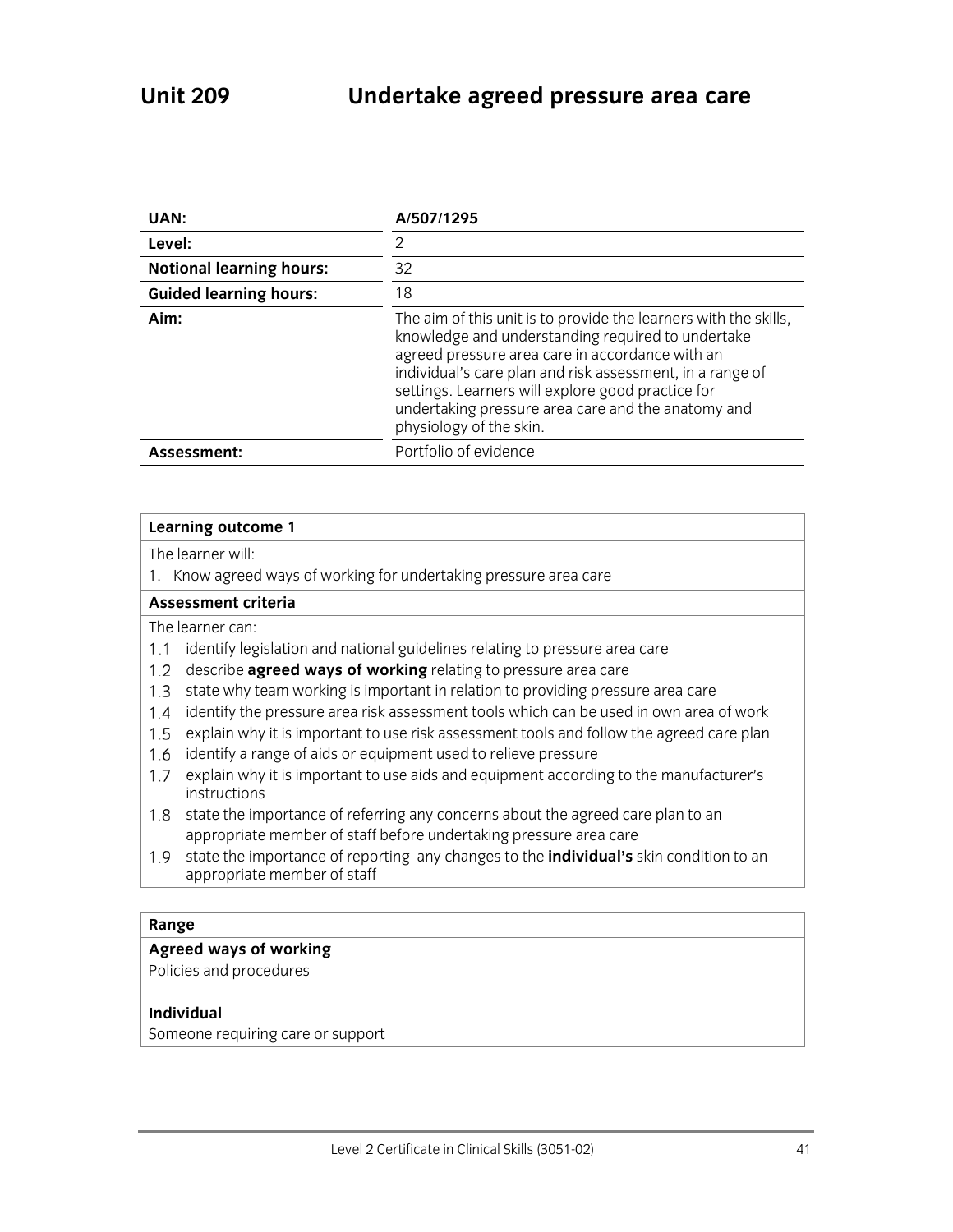The learner will:

2. Know the factors that contribute to the breakdown of skin and the development of pressure sores

#### **Assessment criteria**

The learner can:

- 2.1 describe the anatomy and physiology of the skin in relation to skin breakdown and the development of pressure sores
- 2.2 identify pressure area sites of the body
- 2.3 identify factors which may put an **individual** at risk of skin breakdown and pressure sores
- explain the changes to an **individual's** skin condition that should be reported
- 2.5 describe a range of interventions that can reduce the risk of skin breakdown and pressure sores

### **Range**

**Individual** 

Someone requiring care or support

## **Learning outcome 3**

The learner will:

3. Be able to prepare for and undertake pressure area care

#### **Assessment criteria**

The learner can:

- 3.1 prepare the equipment and environment in accordance with the health and safety guidelines and **agreed ways of working**
- 3.2 obtain **valid consent** for the pressure area care
- 3.3 apply standard precautions for infection prevention and control
- 3.4 carry out pressure area care procedure in a way that:
	- a. respects the **individual's** dignity and privacy
	- b. maintains safety
	- c. ensures the **individual's** comfort
	- d. promotes **active participation**
- adjust bedding and clothing to ensure the **individual**'s comfort
- move an **individual** using approved techniques and in accordance with the agreed care plan
- 3.7 use pressure relieving aids in accordance with the agreed care plan and the manufacturer's instructions
- maintain communication with the **individual** and provide reassurance throughout the activity
- complete the records and related documentation accurately and legibly

## **Range**

## **Agreed ways of working**

Policies and procedures

## **Valid consent**

In line with agreed UK country definition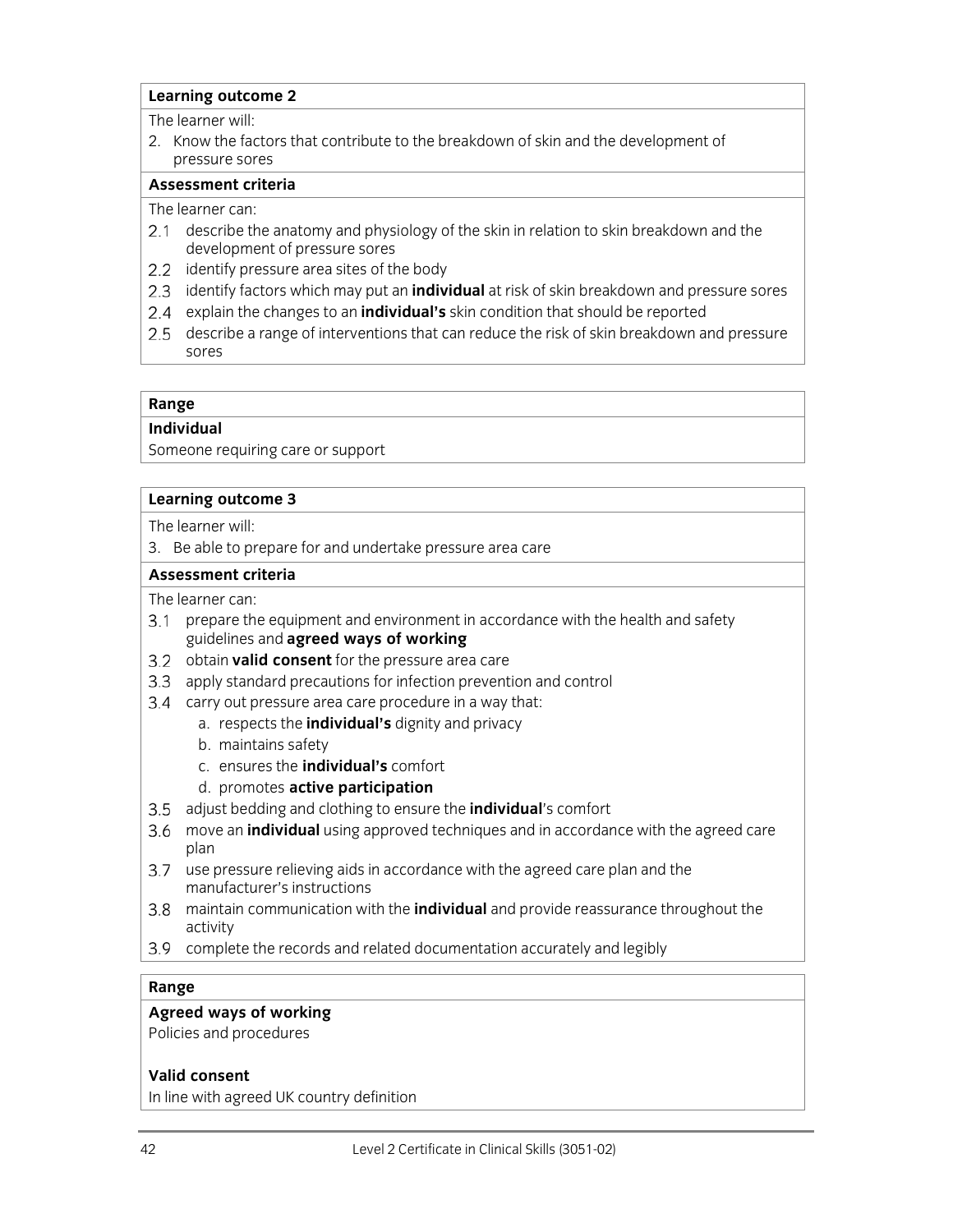## **Individual**

Someone requiring care or support

## **Active participation**

Way of working that recognises an individual's right to participate in the activities and relationships of everyday life as independently as possible; the individual is regarded as an active partner in their own care and support, rather than a passive recipient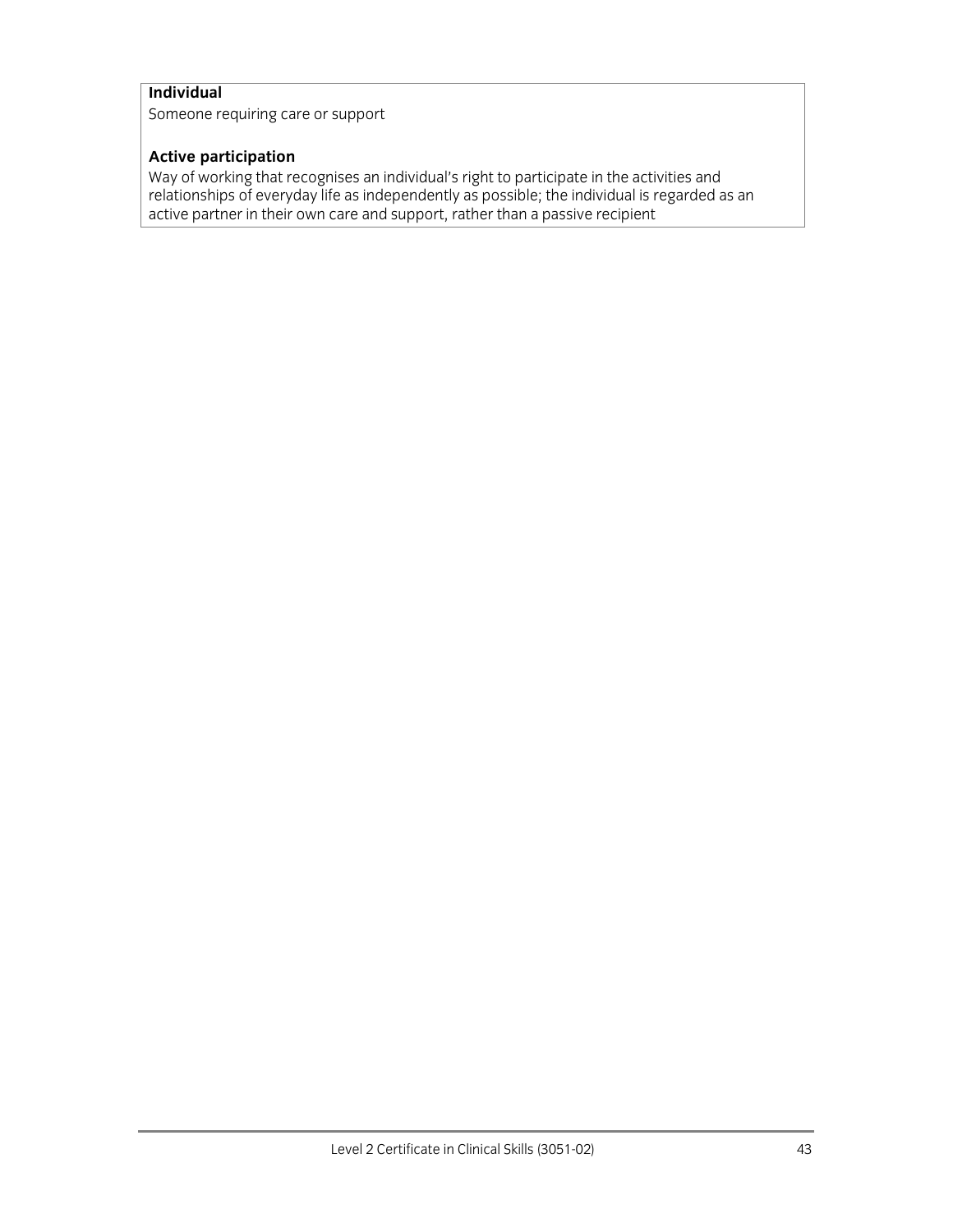| UAN:                            | M/507/1326                                                                                                                                                                                                |
|---------------------------------|-----------------------------------------------------------------------------------------------------------------------------------------------------------------------------------------------------------|
| Level:                          | 2                                                                                                                                                                                                         |
| <b>Notional learning hours:</b> | 29                                                                                                                                                                                                        |
| <b>Guided learning hours:</b>   | 19                                                                                                                                                                                                        |
| Aim:                            | The aim of this unit is to provide learners with the<br>knowledge, understanding and skills for providing support<br>for one or more individuals to eat and drink where<br>substantial support is needed. |
| Assessment:                     | Portfolio of evidence                                                                                                                                                                                     |

| <b>Learning outcome 1</b>                                                                                                                                          |
|--------------------------------------------------------------------------------------------------------------------------------------------------------------------|
| The learner will:                                                                                                                                                  |
| 1. Understand factors that affect support for eating and drinking                                                                                                  |
| Assessment criteria                                                                                                                                                |
| The learner can:                                                                                                                                                   |
| explain the different <b>dietary needs</b> of individuals<br>1.1                                                                                                   |
| outline the type and level of support individuals with different dietary needs may<br>1.2<br>require                                                               |
| describe factors that help promote an <b>individual's</b> dignity, comfort and enjoyment while<br>1.3<br>eating and drinking                                       |
| state the importance of applying standard precautions for health and safety and infection<br>1.4<br>prevention when supporting <i>individuals</i> to eat and drink |
| explain the importance of monitoring the food and drink an <b>individual</b> consumes and any<br>1.5<br>difficulties they may encounter                            |
| state how to seek information and guidance when there are concerns about an<br>1.6<br>individual's choice of food and drink                                        |
| explain how own dilemmas about an individual's choice of food and drink may be<br>1.7<br>addressed                                                                 |
| explain the importance of confirming an <i>individual</i> has finished eating and drinking<br>1.8<br>before clearing away                                          |
| explain the importance of providing support to an <i>individual</i> if food or drink is spilt<br>1.9                                                               |
|                                                                                                                                                                    |
| Range                                                                                                                                                              |

# **Individual**

Someone requiring care and support

## **Dietary needs**

Diabetic, soft diet, low fat diet, low salt diet, vegetarian, vegan, religious and cultural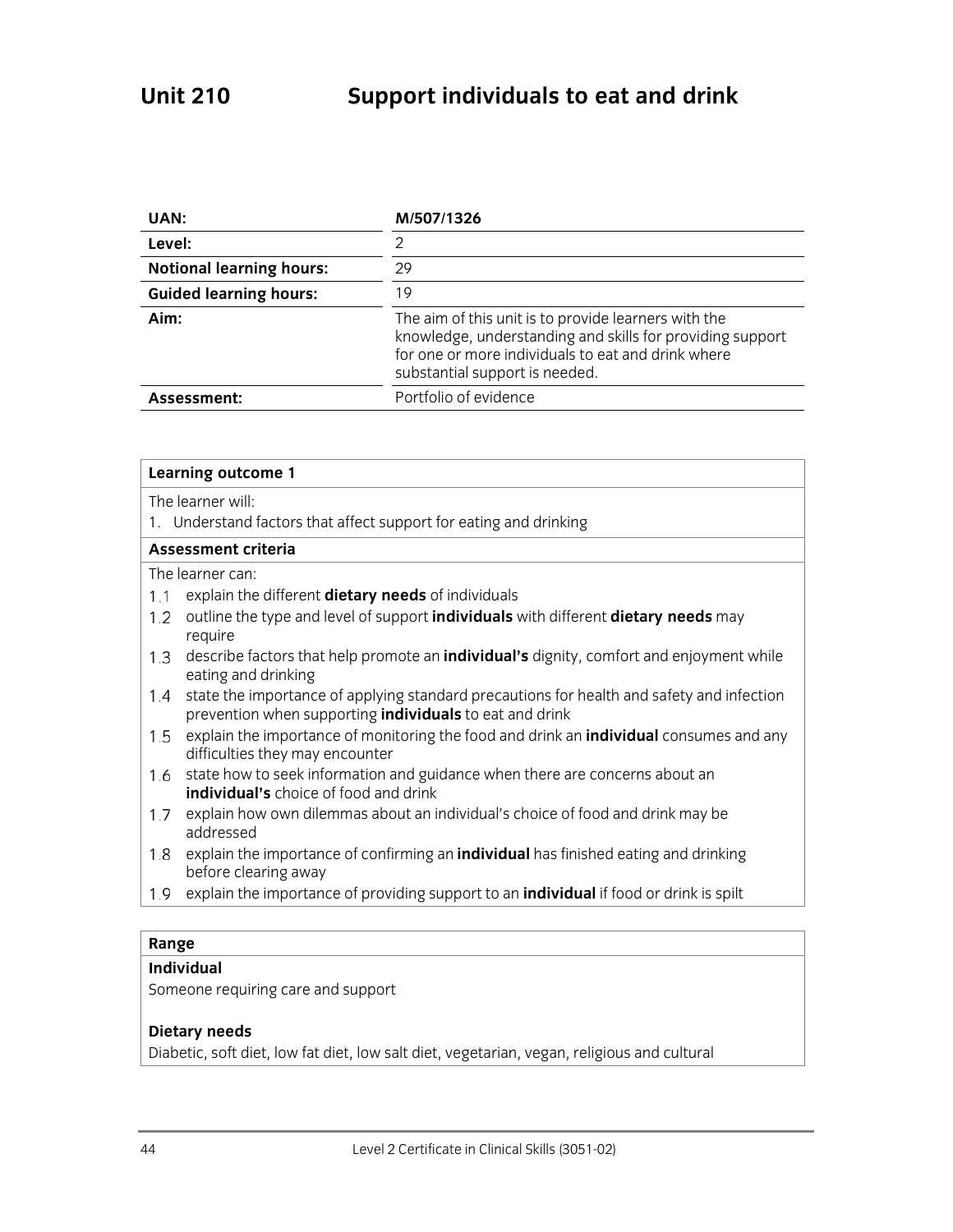The learner will:

2. Be able to prepare to provide support for eating and drinking

## **Assessment criteria**

The learner can:

- confirm with an **individual** the food and drink they wish to consume
- 2.2 support the **individual** to select suitable options for food and drink according to their **dietary needs**
- 2.3 apply standard precautions for health and safety and infection prevention
- 2.4 wear appropriate protective clothing
- 2.5 support the **individual** to prepare to eat and drink in a way that meets their personal needs and preferences
- 2.6 offer the individual the opportunity to wash their hands prior to eating
- 2.7 prepare suitable utensils to assist the individual to eat and drink

#### **Range**

## **Individual**

Someone requiring care and support

## **Dietary needs**

Diabetic, soft diet, low fat diet, low salt diet, vegetarian, vegan, religious and cultural

## **Learning outcome 3**

The learner will:

3. Be able to provide support for eating and drinking

## **Assessment criteria**

The learner can:

- support the **individual** to eat and drink in a way that promotes **active participation**
- support the **individual** to consume manageable amounts of food and drink at their own pace
- 3.3 provide encouragement to the individual to eat and drink
- adapt support in response to the **individual's** feedback or observed reactions while eating and drinking
- confirm with the **individual** that they have finished eating and drinking
- clear away crockery and utensils in a way that promotes **active participation**
- support the **individual** to make themselves clean and tidy after eating or drinking

## **Range**

## **Individual**

Someone requiring care or support

## **Active participation**

Way of working that recognises an individual's right to participate in the activities and relationships of everyday life as independently as possible; the individual is regarded as an active partner in their own care and support, rather than a passive recipient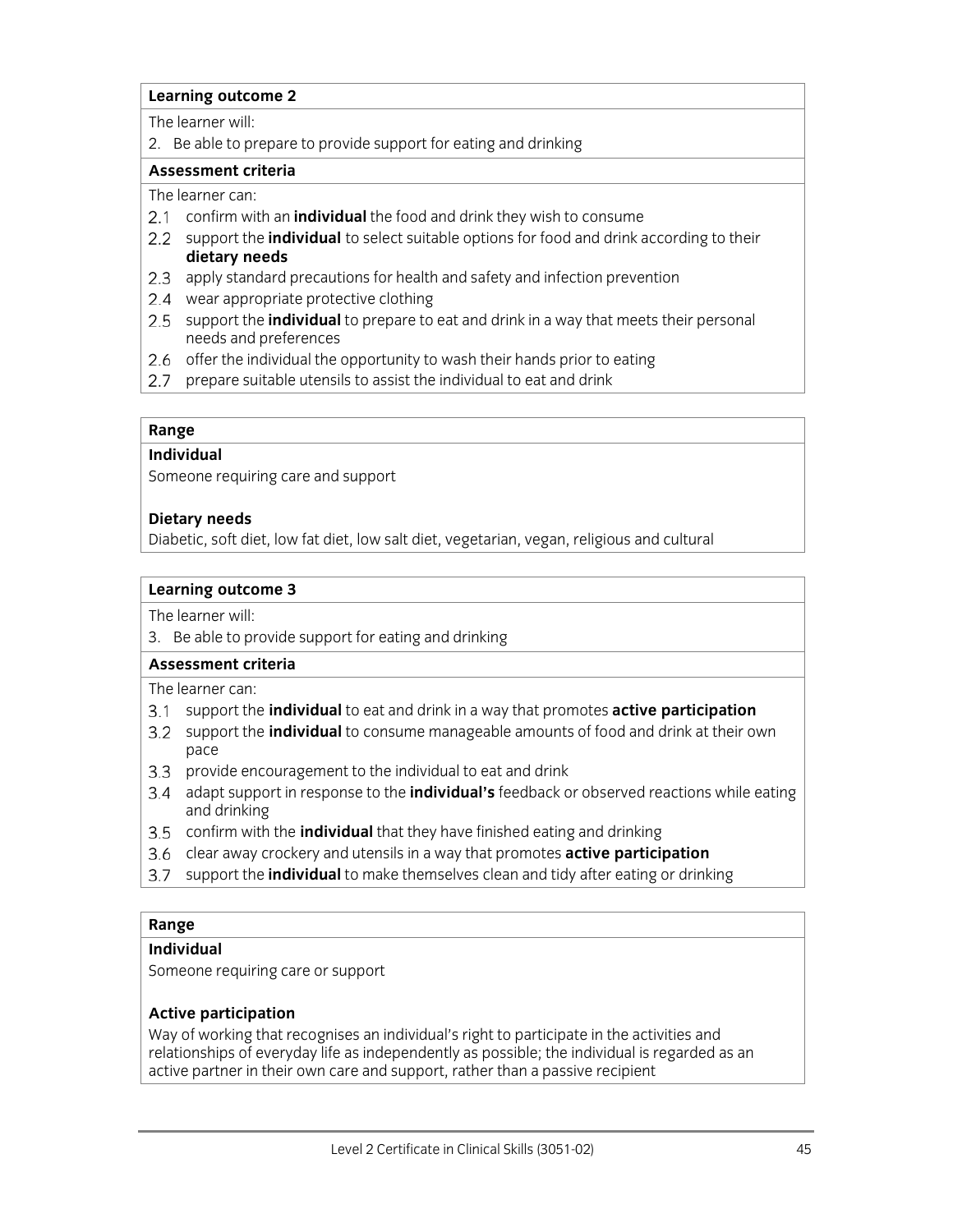The learner will:

4. Be able to report and record eating and drinking activity

## **Assessment criteria**

The learner can:

- complete records accurately and in accordance with **agreed ways of working**
- report on the support provided for eating and drinking in accordance with **agreed ways of working**

## **Range**

Policies and procedures

**Agreed ways of working** 

46 Level 2 Certificate in Clinical Skills (3051-02)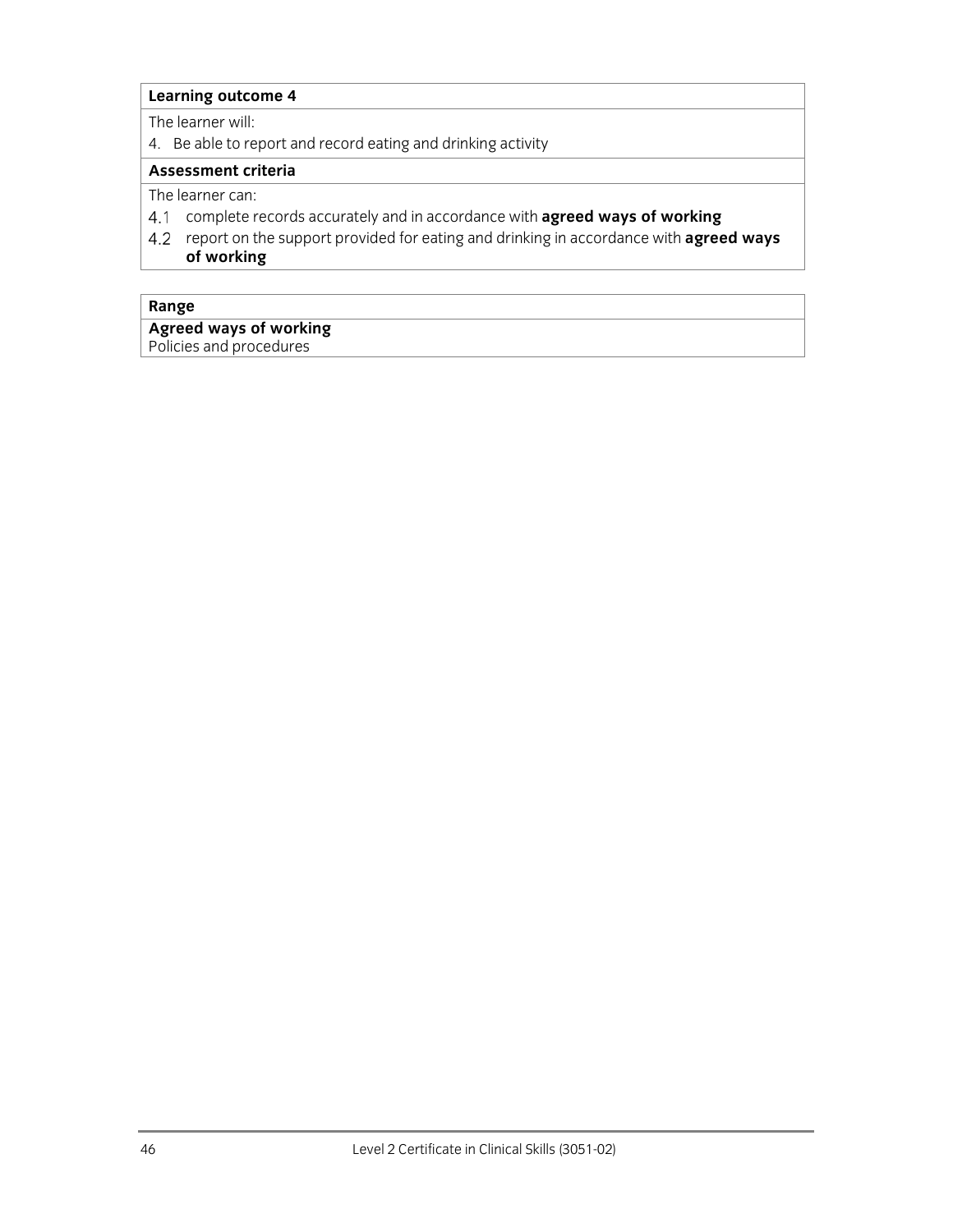# **Unit 211 Technological aids in health and care settings**

| UAN:                            | T/507/1327                                                                                                             |
|---------------------------------|------------------------------------------------------------------------------------------------------------------------|
| Level:                          |                                                                                                                        |
| <b>Notional learning hours:</b> | 22                                                                                                                     |
| <b>Guided learning hours:</b>   | 14                                                                                                                     |
| Aim:                            | The aim of this unit is to provide the learner with the<br>knowledge of technologies used in health and care settings. |
| Assessment:                     | Portfolio of evidence                                                                                                  |

#### **Learning outcome 1**

#### The learner will:

1. Understand the technological aids available to support services in health and care settings

## **Assessment criteria**

## The learner can:

- 1.1 define the terms 'assistive technology 'and 'self-monitoring technology'
- 1.2 identify a range of technological aids used in health and care settings
- 1.3 describe the function of a range of technological aids used in health and care settings
- explain how technological aids can enhance the services provided for **individuals** in own area of work

#### **Range**

#### **Individual**

Someone requiring care or support

## **Learning outcome 2**

#### The learner will

2. Understand the use of technological aids with individuals in health and care settings

## **Assessment criteria**

#### The learner can:

- 2.1 state why it is important to gain an *individual's* informed consent before using technological aids
- explain how to use a range of technological aids safely according to **agreed ways of working** and manufacturer's instructions
- describe how technological aids can be utilised to promote the well-being of an **individual**
- explain how to encourage **active participation** of individuals when using technological aids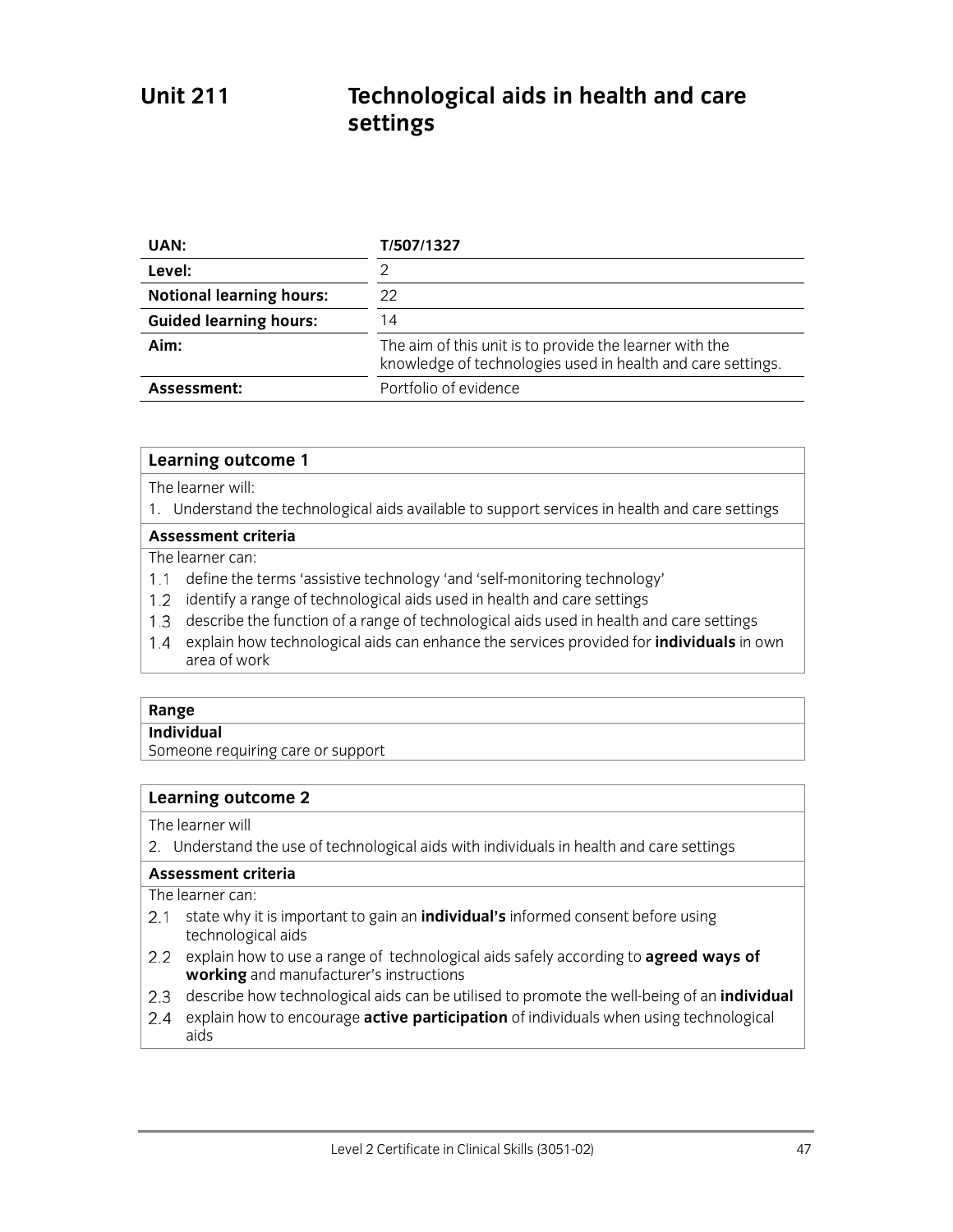## **Individual**

Someone requiring care or support

## **Agreed ways of working**

Policies and procedures

## **Active participation**

Way of working that recognises an individual's right to participate in the activities and relationships of everyday life as independently as possible; the individual is regarded as an active partner in their own care and support, rather than a passive recipient

## **Learning outcome 3**

The learner will

3. Understand safe working practices when using technological aids

## **Assessment criteria**

The learner can:

- identify safety concerns that may arise for an **individual** when using a technological aid
- describe actions that can be taken to enhance safety of an **individual** when using a technological aid
- 3.3 explain how to report a safety concern when using a technological aid
- explain why it is important that technological aids are serviced and maintained in good working order
- 3.5 explain how to maintain confidentiality of information when using technological aids

## **Range**

## **Individual**

Someone requiring care and support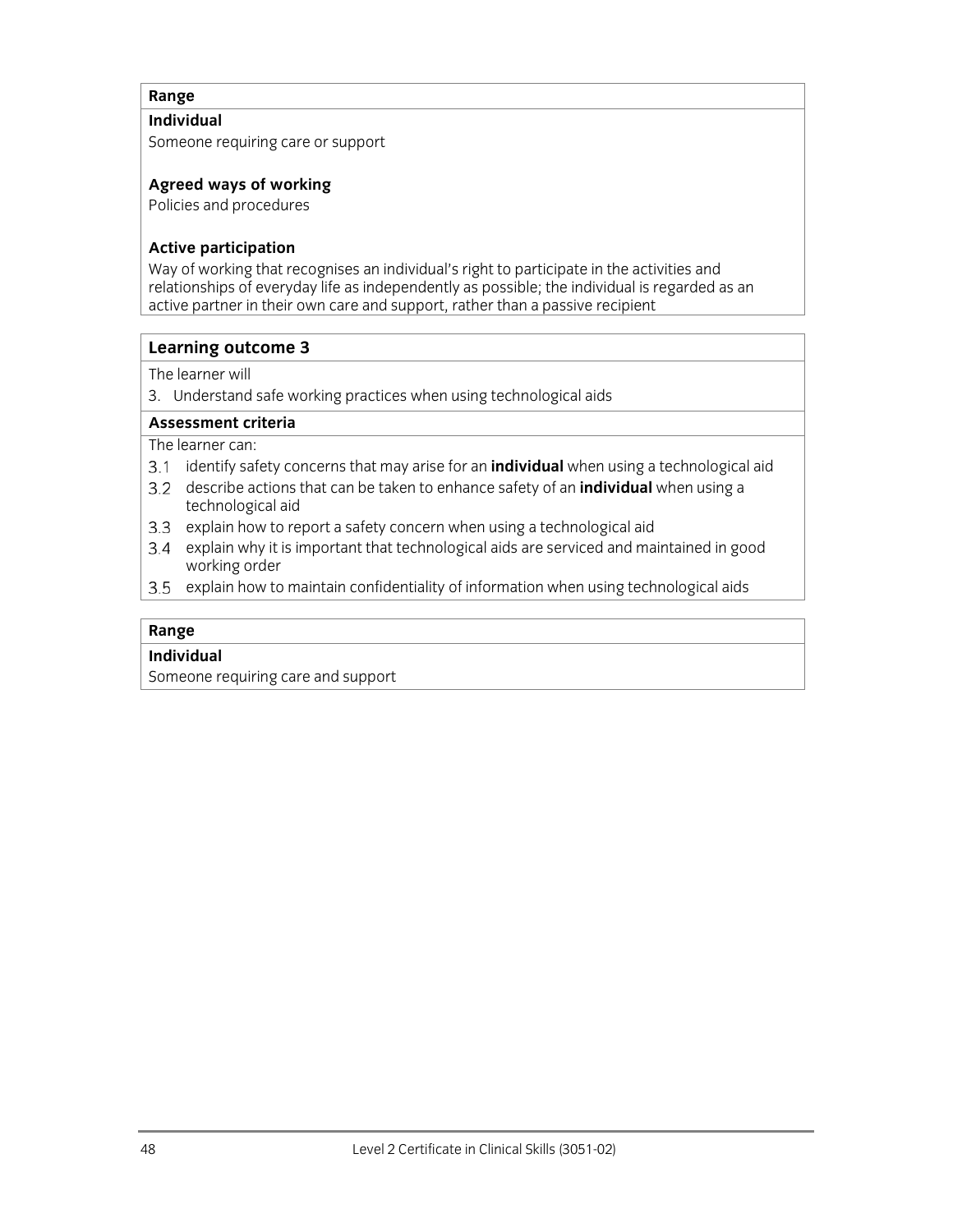| UAN:                            | F/507/1296                                                                                                                       |
|---------------------------------|----------------------------------------------------------------------------------------------------------------------------------|
| Level:                          |                                                                                                                                  |
| <b>Notional learning hours:</b> | 46                                                                                                                               |
| <b>Guided learning hours:</b>   | 22                                                                                                                               |
| Aim:                            | The aim of this unit is to develop the learner's knowledge and<br>understanding of working with individuals in end of life care. |
| Assessment:                     | Portfolio of evidence                                                                                                            |

The learner will:

1. Understand different perspectives on death and dying

### **Assessment criteria**

## The learner can:

- 1.1 describe the **factors** that can affect views on death and dying
- 1.2 reflect on own views on death and dying
- 1.3 explain how personal and professional values can impact on practice when supporting an **individual** with end of life care
- state how the attitudes of **others** can influence an **individual's** choices around death and dying

#### **Range**

#### **Factors**

Social, cultural, religious, spiritual, psychological, emotional

#### **Individual**

Someone requiring care or support

## **Others**

Informal carers, colleague, manager, social worker, occupational therapist, GP, speech and language therapist, physiotherapist, pharmacist, psychologist, independent mental capacity advocate, community psychiatric nurse, clinical nurse specialists, religious representatives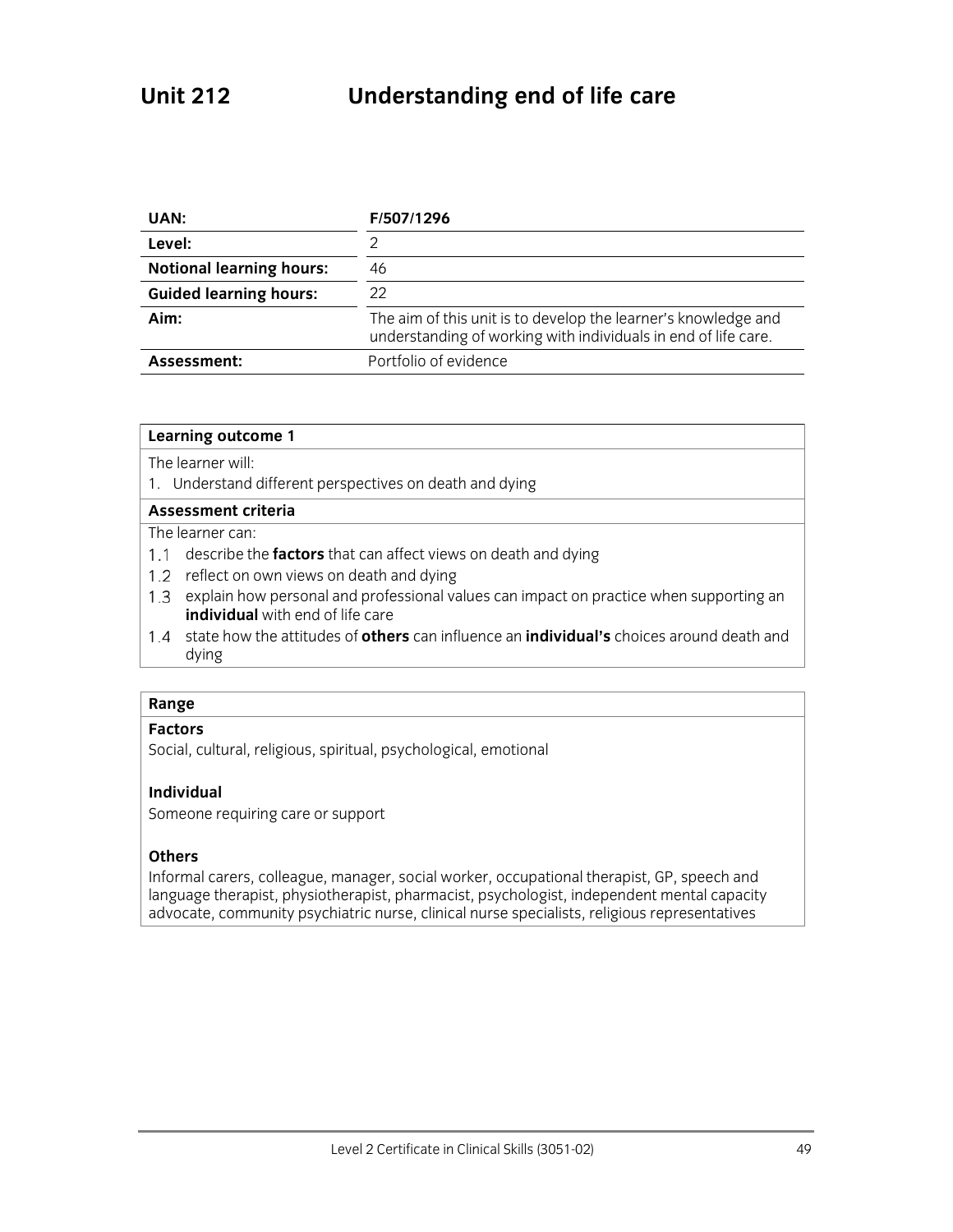The learner will

2. Know the principles and policies of end of life care

## **Assessment criteria**

The learner can:

- identify how key **legislation** and **policies** underpin end of life care
- 2.2 state the purpose of **advance care planning** in relation to end of life care
- describe own role in supporting and recording decisions about **advance care planning**
- 2.4 outline ethical and legal issues that may arise in relation to **advance care planning**
- 2.5 state the principles of end of life care
- explain the importance of supporting an **individual** in a way that promotes their dignity, religious beliefs and culture
- describe how to support an **individual**'s comfort and well-being in end of life care

## **Range**

## **Legislation and policies**

Equality Act 2010, Human Rights Act 1998, Mental Capacity Act 2005, Care Act 2014, Quality standard for end of life care for adults NICE, CQC guidance, Francis Report, organisational policies for supporting individuals and their families in:

- the making of wills and living wills
- dealing with personal property of deceased people
- removal of medical equipment from deceased people
- visitors
- safeguarding of adults at risk

## **Individual**

Someone requiring care or support

## **Advance care planning**

Process of discussion between an individual and people who provide care which allows the individual to make advance decisions about their end of life care

## **Learning outcome 3**

The learner will:

3. Understand the importance of communication in end of life care

## **Assessment criteria**

The learner can:

- explain how an **individual**'s priorities and the ability to communicate may vary over time
- state own role in responding to key questions and cues from **individuals** and **others**  regarding end of life experience
- describe how to support emotional responses from **individuals** and **others**
- explain the importance of sharing appropriate information with **others** according to the principles and local policy on confidentiality and data protection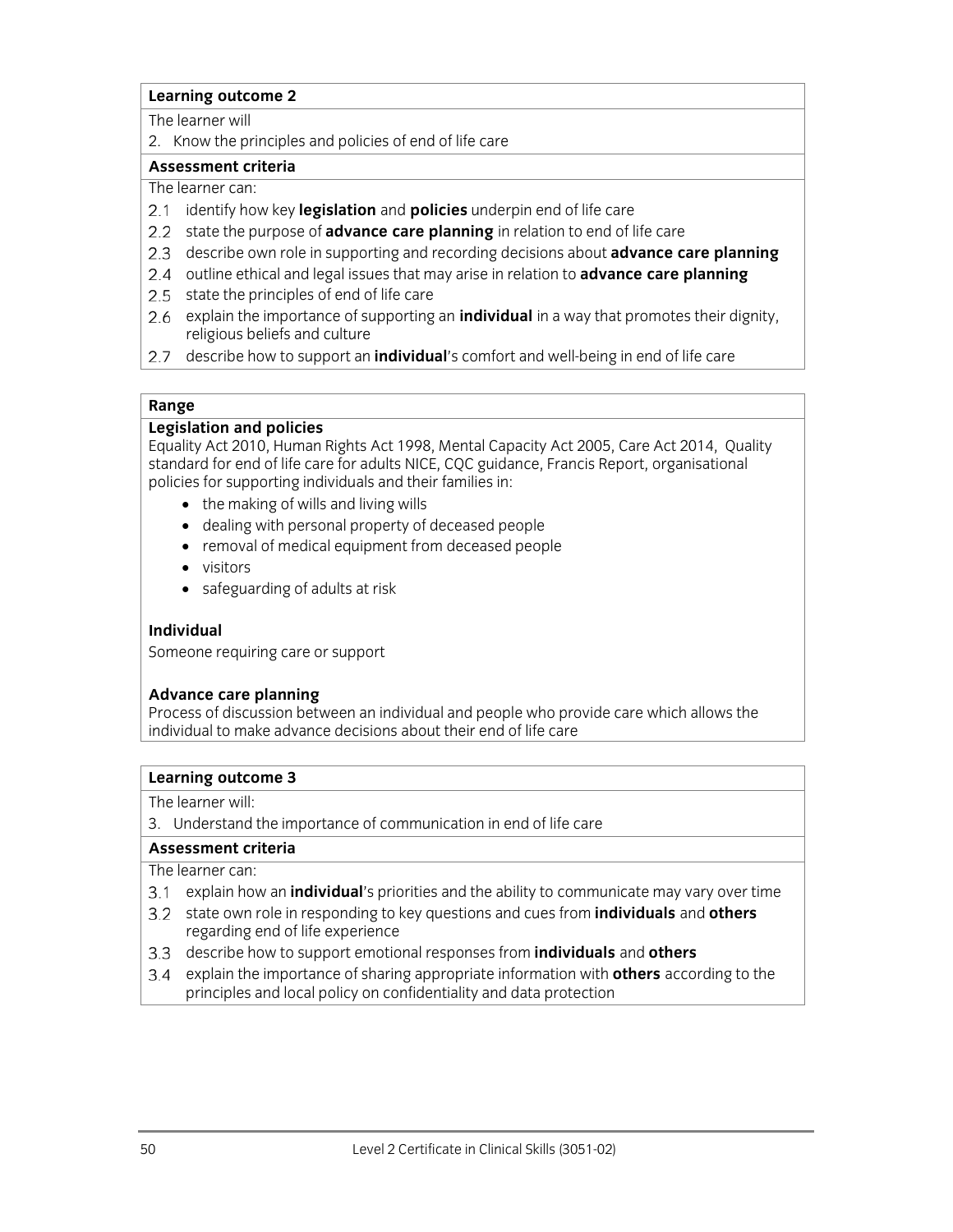## **Individual**

Someone requiring care or support

## **Others**

Informal carers, colleague, manager, social worker, occupational therapist, GP, speech and language therapist, physiotherapist, pharmacist, psychologist, independent mental capacity advocate, community psychiatric nurse, clinical nurse specialists, religious representatives

## **Learning outcome 4**

The learner will:

4. Know the range of support services available to individuals and others in end of life care

#### **Assessment criteria**

The learner can:

- identify a range of support services and facilities that may contribute to end of life care
- state the role of **others** who may be involved within a multi-disciplinary end of life care team
- state the barriers an **individual** may face when accessing end of life care **support services**
- identify ways to minimise the barriers an individual may face when accessing end of life care

## **Range**

#### **Individual**

Someone requiring care or support

## **Others**

Care worker, colleague, manager, social worker, occupational therapist, GP, speech and language therapist, physiotherapist, pharmacist, nurse, psychologist, independent mental capacity advocate, community psychiatric nurse, clinical nurse specialists

## **Support services**

Nursing and care homes, respite care support, specialist palliative care services, domiciliary, day services, funeral directors, care support networks, bereavement counselling services, hospices

#### **Learning outcome 5**

The learner will:

5. Understand own responsibilities for providing end of life care

## **Assessment criteria**

The learner be able to:

- explain how to respond to any distress experienced by the individual according to **agreed ways of working**
- 5.2 state how to adapt support to the **individual**'s changing needs or responses
- state who the **individual**'s changing needs or responses should be reported to
- identify the situations when an **individual** and those closest to them would need to be alone
- 5.5 explain actions to take following a death taking into account the individual's wishes and **agreed ways of working**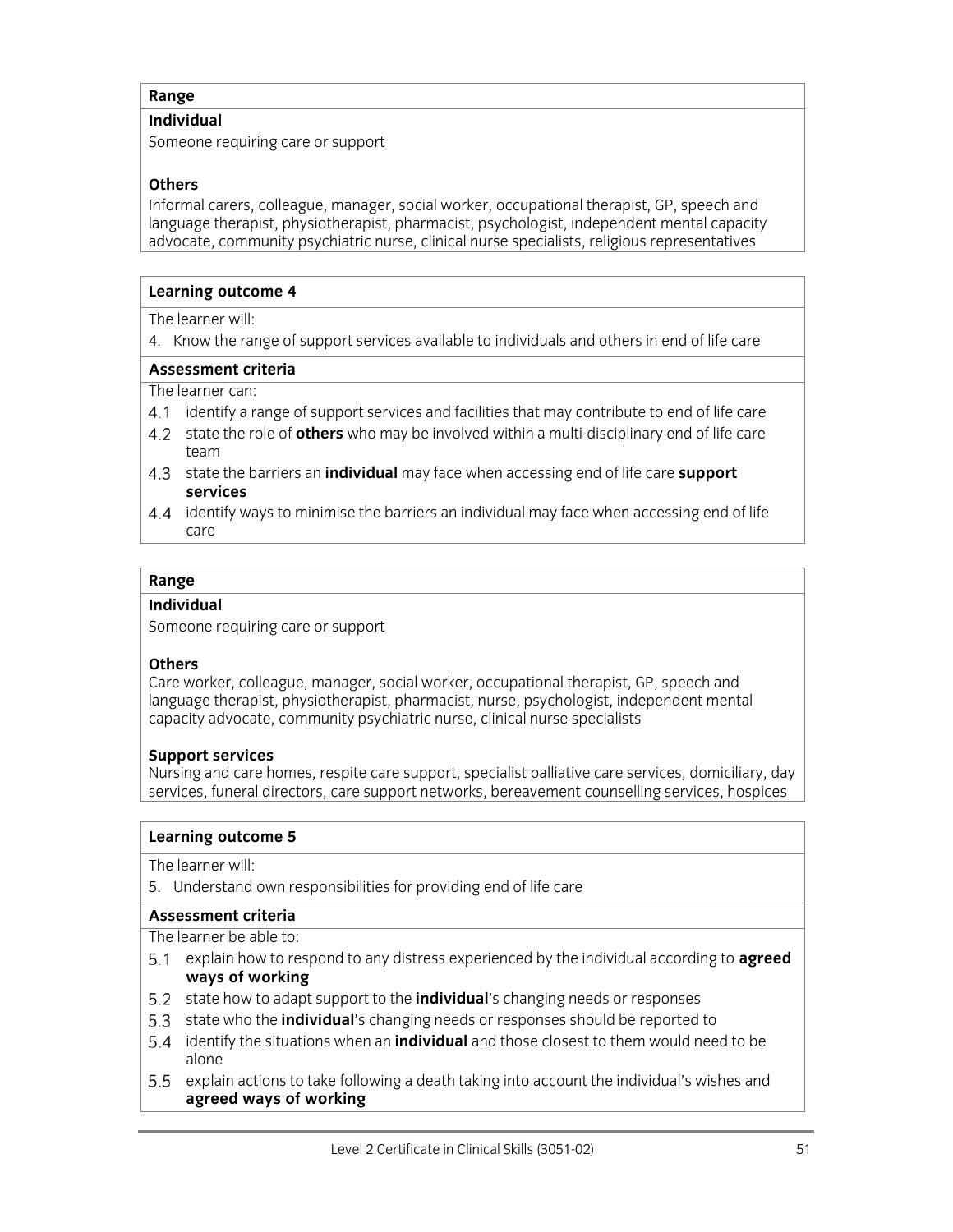- describe ways to support **others** immediately following the **individual's** death
- identify support systems available to deal with own feelings in relation to an **individual's**  dying or death

## **Agreed ways of working**

Policies and procedures

### **Individual**

Someone requiring care or support

#### **Others**

Family members, friends, others who are important to the individual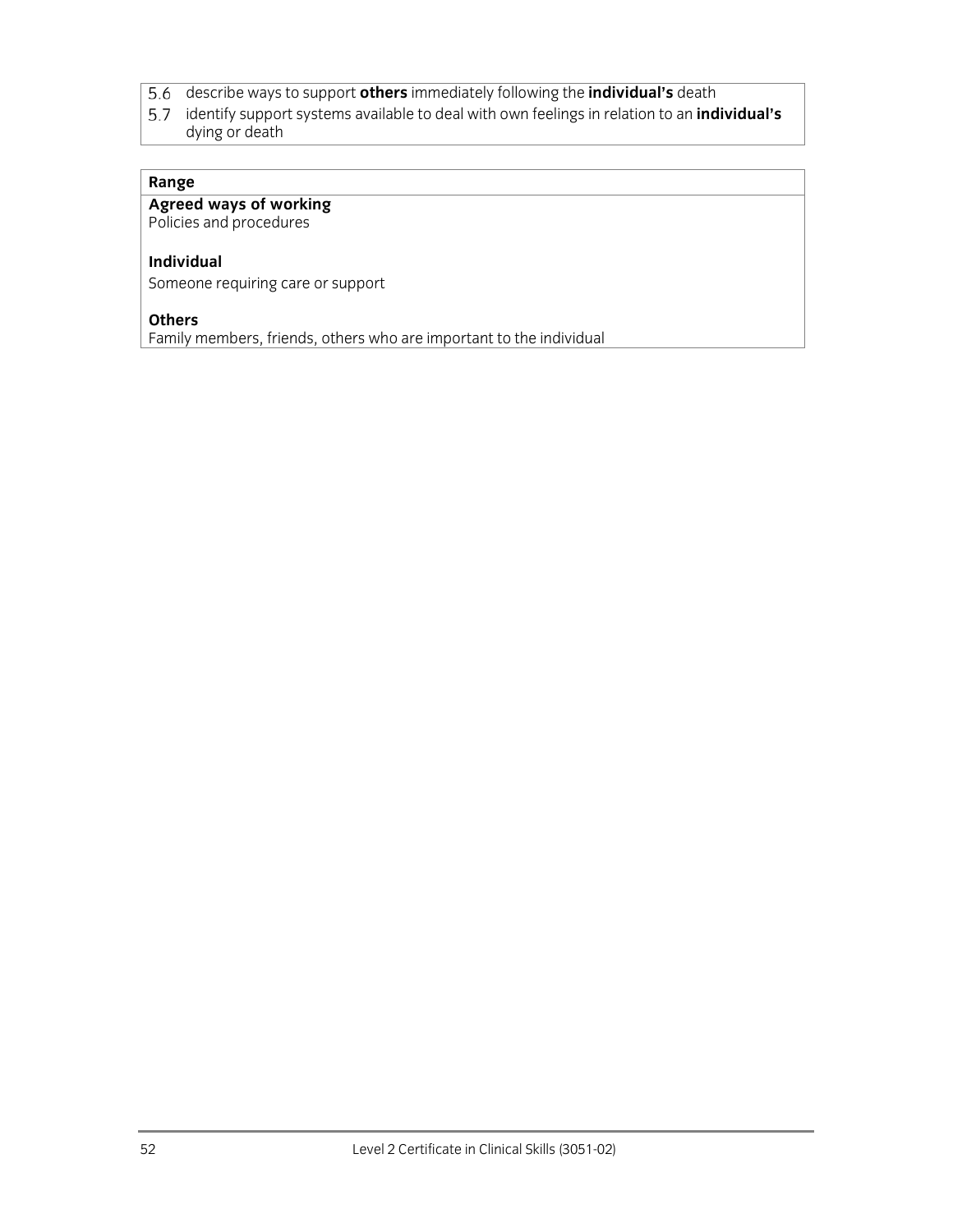| UAN:                            | J/507/1297                                                                                                                                                              |
|---------------------------------|-------------------------------------------------------------------------------------------------------------------------------------------------------------------------|
| Level:                          |                                                                                                                                                                         |
| <b>Notional learning hours:</b> | 38                                                                                                                                                                      |
| <b>Guided learning hours:</b>   | 18                                                                                                                                                                      |
| Aim:                            | The aim of the unit is to provide learners with knowledge and<br>understanding of dementia and how to support individuals with<br>dementia in health and care settings. |
| Assessment:                     | Portfolio of evidence                                                                                                                                                   |

The learner will:

1. Understand the physical and emotional effects of dementia

## **Assessment criteria**

The learner can:

- 1.1 explain what is meant by the term 'dementia'
- 1.2 state how an *individual* may feel when they are first diagnosed with dementia
- 1.3 identify the most common types of dementia
- 1.4 explain the common signs and symptoms of dementia
- 1.5 describe the stages of dementia
- 1.6 explain the reasons why other **conditions** may be mistaken for dementia

#### **Range**

#### **Individual**

Someone requiring care or support

## **Conditions**

Physical and psychological

#### **Learning outcome 2**

The learner will:

2. Know how to support the well-being of an individual with dementia

#### **Assessment criteria**

The learner can:

- state the impact that the attitudes and behaviours of **carers** and **others** may have on an **individual** with dementia
- identify techniques that can be used to support positive outcomes for an **individual** with dementia
- 2.3 state how using a person-centred approach may improve the sense of **well-being** of an **individual** with dementia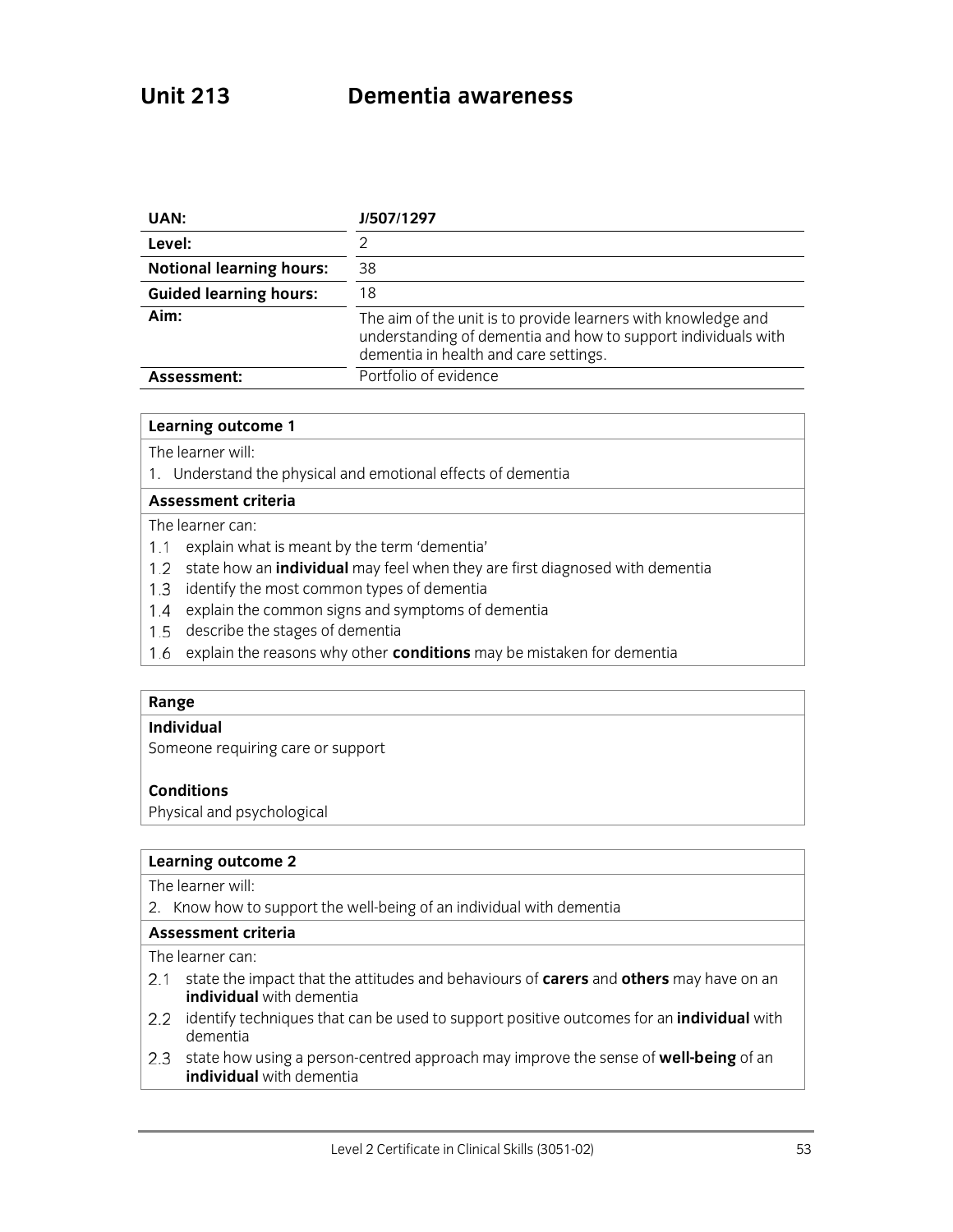- state the importance of identifying **indicators** of well-being in an **individual** with dementia
- describe the roles of **others** in the care and support of **individuals** with dementia
- 2.6 identify common medical treatments and therapies which may be used to help an **individual** with dementia
- identify the local and national support services which are available to help an **individual** with dementia and their carers
- 2.8 explain how the physical environment can be adjusted to improve the experience of an **individual** with dementia

## **Individual**

Someone requiring care or support

## **Carers**

Family, informal carers

## **Others**

Colleagues, managers, social worker, occupational therapist, GP, speech and language therapist, physiotherapist, pharmacist, nurse, psychologist, independent mental capacity advocate, community psychiatric nurse, support groups

## **Wellbeing**

Sense of hope, confidence, self-esteem, physical health

## **Indicators**

Individual can communicate wants, needs and choices, makes contact with other people, shows warmth and affection, shows pleasure or enjoyment, alertness, responsiveness, uses remaining abilities, expresses self creatively, is co-operative or helpful, responds appropriately to people, expresses appropriate emotions, has relaxed posture or body language, has sense of humour, sense of purpose, shows signs of self-respect

## **Learning outcome 3**

The learner will:

3. Know how to maintain the safety of an individual with dementia

## **Assessment criteria**

The learner can:

- 3.1 state how common objects and situations in the environment can be hazardous for an **individual** with dementia
- describe actions that can be taken to minimise risks from common objects and situations
- state why it is important to report and record concerns for the health and wellbeing of an **individual** with dementia

## **Range**

## **Individual**

Someone requiring care or support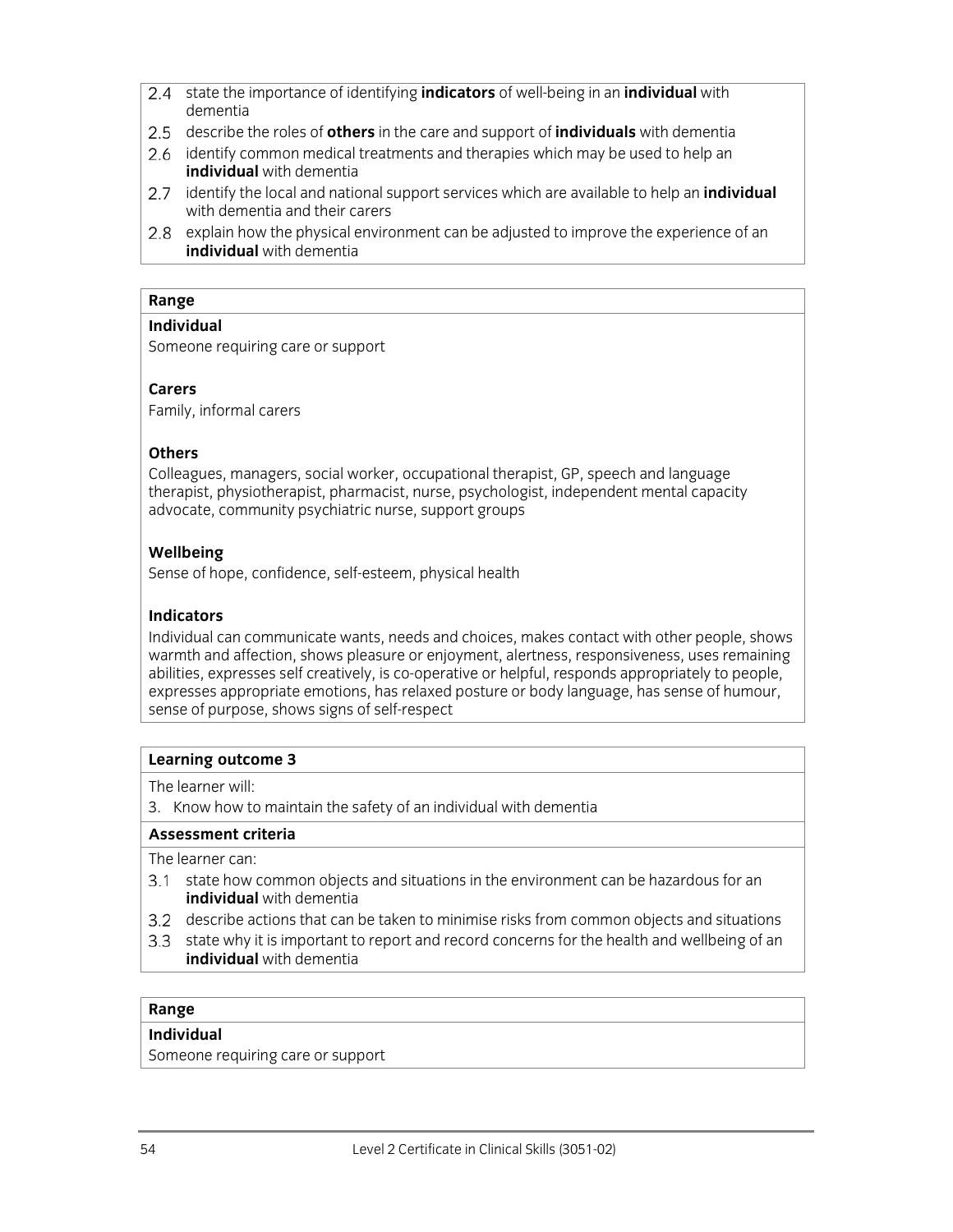The learner will:

4. Know the legal framework protecting individuals with dementia who cannot make decisions

#### **Assessment criteria**

The learner can:

- identify legislation, national guidelines and local policies affecting the care of **individuals** with dementia
- state why mental capacity of an **individual** may need to be assessed
- state why a 'Best Interest Decision' may need to be made for an **individual** with dementia
- state why 'Deprivation of Liberty Safeguards' may need to be applied for an **individual**
- 4.5 state the role of a person who has 'Lasting Power of Attorney'

## **Range**

## **Individual**

Someone requiring care or support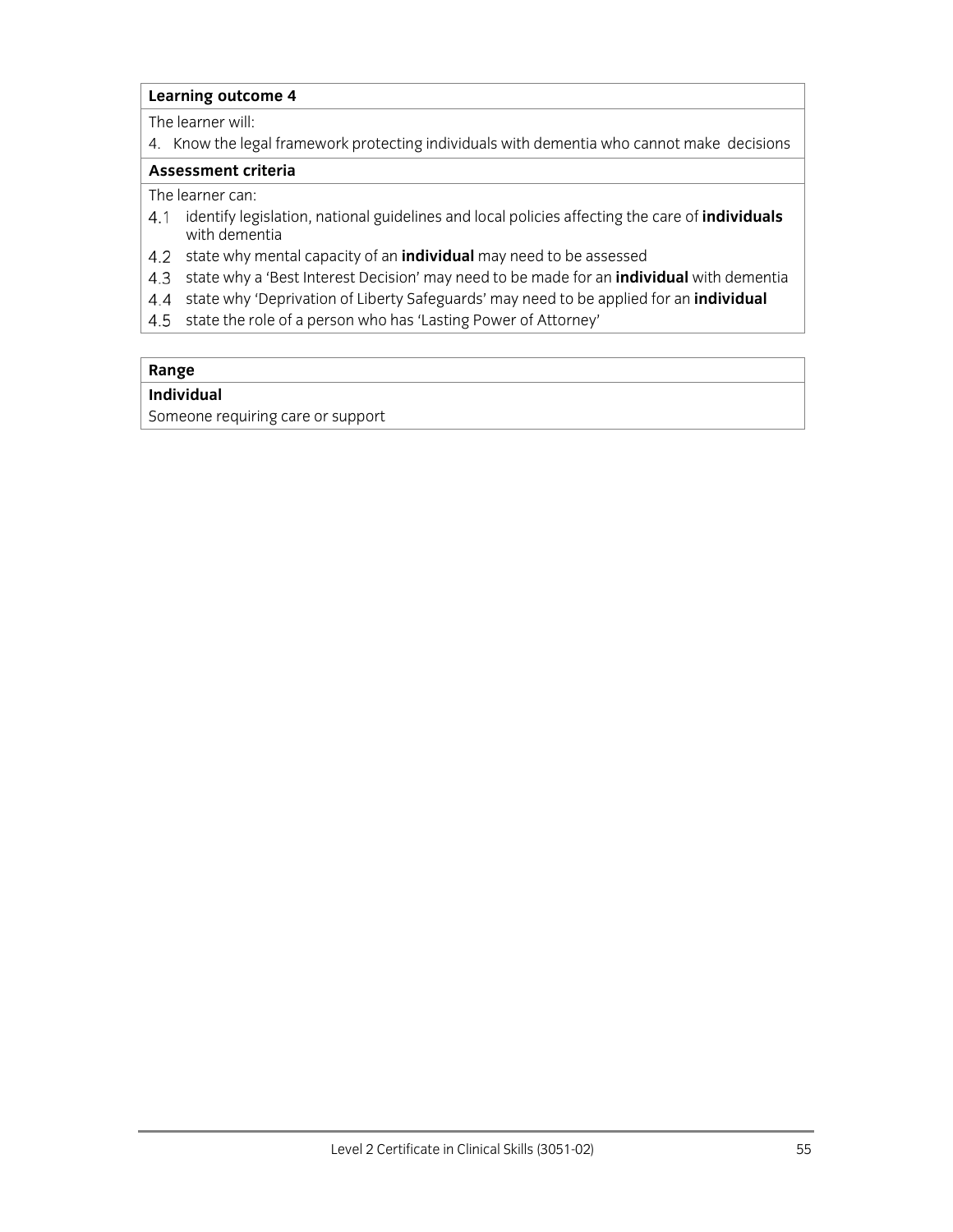# **Unit 214 Carry out extended feeding in health and care settings**

| UAN:                            | L/507/1298                                                                                                                                                                                                                                          |
|---------------------------------|-----------------------------------------------------------------------------------------------------------------------------------------------------------------------------------------------------------------------------------------------------|
| Level:                          | 2                                                                                                                                                                                                                                                   |
| <b>Notional learning hours:</b> | 34                                                                                                                                                                                                                                                  |
| <b>Guided learning hours:</b>   | 16                                                                                                                                                                                                                                                  |
| Aim:                            | The aim of this unit is to provide the learners with the<br>knowledge, understanding and skills required to support<br>individuals who require feeding using a range of extended<br>techniques to ensure their nutritional and fluid intake is met. |
| Assessment:                     | Portfolio of evidence                                                                                                                                                                                                                               |

#### **Learning outcome 1**

The learner will:

1. Know extended feeding in relation to anatomy and physiology and health conditions

## **Assessment criteria**

The learner can:

- 1.1 describe the term 'extended feeding'
- 1.2 outline the anatomy and physiology of the gastro-intestinal tract in relation to extended feeding
- state why fluid and nutritional balance is important when supporting **individuals** requiring extended feeding
- identify **health conditions** where extended feeding may be required to support **individuals**
- 1.5 identify the potential health risks associated with extended feeding techniques

#### **Range**

### **Individual**

Someone requiring care or support

#### **Health conditions**

Temporary and permanent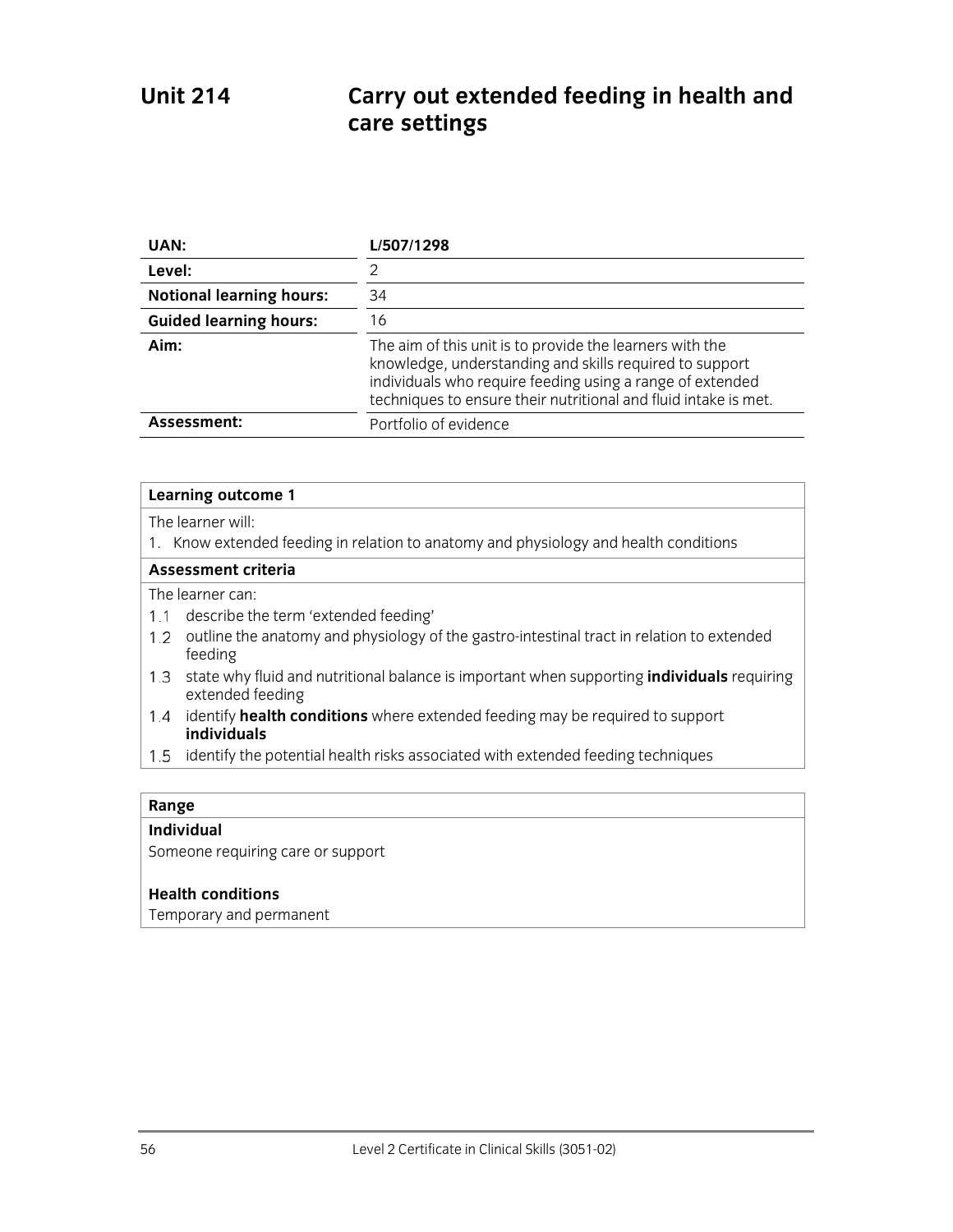The learner will:

2. Understand extended feeding techniques

#### **Assessment criteria**

The learner can:

- 2.1 describe techniques for extended feeding
- 2.2 state the importance of following procedures for extended feeding
- 2.3 identify **agreed ways of working** that affect working practices related to extended feeding
- 2.4 list equipment and materials used for extended feeding
- 2.5 identify adverse reactions which may occur during and following extended feeding
- 2.6 describe actions that should be taken following an adverse reaction
- 2.7 explain the importance of maintaining the correct level of cleanliness during extended feeding
- 2.8 explain the importance of disposing of used equipment, materials and bodily fluids according to the **agreed ways of working**

#### **Range**

## **Agreed ways of working**

Policies and procedures

## **Learning outcome 3**

The learner will:

3. Be able to prepare for extended feeding

Assessment criteria The learner can:

- ensure that adequate and relevant fluids, feeds and equipment are available
- 3.2 confirm the identity of the individual
- obtain **valid consent** from the **individual** prior to carrying out the planned activity
- 3.4 ensure the equipment and materials are in date and their sterility intact
- position an **individual** in a way that ensures their privacy, dignity, comfort and safety

#### **Range**

## **Valid consent**

In line with agreed UK country definition

## **Individual**

Someone requiring care or support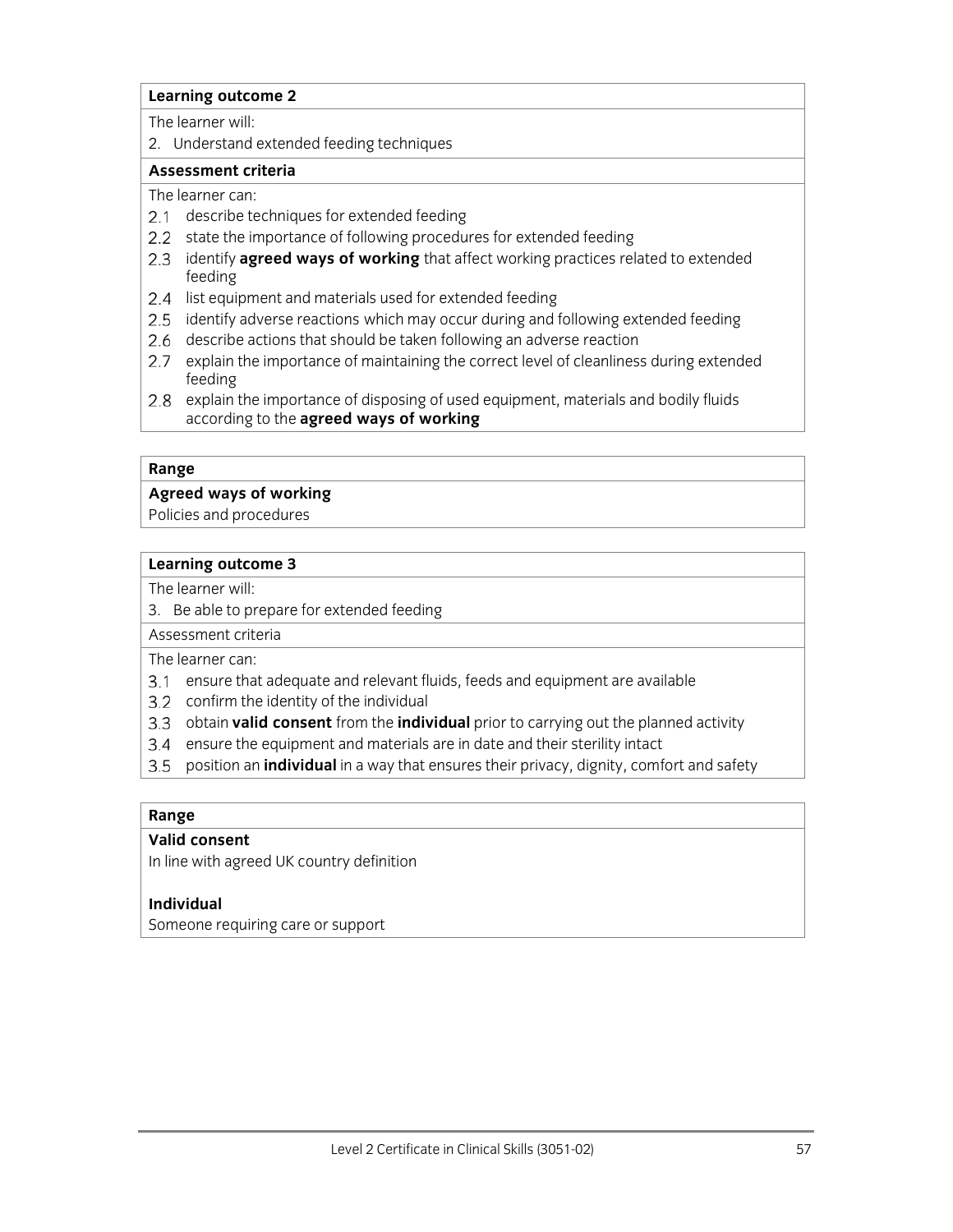The learner will:

4. Be able to carry out extended feeding

## Assessment criteria

The learner can:

- 4.1 apply standard precautions for infection prevention and control to minimise risks before, during and after the procedure
- carry out extended feeding **safely and according to the individual's plan of care**
- 4.3 ensure the comfort of the individual following extended feeding
- dispose of used equipment, materials and bodily fluids according to the **agreed ways of working**

## **Range**

## **Safely and according to the individual's plan of care**

At an appropriate time, using agreed techniques, using equipment in line with manufacturer's instructions, optimising the individual's comfort and dignity and minimising pain and trauma

## **Agreed ways of working**

Policies and procedures

## **Learning outcome 5**

The learner will:

5. Be able to maintain records and report on extended feeding

Assessment criteria

The learner can:

- complete the required records accurately and in accordance with the **agreed ways of working**
- 5.2 report findings about the process and the **individual** which may have impact on the care plan to **others**

## **Range**

## **Agreed ways of working**

Policies and procedures

## **Individual**

Someone requiring care or support

## **Others**

Family members, advocate, line manager, other professionals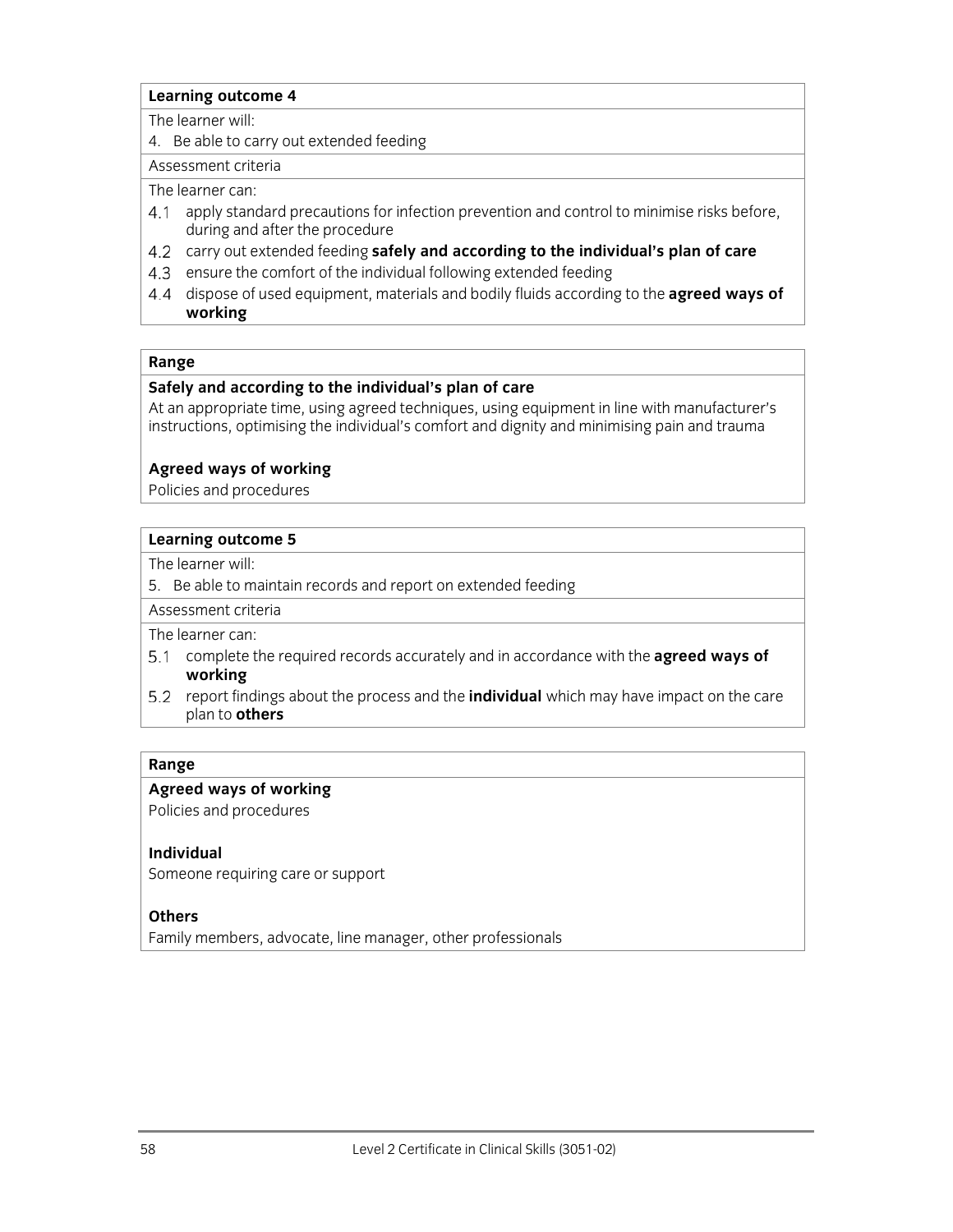| UAN:                            | A/507/1328                                                                                                                                                    |
|---------------------------------|---------------------------------------------------------------------------------------------------------------------------------------------------------------|
| Level:                          |                                                                                                                                                               |
| <b>Notional learning hours:</b> | 25                                                                                                                                                            |
| <b>Guided learning hours:</b>   | 15                                                                                                                                                            |
| Aim:                            | The aim of this unit is to provide the learner with the<br>knowledge, understanding and skills to support individuals<br>using Oxygen in a range of settings. |
| Assessment:                     | Portfolio of evidence                                                                                                                                         |

| Learning outcome 1                                                                                                                                         |
|------------------------------------------------------------------------------------------------------------------------------------------------------------|
| The learner will:                                                                                                                                          |
| 1. Understand own responsibilities in relation to supporting individuals using Oxygen                                                                      |
| Assessment criteria                                                                                                                                        |
| The learner can:                                                                                                                                           |
| identify the legislation and agreed ways of working in relation to individuals using<br>1.1<br>oxygen                                                      |
| explain own role in supporting individuals using Oxygen<br>1.2                                                                                             |
| explain health and safety measures that must be applied in relation to:<br>1.3                                                                             |
| a. the environment                                                                                                                                         |
| b. equipment                                                                                                                                               |
| c. transporting cylinders                                                                                                                                  |
| explain the importance of applying health and safety measures when supporting<br>1.4                                                                       |
| individuals using Oxygen                                                                                                                                   |
| describe actions to take when an <b>individual</b> using Oxygen experiences an adverse<br>1.5<br>reaction and/or a complication                            |
| explain the importance of recognising and responding to adverse reactions and/or<br>1.6<br>complications experienced by the <i>individual</i> using Oxygen |

## **Agreed ways of working**

Policies and procedures

## **Individual**

Someone requiring care or support

## **Equipment**

Oxygen concentrator, Oxygen cylinder, nasal cannula, face mask, humidifier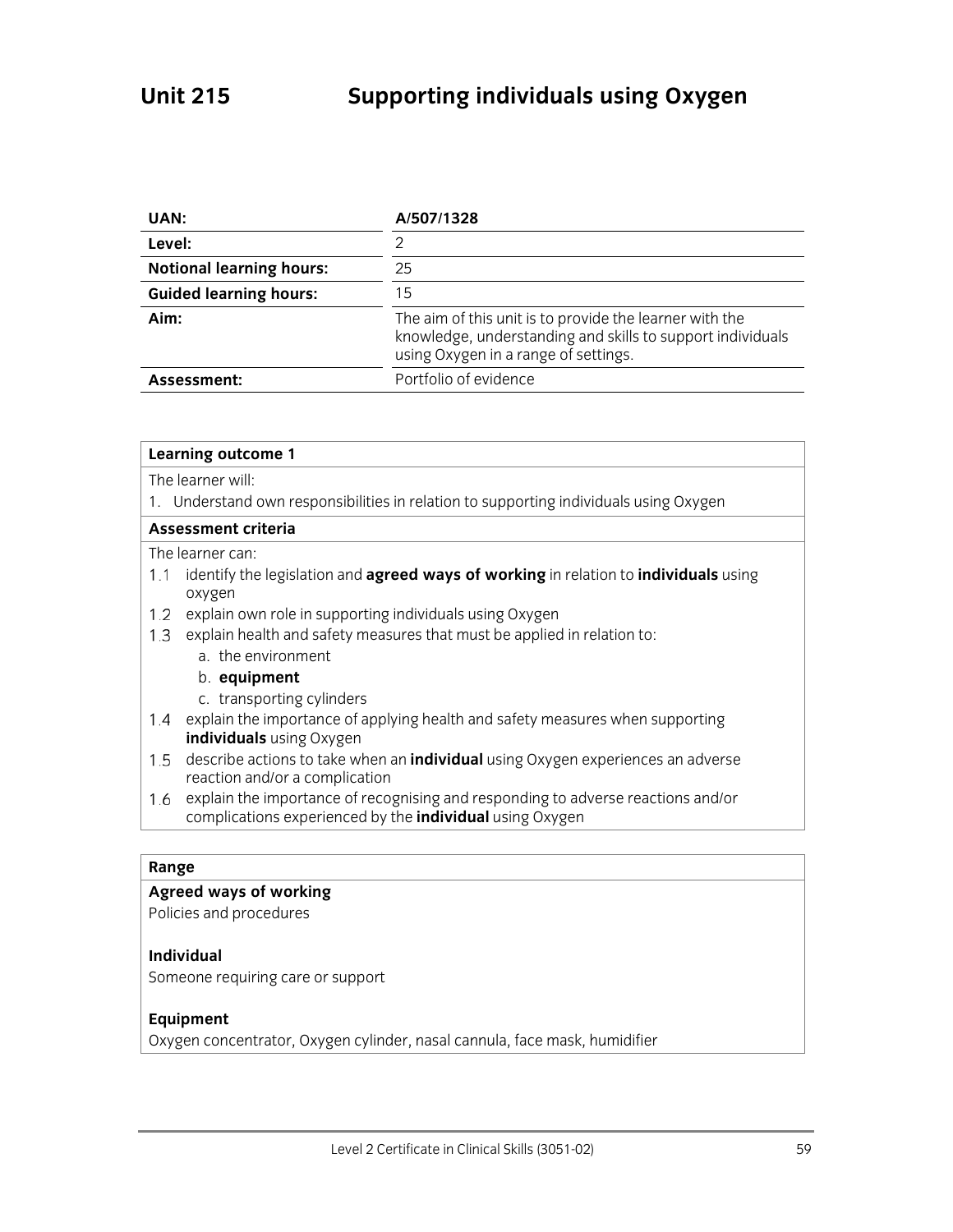The learner will:

2. Understand the health of individuals requiring the use of Oxygen

### **Assessment criteria**

The learner can:

- 2.1 explain the function of the normal respiratory system
- 2.2 describe the structures in the respiratory system
- identify conditions where Oxygen would be indicated for the **individual**
- explain the importance of monitoring the health of an **individual** using Oxygen

## **Range**

**Individual** 

Someone requiring care or support

#### **Learning outcome 3**

The learner will:

3. Be able to support individuals using Oxygen

## **Assessment criteria**

The learner can:

- apply health and safety measures in relation to the **individual** using Oxygen
- 3.2 ensure the individual's comfort before the activity
- support the **individual** to apply the Oxygen **equipment** according to the manufacturer's instructions and **agreed ways of working**
- maintain communication with the **individual** and provide reassurance throughout the activity

## **Range**

## **Individual**

Someone requiring care or support

## **Agreed ways of working**

Policies and procedures

## **Learning outcome 4**

The learner will:

4. Be able to promote safe storage of Oxygen supply equipment

## **Assessment criteria**

The learner can:

- 4.1 check that spare Oxygen cylinders are stored in accordance with the manufacturer's instructions and **agreed ways of working**
- demonstrate to the **individual** how to store Oxygen supply equipment in accordance with the manufacturer's instructions and **agreed ways of working**
- advise the **individual** on where to find additional information about the safe storage of supply equipment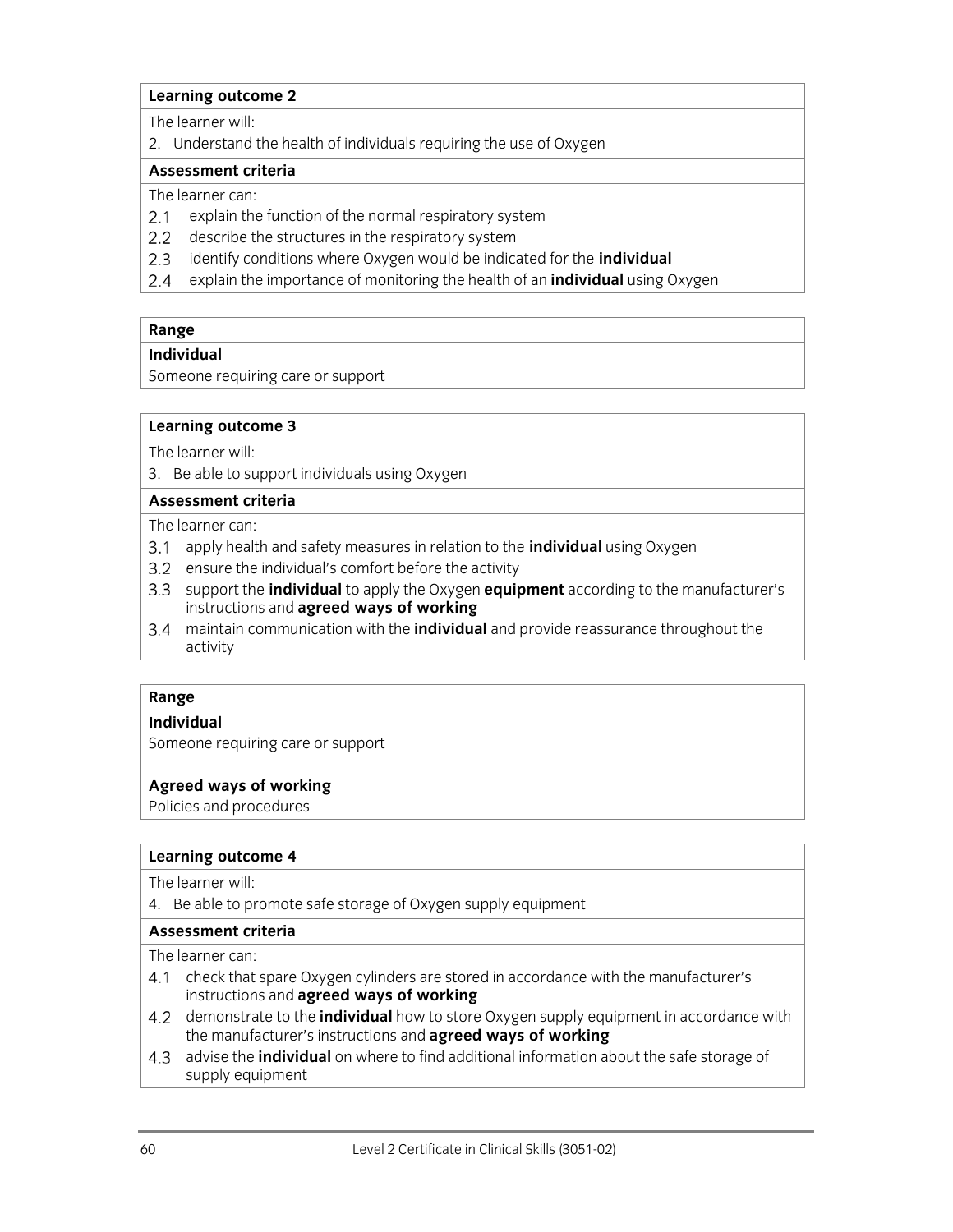#### **Agreed ways of working**

Policies and procedures

## **Individual**

Someone requiring care or support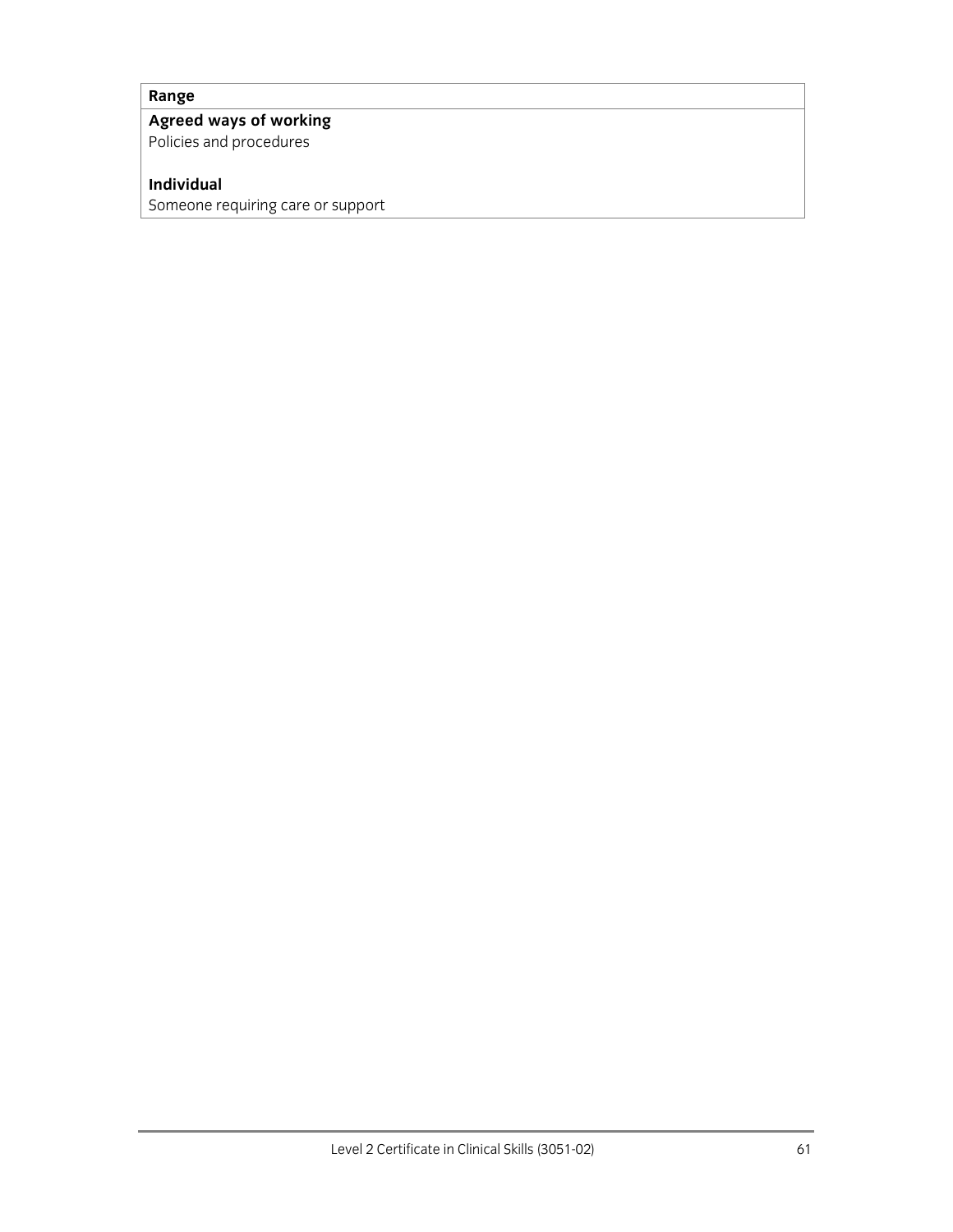# **Unit 216 Support individuals who wear aids and prostheses**

| UAN:                            | R/507/1299                                                                                                                                                                      |
|---------------------------------|---------------------------------------------------------------------------------------------------------------------------------------------------------------------------------|
| Level:                          |                                                                                                                                                                                 |
| <b>Notional learning hours:</b> | 16                                                                                                                                                                              |
| <b>Guided learning hours:</b>   |                                                                                                                                                                                 |
| Aim:                            | The aim of this unit is to provide the learners with<br>knowledge, understanding and skills to support individuals<br>wearing an aid or prosthesis in health and care settings. |
| Assessment:                     | Portfolio of evidence                                                                                                                                                           |

#### **Learning outcome 1**

The learner will:

1. Understand the use of aids and prostheses

## **Assessment criteria**

The learner can:

- describe the purpose and function of a range of **aids** and **prostheses**
- explain why an **individual** may need to use an **aid** or a **prosthesis**
- 1.3 state why it is important to follow manufacturer's instructions and **agreed ways of working** when supporting an individual to use an **aid** or **prosthesis**
- explain why it is important to check that an **aid** or **prosthesis** is positioned correctly and is fit for purpose
- state the action that should be taken when an **aid** or **prosthesis** breaks down or is no longer fit for purpose

## **Range**

## **Individual**

Someone requiring care or support

## **Aids**

Glasses, contact lenses, hearing aids, external hearing aid, specialised foot wear, Wig Hand splint, walking frames and sticks, mobility aids

## **Prostheses**

Dentures, plates, artificial limbs, artificial eyes

## **Agreed ways of working**

Policies and procedures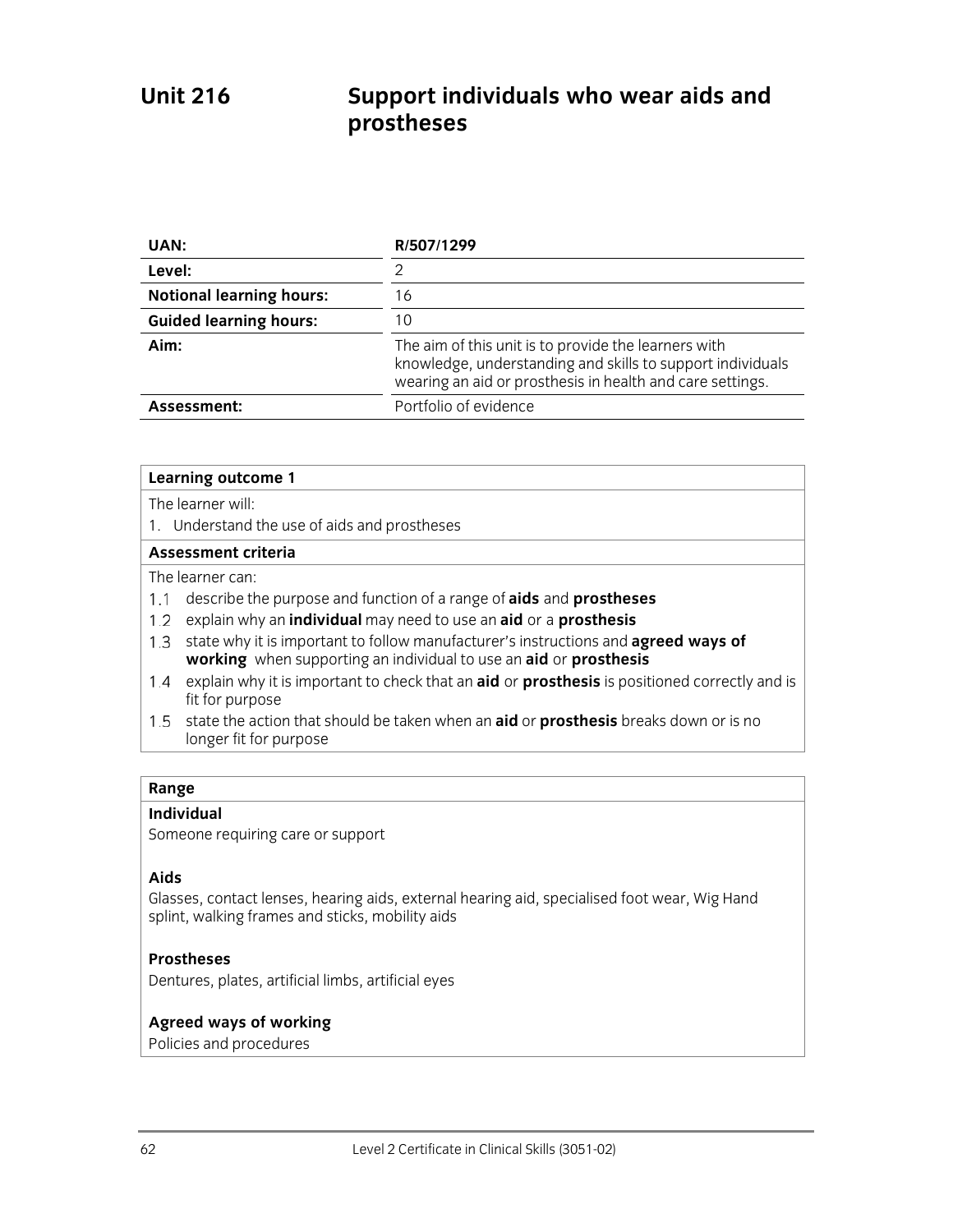The learner will:

2. Be able to support an individual to position and use an aid or prosthesis

#### **Assessment criteria**

The learner can:

- support the **individual** to correctly position the **aid** or **prosthesis** in line with the manufacturer's instructions and **agreed ways of working**
- 2.2 check that an **aid** or **prosthesis** is in a working order
- confirm with the **individual** that the **aid** or **prosthesis** is comfortable
- advise the **individual** on the importance of making full use of the **aid** or **prosthesis**
- advise the **individual** on where to find information and support on the use of **aid** or **prosthesis**
- advise the **individual** of the need for the reassessment of the use of the **aid** or **prosthesis** should their condition change

## **Range**

## **Individual**

Someone requiring care or support

## **Agreed ways of working**

Policies and procedures

## **Aids**

Glasses, contact lenses, hearing aids, external hearing aid, specialised foot wear, Wig Hand splint, walking frames and sticks, mobility aids

## **Prostheses**

Dentures, plates, artificial limbs, artificial eyes

## **Learning outcome 3**

The learner will:

3. Be able to support an individual to maintain their aid or prosthesis

## **Assessment criteria**

The learner can:

- support the **individual** to carry out safety checks on their **aid** or **prosthesis**
- support the **individual** to keep their **aid** or **prosthesis** clean and securely stored
- advise the **individual** on how to report any damage or problems with the **aid** or **prosthesis**

## **Range**

## **Individual**

Someone requiring care or support

## **Aids**

Glasses, contact lenses, hearing aids, external hearing aid, specialised foot wear, Wig Hand splint, walking frames and sticks, mobility aids

## **Prostheses**

Dentures, plates, artificial limbs, artificial eyes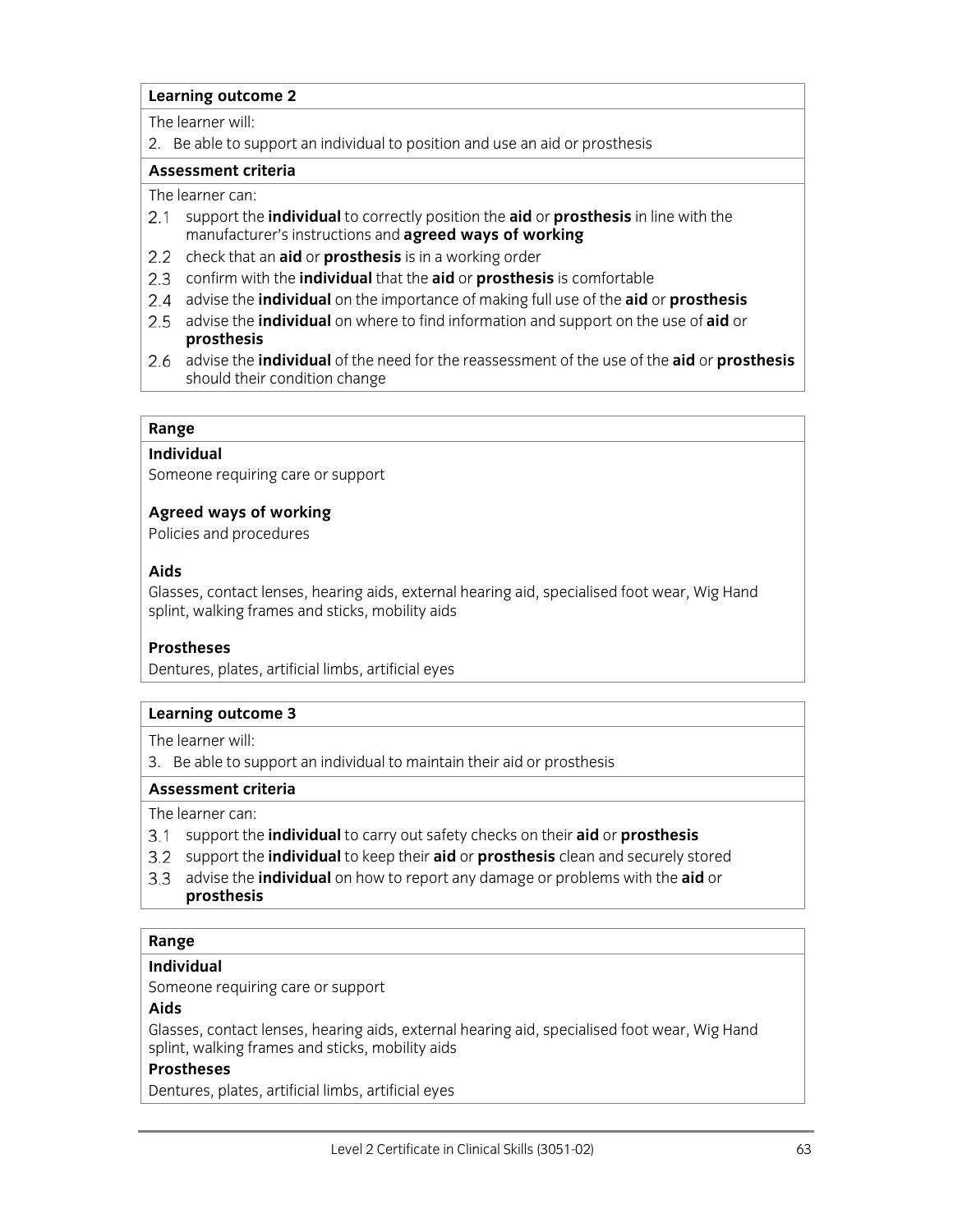# **Unit 217 Support individuals to manage continence and care for indwelling catheters**

| UAN:                            | F/507/1329                                                                                                                                                                     |
|---------------------------------|--------------------------------------------------------------------------------------------------------------------------------------------------------------------------------|
| Level:                          |                                                                                                                                                                                |
| <b>Notional learning hours:</b> | 34                                                                                                                                                                             |
| <b>Guided learning hours:</b>   | 21                                                                                                                                                                             |
| Aim:                            | The aim of this unit is provide the learners with the<br>knowledge, understanding and skills to support individuals<br>to manage continence and care for indwelling catheters. |
| Assessment:                     | Portfolio of evidence                                                                                                                                                          |

#### **Learning outcome 1**

The learner will:

1. Know own responsibilities relating to support for individuals to manage continence and care for indwelling catheters

### **Assessment criteria**

The learner can:

- identify legislation and **agreed ways of working** affecting the support for **individuals** to manage continence and care for indwelling catheters
- 1.2 describe own role and responsibilities for supporting individuals to manage continence and care for indwelling catheters
- 1.3 explain the importance of applying health and safety measures when supporting **individuals** to manage continence and care for indwelling catheters
- explain the importance of using catheter care equipment in accordance with **agreed ways of working**
- 1.5 describe how to report failure or malfunction of catheter care equipment

## **Range**

## **Agreed ways of working**

Policies and procedures

#### **Individual**

Someone requiring care and support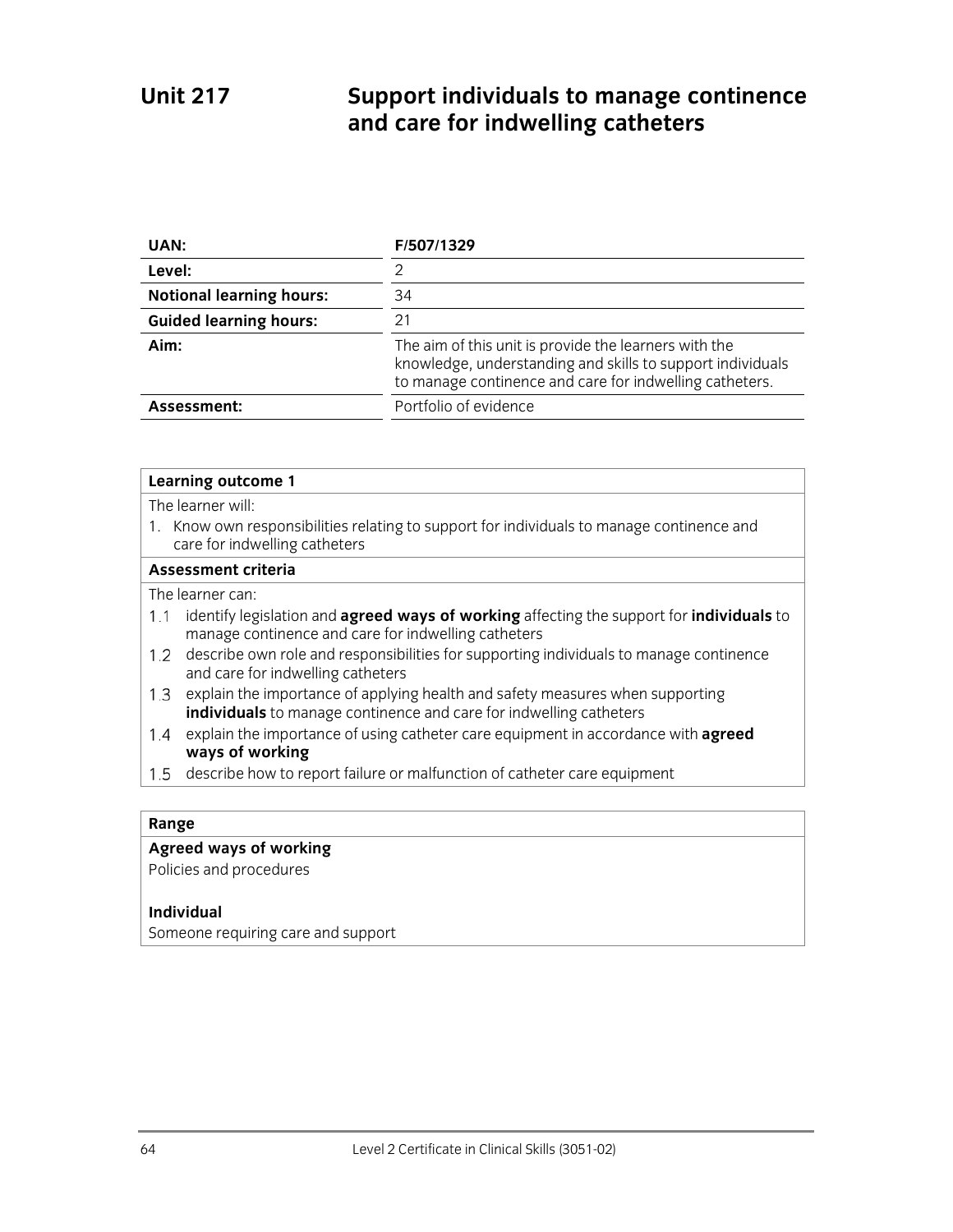The learner will:

2. Understand the lower urinary system

#### **Assessment criteria**

The learner can:

- 2.1 explain the structure and function of the male urinary system
- 2.2 explain the structure and function of the female urinary system
- 2.3 identify factors that indicate the need for indwelling catheters
- 2.4 describe normal urinary output
- 2.5 describe the normal appearance and smell of urine

## **Learning outcome 3**

The learner will:

3. Know factors that affect the management of urinary continence

## **Assessment criteria**

The learner can:

- 3.1 list common causes of difficulties with continence
- state how difficulties with continence can affect an **individual's** self-esteem, health and their day to day activities
- state how an **individual's** personal beliefs and values may affect the management of continence
- describe ways to protect an **individual's** privacy whilst managing continence

## **Range**

## **Individual**

Someone requiring care and support

## **Learning outcome 4**

The learner will:

4. Be able to support Individuals to manage continence

## **Assessment criteria**

The learner can:

- support the **individual** to express preferences and concerns about continence needs
- agree the level of support required by the **individual** for managing continence
- apply standard precautions and health and safety measures for supporting the **individual**  to manage continence
- support the **individual** to use continence equipment in a way that respects their dignity and privacy and promotes **active participation**
- support the **individual** to maintain personal hygiene whilst managing continence
- support the **individual** to dispose of used equipment and soiled materials safely and in accordance with **agreed ways of working**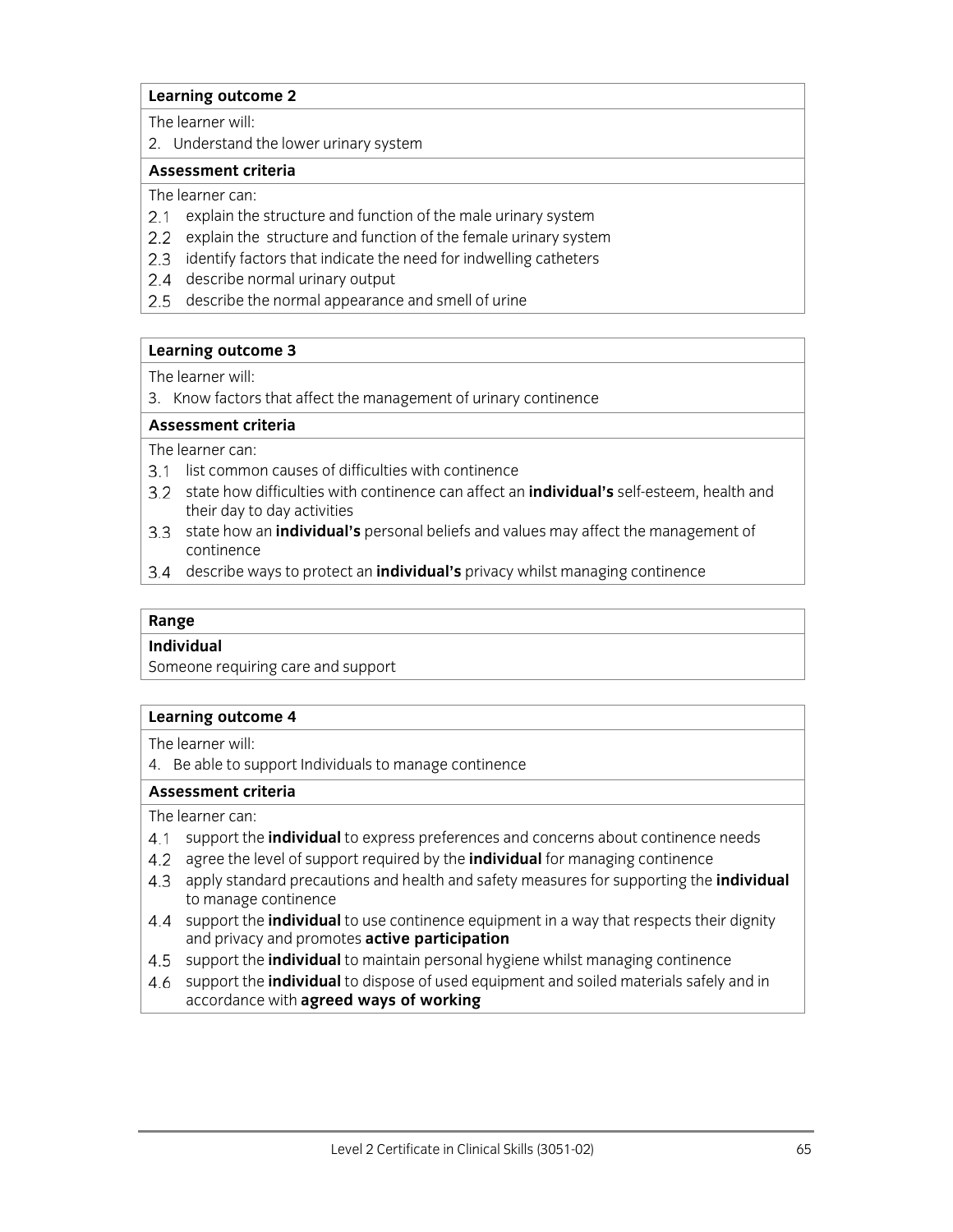## **Individual**

Someone requiring care or support

## **Agreed ways of working**

Policies and procedures

## **Active participation**

Way of working that recognises an individual's right to participate in the activities and relationships of everyday life as independently as possible; the individual is regarded as an active partner in their own care and support, rather than a passive recipient

## **Learning outcome 5**

The learner will:

5. Be able to prepare and support individuals to care for indwelling catheters

## **Assessment criteria**

The learner can:

- confirm the care required as indicated in the **individual's** plan of care
- agree the level of support required to carry out catheter care with the **individual**
- 5.3 apply standard health and safety measures
- support the **individual** to carry out catheter care in accordance with **agreed ways of**  working
- 5.5 show the **individual** how to check and maintain cleanliness of meatus
- 5.6 use catheter care equipment in line with manufacturers guidance
- support the **individual** to use and store equipment and materials in accordance with agreed ways of working
- support the **individual** to dispose of equipment in accordance with **agreed ways of working**
- measure and record urinary output in accordance with **agreed ways of working**
- 5.10 record information in the ongoing catheter care records in accordance with **agreed ways of working**

## **Range**

## **Individual**

Someone requiring care or support

## **Agreed ways of working**

Policies and procedures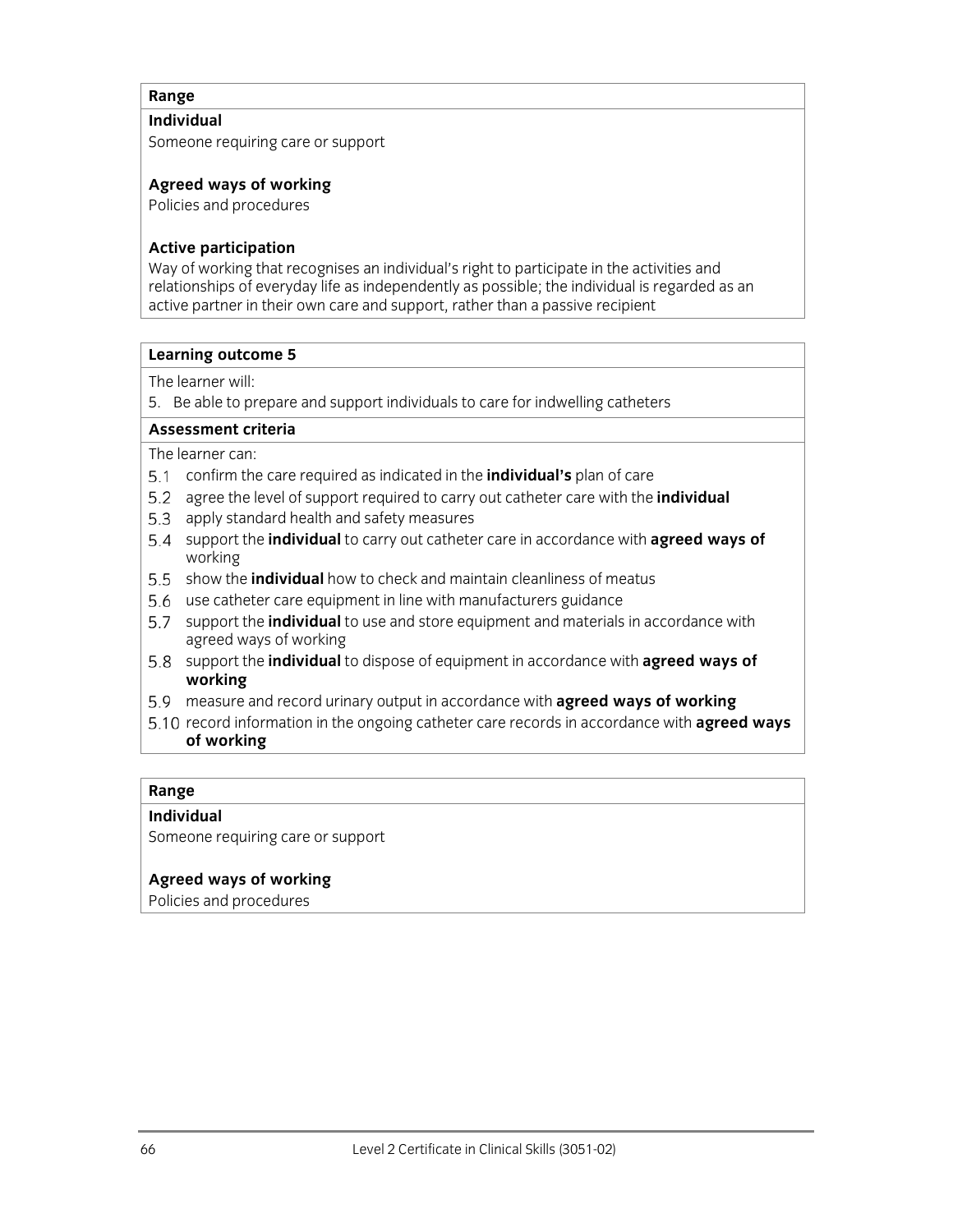# **Unit 218 Move and position individuals in accordance with their plan of care**

| UAN:                            | T/507/1330                                                                                                                                                                                                                                   |
|---------------------------------|----------------------------------------------------------------------------------------------------------------------------------------------------------------------------------------------------------------------------------------------|
| Level:                          | っ                                                                                                                                                                                                                                            |
| <b>Notional learning hours:</b> | 29                                                                                                                                                                                                                                           |
| <b>Guided learning hours:</b>   | 18                                                                                                                                                                                                                                           |
| Aim:                            | The aim of this unit is to provide the learners with the<br>knowledge, understanding and skills required to move and<br>position individuals as part of their plan of care and<br>according to their specific needs, in a range of settings. |
| Assessment:                     | Portfolio of evidence                                                                                                                                                                                                                        |

### **Learning outcome 1**

The learner will:

1. Understand own responsibilities for moving and positioning individuals

## **Assessment criteria**

The learner can:

- 1.1 identify legislation that affects moving and positioning *individuals*
- describe **agreed ways of working** for moving and positioning **individuals**
- 1.3 explain the health and safety factors that need to be taken into account when moving and positioning **individuals** which may affect both the **individual** and self
- explain the importance of following **agreed ways of working** when moving and positioning **individuals**
- 1.5 state the importance of referring any concerns about the agreed care plan to an appropriate member of staff before moving and positioning **individuals**

#### **Range**

## **Individual**

Someone requiring care and support

## **Agreed ways of working**

Policies and procedures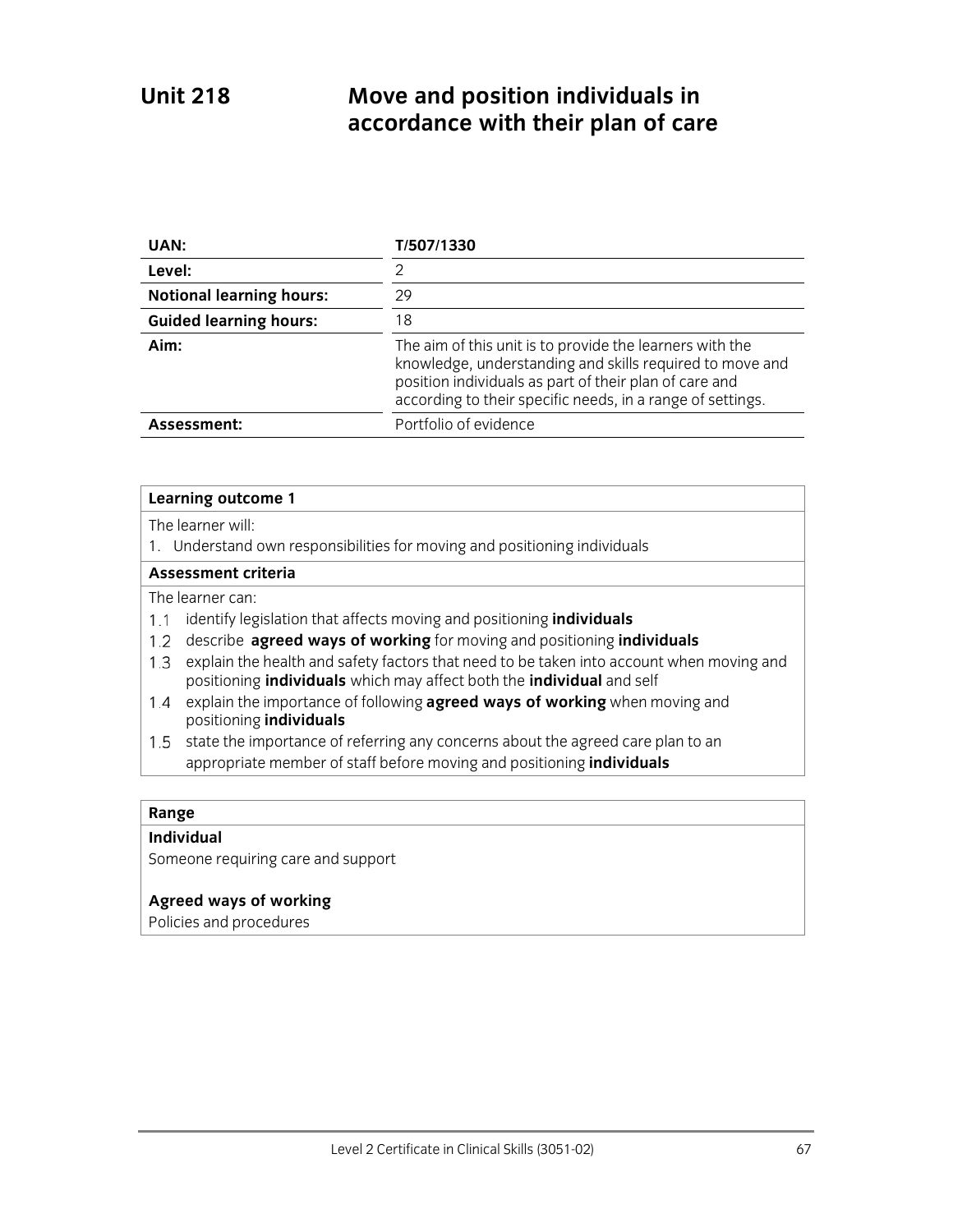#### The learner will:

2. Know factors that affect moving and positioning individuals

## **Assessment criteria**

The learner can:

- describe the structure and function of the **musculoskeletal system**
- 2.2 outline the anatomy and physiology considerations in relation to correct moving and positioning of **individuals**
- 2.3 describe the impact of a range of conditions on the correct movement and positioning of an **individual**

## **Range**

## **Individual**

Someone requiring care and support

## **Musculoskeletal system**

Bones, muscles, connective tissue: tendons, ligaments, fascia

#### **Learning outcome 3**

The learner will:

3. Know the importance of risk assessment in relation to moving and positioning individuals

#### **Assessment criteria**

The learner can:

- 3.1 state the importance of carrying out a risk assessment before moving and positioning an **individual**
- 3.2 identify risk factors that must be taken into account when moving and positioning an **individual**
- describe actions that should be taken when risks are identified
- describe actions that should be taken if an **individual's** plan of care conflicts with their preferences for moving and positioning
- state when advice should be sought to move an **individual** safely
- identify sources of information available relating to moving and positioning **individuals**

## **Range**

## **Individual**

Someone requiring care and support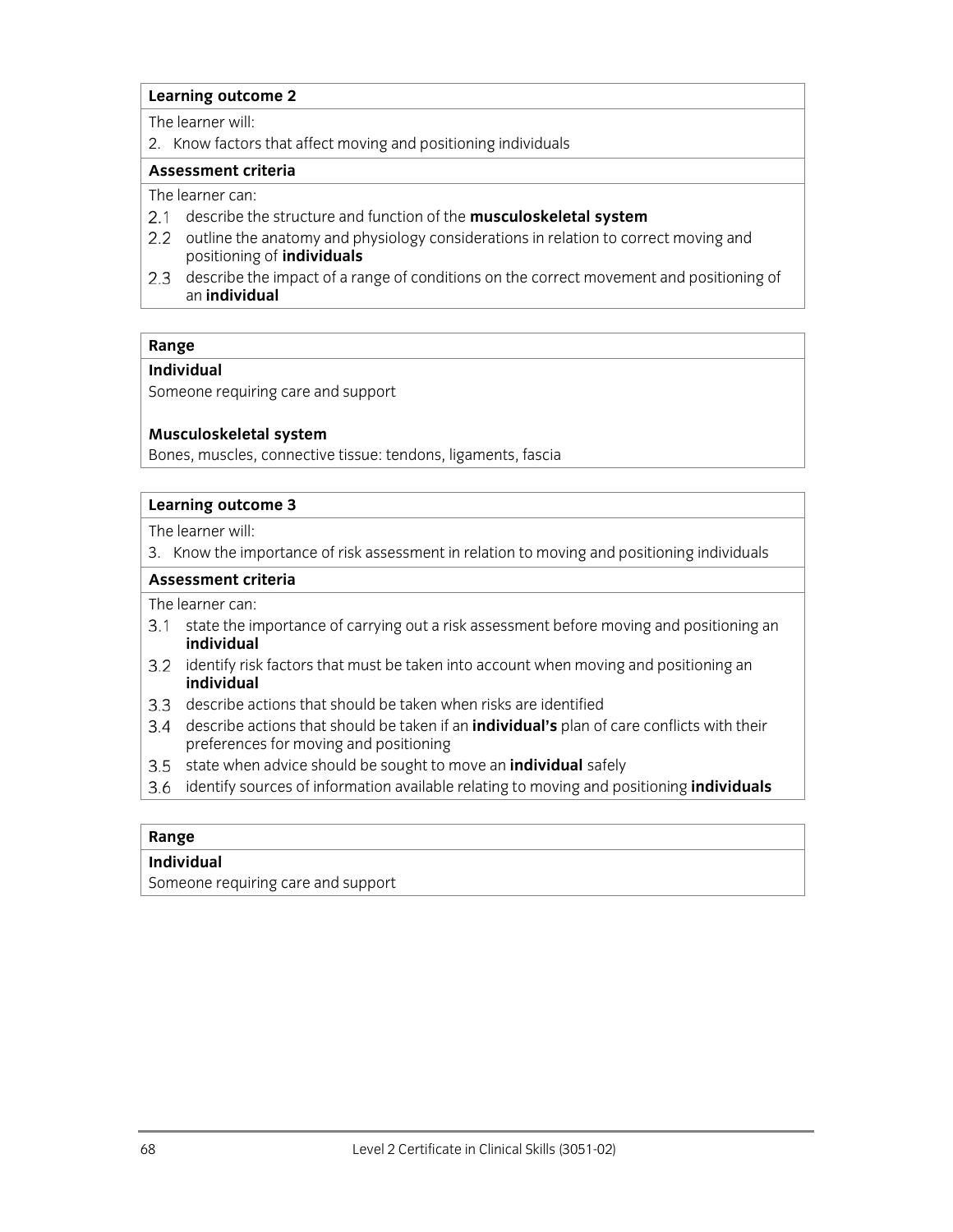#### The learner will:

4. Be able to prepare for the safe moving and positioning of an individual

#### **Assessment criteria**

#### The learner can:

- 4.1 carry out preparatory checks using:
	- a. the **individual's** care plan
	- b. the moving and handling risk assessment
- 4.2 prepare the immediate environment ensuring adequate space for the move in agreement with all concerned
- confirm with the **individual** to ensure that they:
	- a. understand the details and reasons for the activity
	- b. agree with the level of support required
- 4.4 apply standard precautions for infection prevention and control
- obtain the **individual's valid consent**

#### **Range**

## **Individual**

Someone requiring care or support

## **Valid consent**

In line with agreed UK country definition

#### **Learning outcome 5**

The learner will:

5. Be able to move and position an individual safely

#### **Assessment criteria**

The learner can:

- move and position the **individual** using the agreed technique and in a way that avoids causing undue pain or discomfort
- maintain communication with the **individual** and **others** involved in the manouvre
- encourage the **individual's active participation** in the manoeuvre
- monitor the individual throughout the manoeuvre
- use appropriate equipment to maintain the **individual** in the correct position
- 5.6 check the **individual** is comfortable during and following the manouvre
- 5.7 restore the environment and return any equipment to correct storage after the manouvre
- 5.8 report and record the activity noting when the next positioning manoeuvre is due

## **Range**

## **Individual**

Someone requiring care and support

## **Others**

Family, friends, advocates, health care professionals, others who are important to the individual's well-being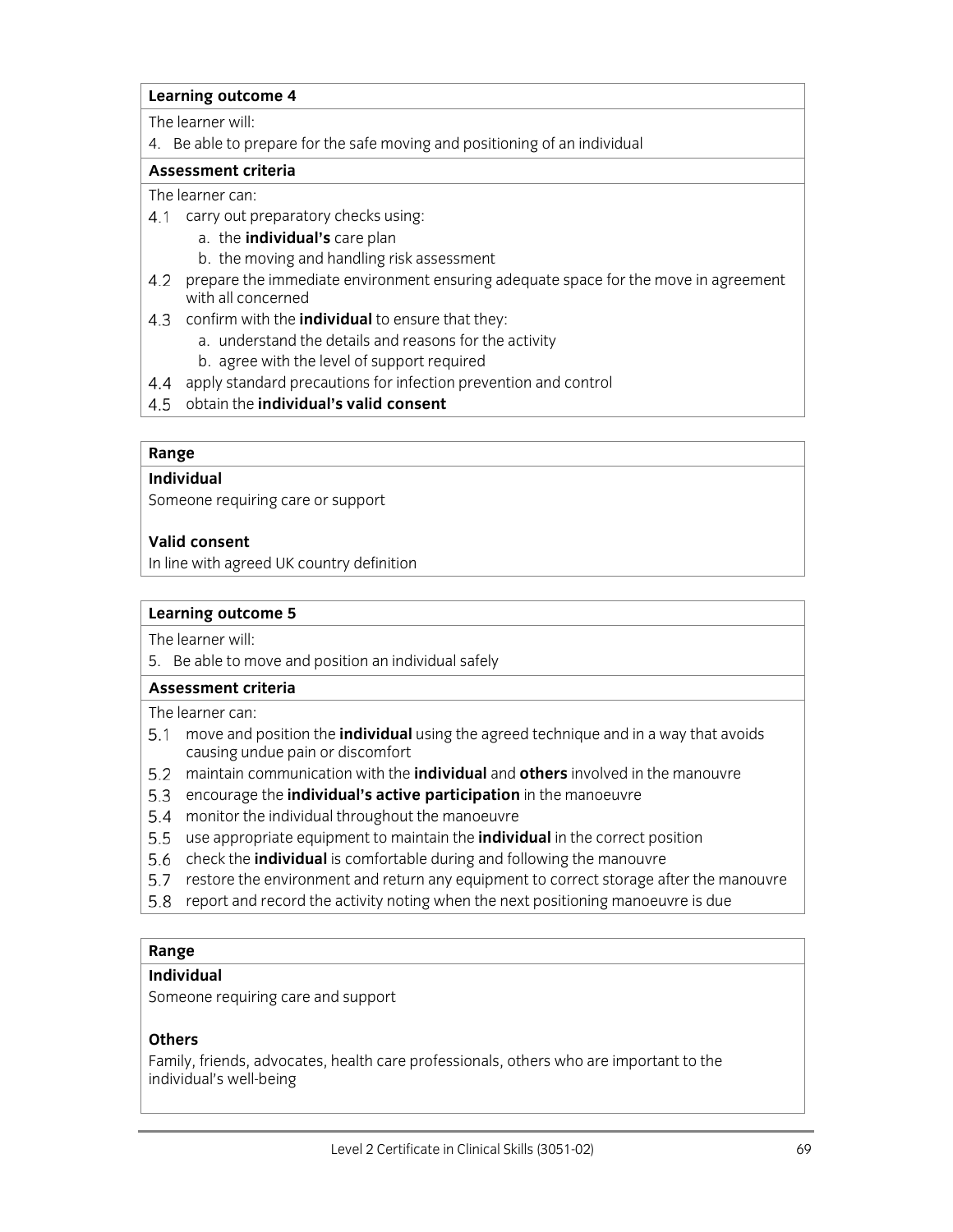## **Active participation**

Way of working that recognises an individual's right to participate in the activities and relationships of everyday life as independently as possible; the individual is regarded as an active partner in their own care and support, rather than a passive recipient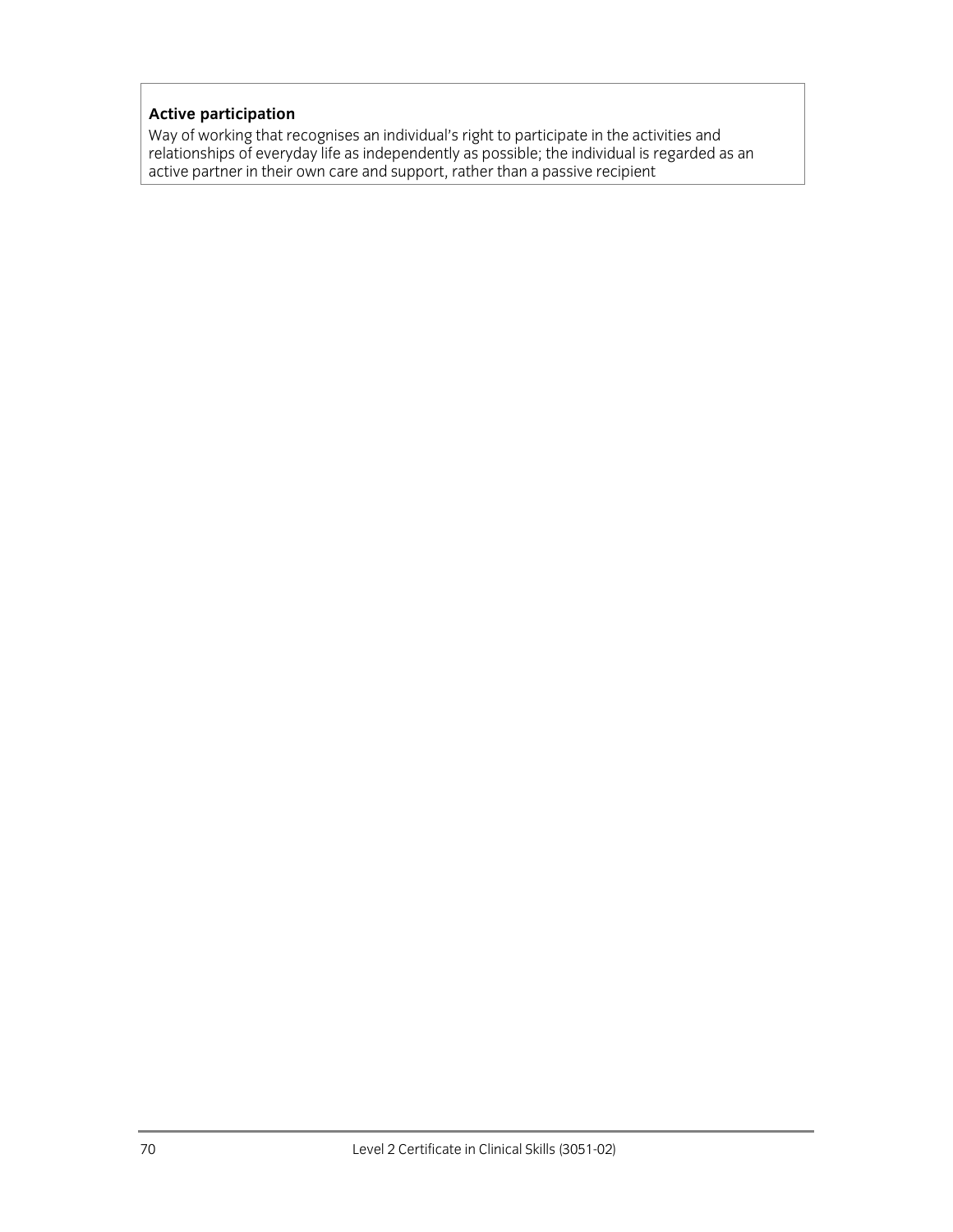# **Unit 219 Administration of medication in health and care settings**

| UAN:                            | A/507/1300                                                                                                                                                                                                                                                          |
|---------------------------------|---------------------------------------------------------------------------------------------------------------------------------------------------------------------------------------------------------------------------------------------------------------------|
| Level:                          | 2                                                                                                                                                                                                                                                                   |
| <b>Notional learning hours:</b> | 41                                                                                                                                                                                                                                                                  |
| <b>Guided learning hours:</b>   | 26                                                                                                                                                                                                                                                                  |
| Aim:                            | The aim of this unit is to provide learners with knowledge,<br>understanding and skills to prepare and administer medication in<br>health and care settings. The unit applies to all medication used<br>for and by individuals, both prescribed and non-prescribed. |
| Assessment:                     | Portfolio of evidence                                                                                                                                                                                                                                               |

#### **Learning outcome 1**

The learner will:

1. Know legal requirements and agreed ways of working related to administration of medication

#### **Assessment criteria**

The learner can:

- 1.1 outline the key provisions of legislation related to administration of medication
- 1.2 state **agreed ways of working** relating to the administration of medication
- 1.3 define the terms' drug' and 'medicine'
- 1.4 state the difference between the 'brand name' and 'generic name'
- 1.5 explain what is meant by 'prescription only medicines', 'pharmacy medicines' and 'general sales medicines'
- 1.6 outline the legal requirements for prescriptions in the UK
- 1.7 state the requirements for labelling medicines

#### **Range**

#### **Legislation**

Misuse of Drugs Act 1971(regulations 1972 and 2001); Health Act 2006 (Controlled Medication), Control of Substances Hazardous to Health (COSHH) 1999, Hazardous Waste Regulations 2005, Mental Health Act 1983/2007, Mental Capacity Act 2005/2011

## **Agreed ways of working**

Policies and procedures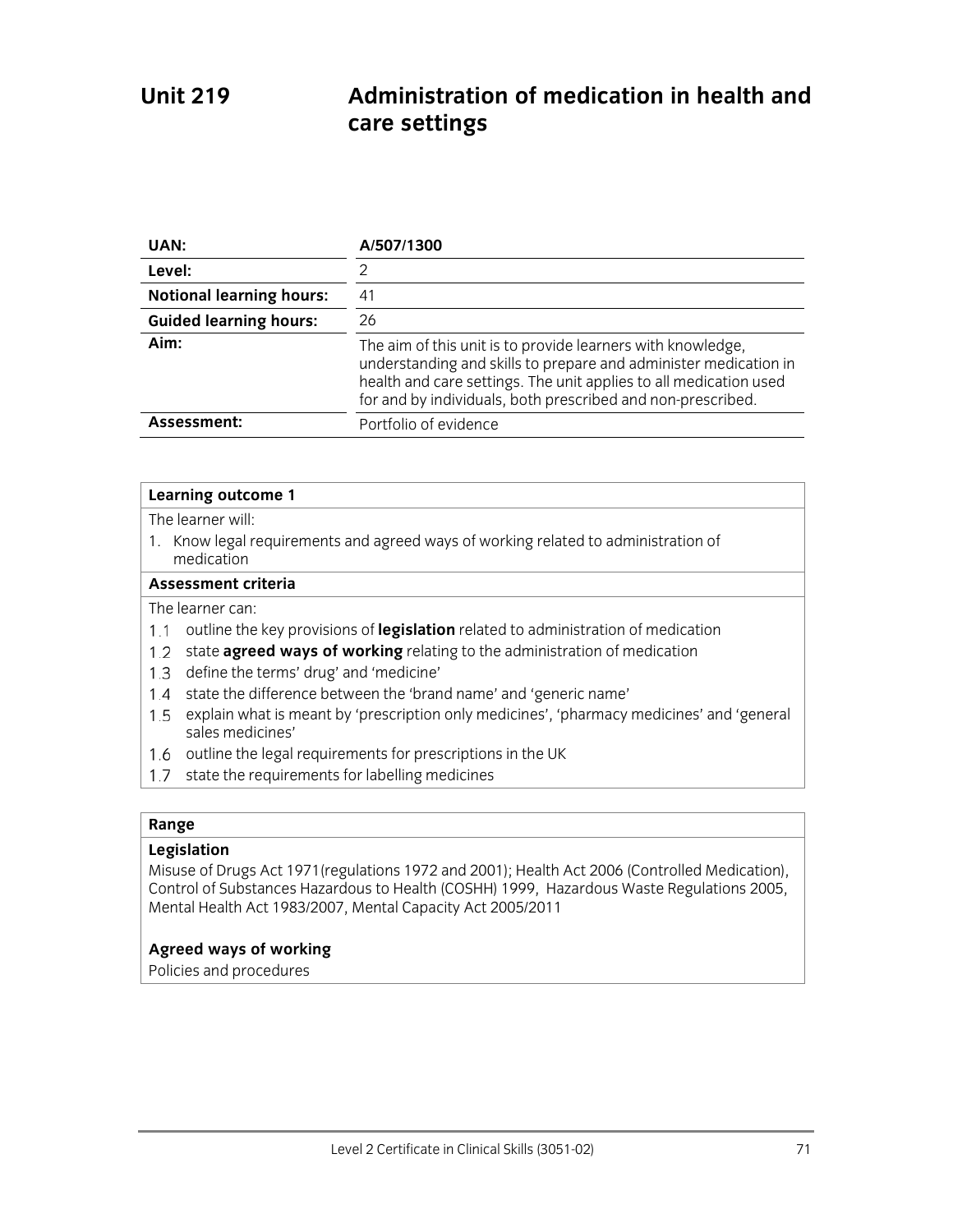The learner will:

2. Know the effects the common types of medication

#### **Assessment criteria**

The learner can:

- 2.1 state the effects and common side effects of a range of **medication**
- state action to be taken if an individual develops an adverse reaction to **medication**
- state why some medication requires the ongoing measurement of **physiological factors**

## **Range**

#### **Medication**

Laxatives, analgesics; anti-inflammatory non-steroidal medication, anti-histamines, antibiotics, inhalers for asthma and COPD, anti-hypertensive, medication for heart failure, anti-epileptics, anti-depressants, anti-psychotic, anti-Parkinson's medication, anti-coagulants, dementia support medication, diabetic medication

## **Physiological factors**

Blood pressure, urine levels, blood glucose readings, pulse, bowel movements, peak flow

#### **Learning outcome 3**

The learner will:

3. Understand administration of medication and related safety procedures

#### **Assessment criteria**

The learner can:

- describe the **routes** of medication administration
- 3.2 identify routes of medication administration outside the boundary of own role
- 3.3 identify the techniques and equipment needed for the administration of medication via different **routes**
- 3.4 state the procedure for checking the required information from prescriptions and/or medication administration charts
- 3.5 explain the action to take if medication has been wrongly administered
- state the importance of reporting and recording any issues with administration of medication
- 3.7 state how to dispose of out of date and part-used medication safely
- describe the precautions that should be taken to protect self when handling medication and equipment
- 3.9 explain the importance of cleaning and/or disposing of equipment and mediation safely
- 3.10 explain how to support an individual who wishes to self-medicate

## **Range**

## **Routes**

Oral, sublingual, transdermal, parenteral, topical, inhaled, drops and sprays, paints, rectal and vaginal

## **Individual**

Someone requiring care or support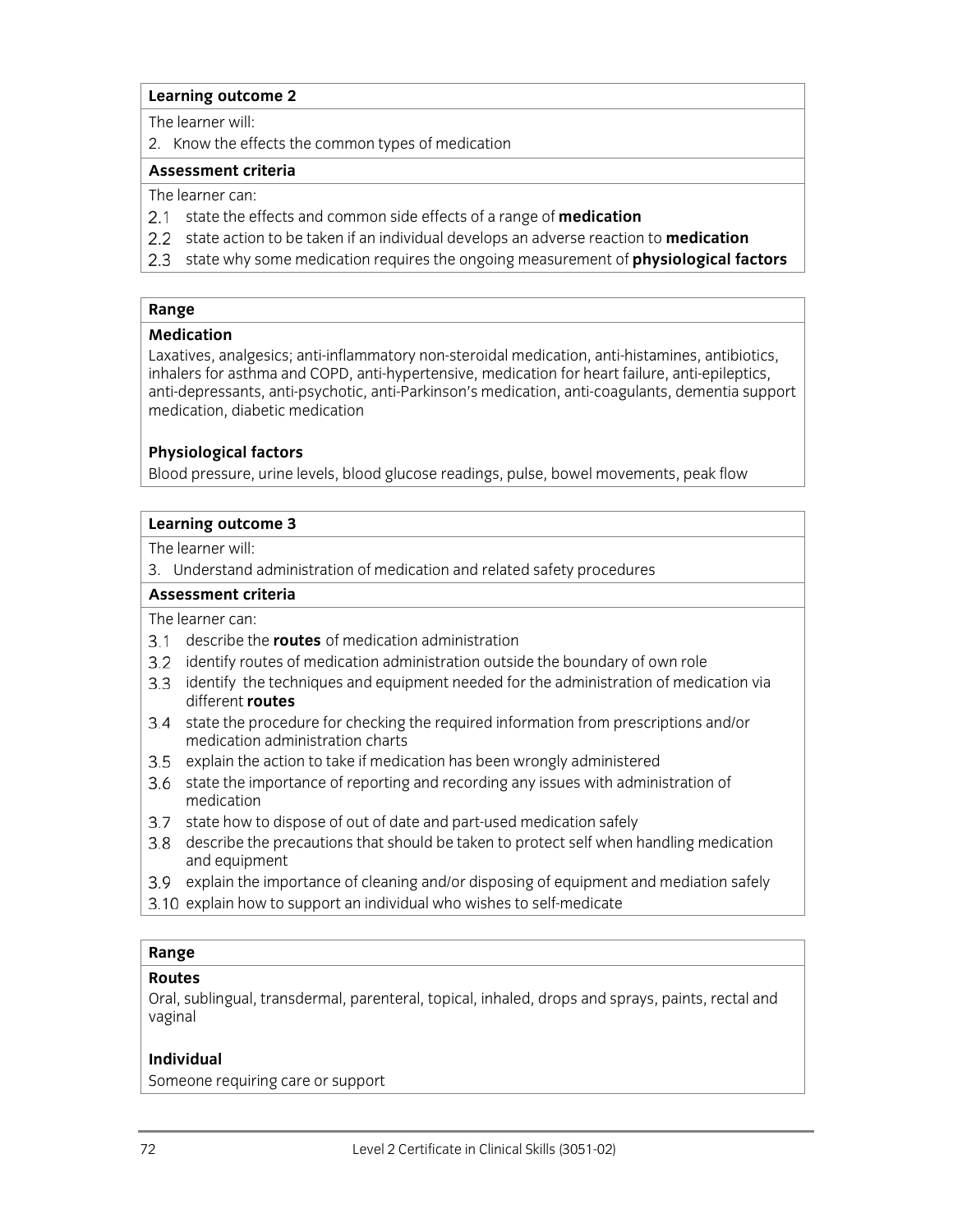The learner will:

4. Be able to prepare for the administration of medication

## **Assessment criteria**

The learner can:

- identify the timing and techniques for the administration of medication on the medication chart or plan of care
- apply **standard precautions** for infection control
- confirm with the **individual** the appropriate timing for medication
- confirm with the **individual** when they last had the medication
- confirm identity of the **individual** and obtain **valid consent**
- 4.6 select, check and prepare correctly the medication according to the medication administration record or medication information leaflet

#### **Range**

#### **Standard precautions**

Hand hygiene, sterile equipment

## **Individual**

Someone requiring care or support

#### **Valid consent**

In line with agreed UK country definition

#### **Learning outcome 5**

The learner will:

5. Be able to administer and monitor individual's medication

Assessment criteria

The learner can:

- 5.1 select the appropriate route and prepare the site
- administer the medication safely in line with **agreed ways of working** and manufacturers instructions
- 5.3 ensure the medication is administered in the way which minimises pain, discomfort and trauma to the **individual**
- monitor the **individual's** condition throughout the administration of medication
- maintain the security of medication and related records throughout the process and return them to the correct place
- dispose of equipment in accordance with the **agreed ways of working**

## **Range**

## **Agreed ways of working**

Policies and procedures

#### **Individual**

Someone requiring care or support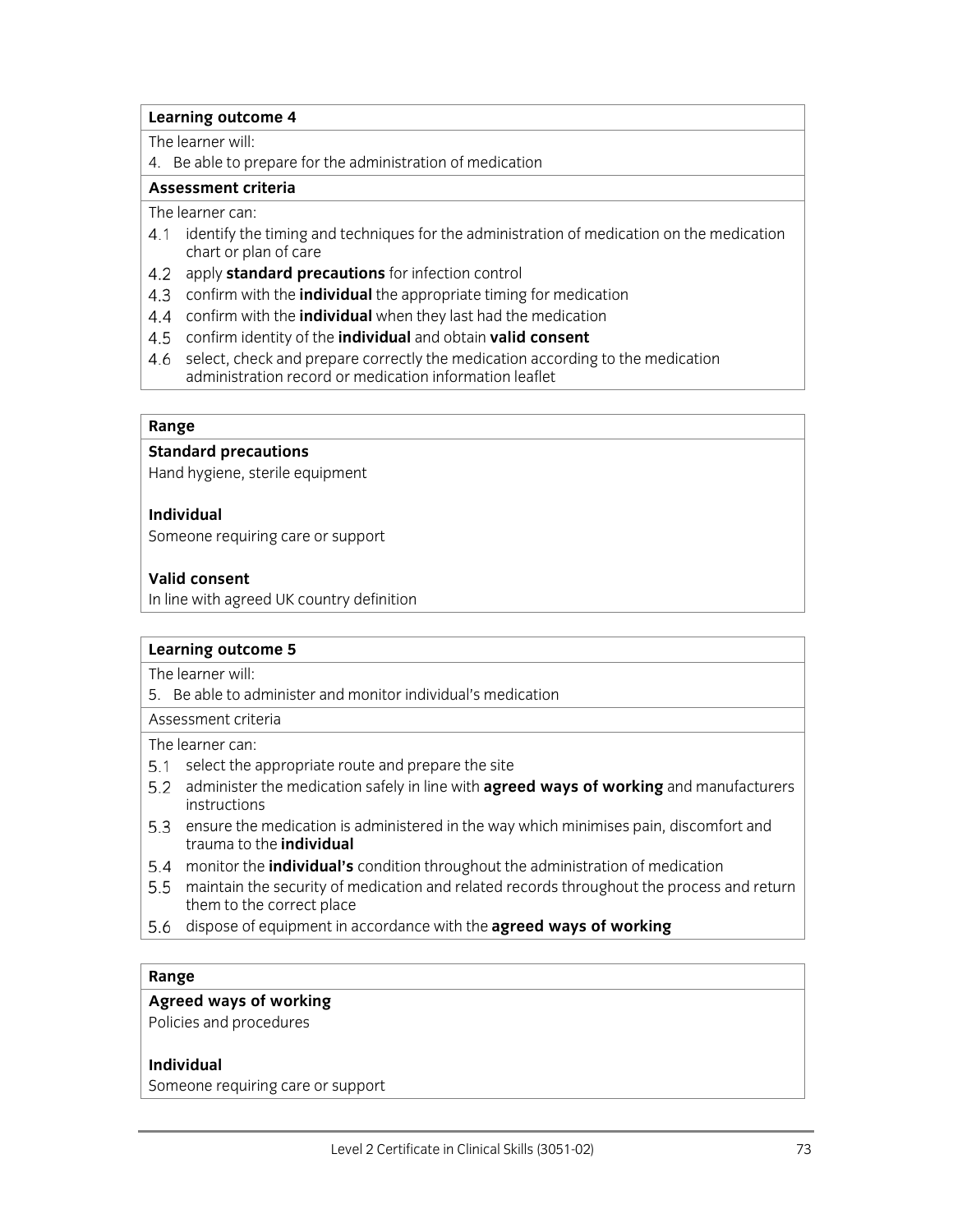# **Unit 220 Carry out personal hygiene for individuals unable to care for themselves**

| UAN:                            | F/507/1301                                                                                                                                                                                                                             |
|---------------------------------|----------------------------------------------------------------------------------------------------------------------------------------------------------------------------------------------------------------------------------------|
| Level:                          | っ                                                                                                                                                                                                                                      |
| <b>Notional learning hours:</b> | 38                                                                                                                                                                                                                                     |
| <b>Guided learning hours:</b>   | 20                                                                                                                                                                                                                                     |
| Aim:                            | The aim of this unit is to provide the learners with the<br>knowledge, understanding and skills required to support<br>and carry out personal hygiene for individuals who are<br>unable to care for themselves in a range of settings. |
| Assessment:                     | Portfolio of evidence                                                                                                                                                                                                                  |

## **Learning outcome 1**

The learner will:

1. Understand personal hygiene needs of individuals unable to care for themselves

## **Assessment criteria**

The learner can:

- 1.1 state the reasons why an *individual* may not be able to carry out their own personal hygiene
- identify the range of personal hygiene activities that an **individual** may require
- 1.3 explain the importance of personal hygiene for physical well-being
- explain the impact personal hygiene may have on an **individual**'s emotional and social well-being
- describe how personal preferences and beliefs can affect the **individual**'s personal hygiene choices
- 1.6 explain the importance of monitoring and reporting on support for personal care

#### **Range**

## **Individual**

Someone requiring care or support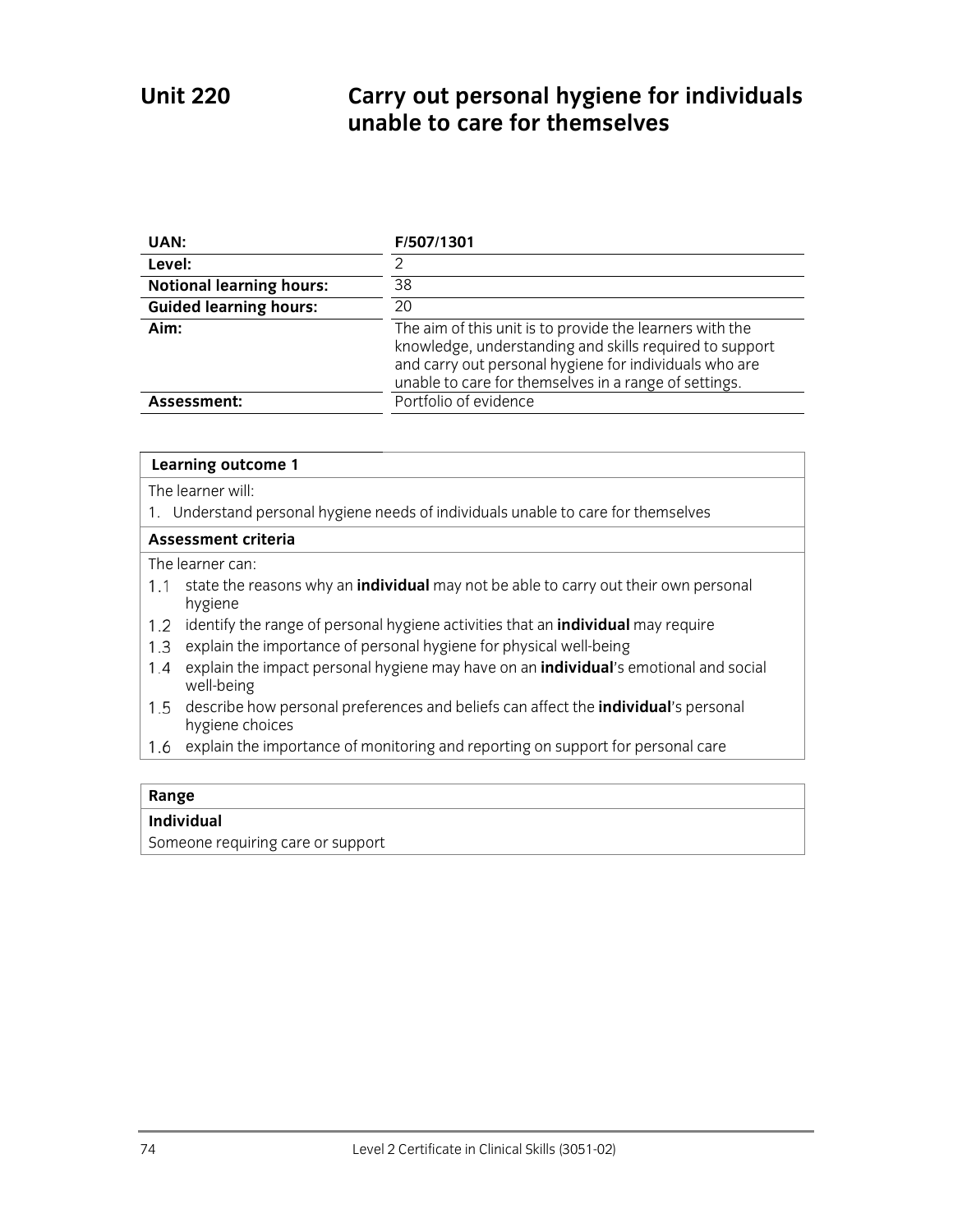The learner will:

2. Know how to identify underlying health issues when carrying out personal hygiene for individuals

## **Assessment criteria**

The learner can:

- 2.1 state the changes in an *individual* that may be observed when carrying out their personal hygiene
- state the actions to take when changes in an **individual** are observed when carrying out their personal hygiene
- 2.3 explain the importance of recording and reporting changes observed when carrying out personal hygiene for an **individual**

## **Range**

## **Individual**

Someone requiring care or support

#### **Learning outcome 3**

The learner will:

3. Be able to support individuals to use toilet facilities

## **Assessment criteria**

The learner can:

- $3.1$ support the **individual** to use toilet facilities in a way that respects their dignity
- $3.2$ support the **individual** to make themselves clean and tidy after using toilet facilities

## **Range**

## **Individual**

Someone requiring care or support

## **Learning outcome 4**

The learner will:

4. Be able to prepare to carry out personal hygiene for an individual unable to care for themselves

## **Assessment criteria**

The learner can:

- ensure the environment promotes **individual**'s dignity and privacy
- ensure water and room temperature meet **individual's** preferences for personal hygiene activities
- 4.3 prepare toiletries, materials, equipment and personal protective equipment in line with **agreed ways of working**
- 4.4 obtain **valid consent** for the activity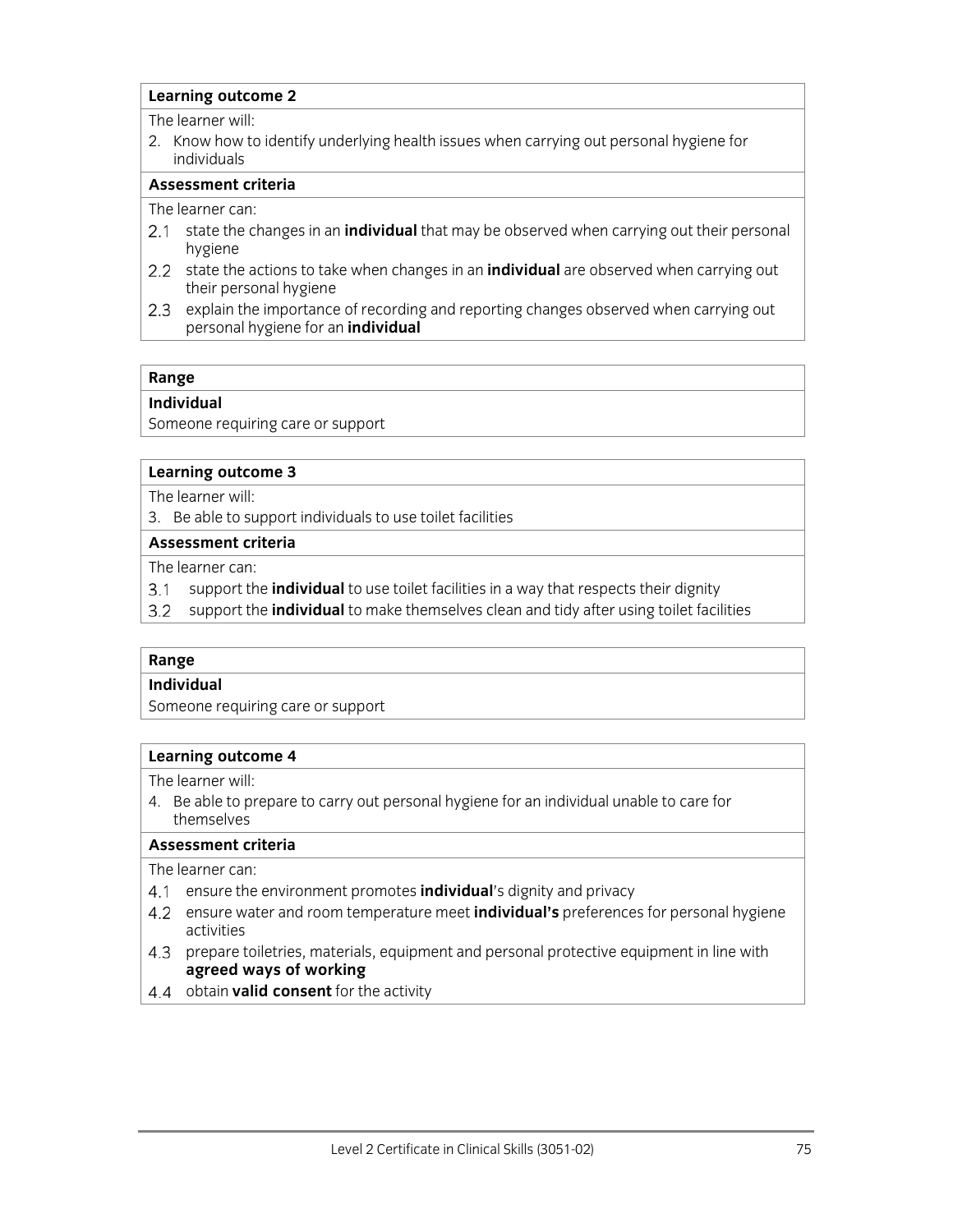## **Range**

## **Individual**

Someone requiring care or support

## **Valid consent**

In line with agreed UK country definition

## **Agreed ways of working**

Policies and procedures

## **Learning outcome 5**

The learner will:

5. Be able to carry out personal hygiene for an individual unable to care for themselves

#### **Assessment criteria**

The learner can:

- 5.1 carry out the personal hygiene activity in line with the plan of care
- 5.2 apply infection control measures throughout the activity
- communicate with the **individual** throughout the activity to promote active participation
- ensure dignity and comfort of the **individual** throughout the activity
- 5.5 dispose of used equipment and used materials safely and in line with infection control policy

#### **Range**

#### **Individual**

Someone requiring care or support

## **Agreed ways of working**

Policies and procedures

## **Learning outcome 6**

The learner will:

6. Be able to support individuals to manage their personal appearance

## **Assessment criteria**

The learner can:

- support the **individual** to choose clothing and accessories in line with their personal preferences
- support the **individual** to manage their **personal appearance** in a way that promotes dignity and **active participation**
- 6.3 support the *individual* to get dressed in a way that minimises discomfort

## **Range**

## **Individual**

Someone requiring care or support

## **Personal appearance**

Shaving, hair styling, jewellery, dentures, make-up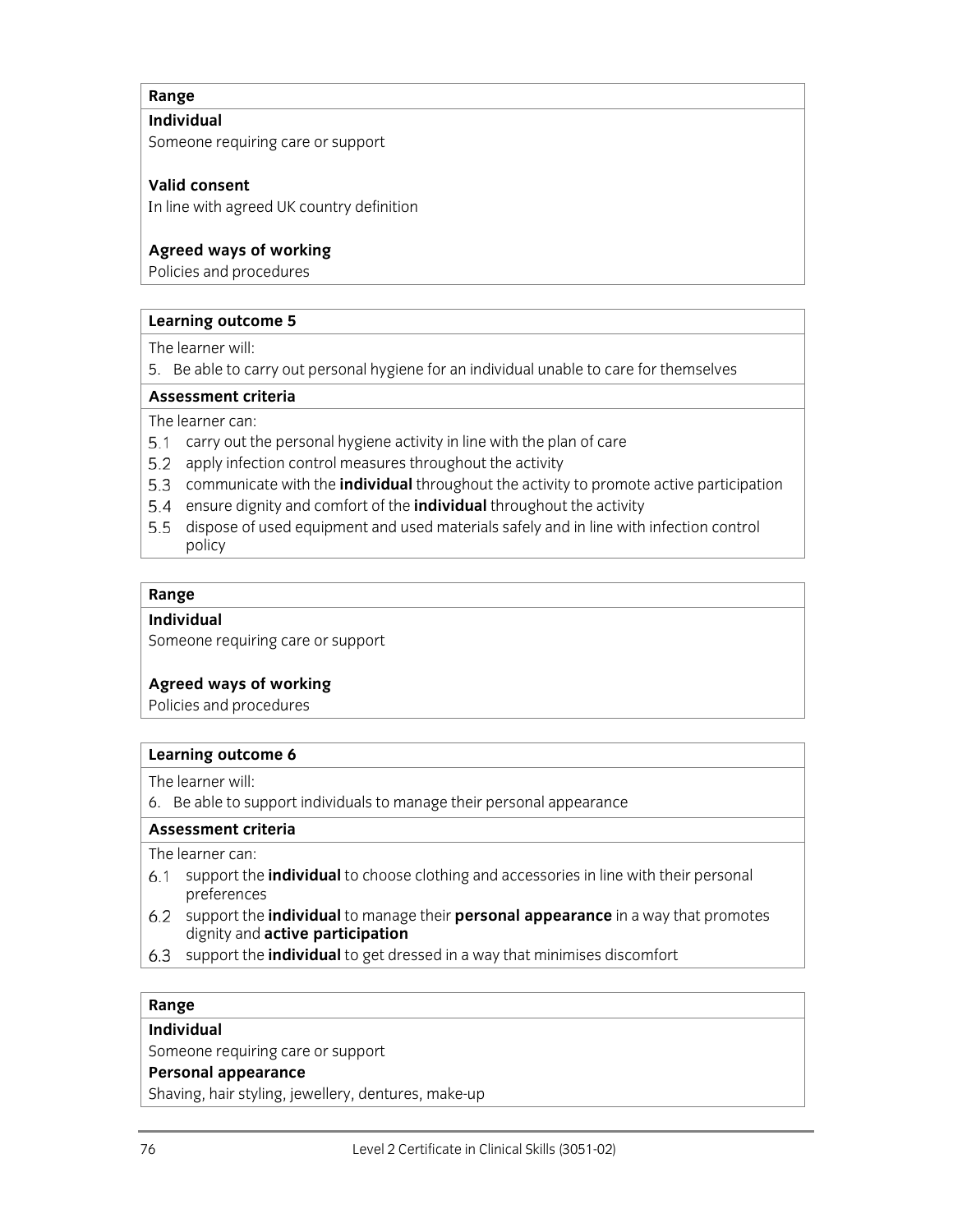## **Active participation**

Way of working that recognises an individual's right to participate in the activities and relationships of everyday life as independently as possible; the individual is regarded as an active partner in their own care and support, rather than a passive recipient

## **Learning outcome 7**

The learner will:

7. Be able to monitor and report on support for personal care

Assessment criteria

The learner can:

- seek feedback from the **individual** and others on how support for personal care meets the **individual's** needs and preferences
- 7.2 monitor personal care functions and activities in agreed ways
- 7.3 record and report on personal hygiene activities according to **agreed ways of working**

#### **Range**

#### **Individual**

Someone requiring care or support

## **Agreed ways of working**

Policies and procedures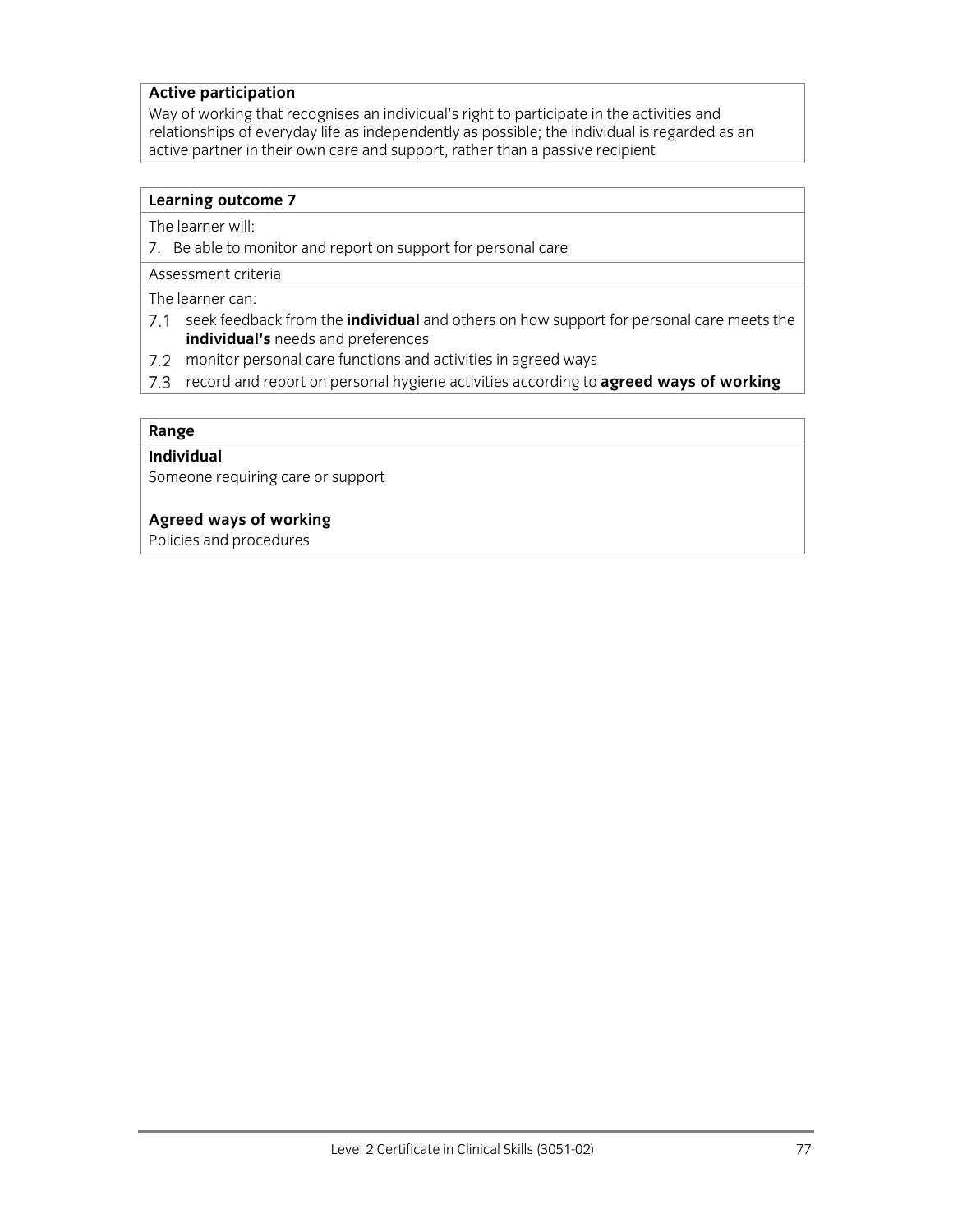| UAN:                            | J/507/1302                                                                                                                                                                                                        |
|---------------------------------|-------------------------------------------------------------------------------------------------------------------------------------------------------------------------------------------------------------------|
| Level:                          | っ                                                                                                                                                                                                                 |
| <b>Notional learning hours:</b> | 29                                                                                                                                                                                                                |
| <b>Guided learning hours:</b>   | 17                                                                                                                                                                                                                |
| Aim:                            | The aim of this unit is to provide the learners with<br>knowledge, understanding and skills in order to aspirate<br>gastric contents via the naso-gastric tube, measure<br>output and remove tubes when directed. |
| Assessment:                     | Portfolio of evidence                                                                                                                                                                                             |

The learner will:

1. Know policies and procedures for caring for individuals with naso-gastric tubes

#### **Assessment criteria**

The learner can:

- outline **agreed ways of working** relevant to caring for an **individual** with a naso-gastric tube
- 1.2 explain why it is important to follow **agreed ways of working** when undertaking nasogastric procedures
- 1.3 identify resources, equipment and materials used for aspiration or removal of a nasogastric tubes
- describe the responsibilities and boundaries of own role when caring for an **individual** with a naso-gastric tube
- describe the actions that should be taken when adverse reactions occur during a procedure
- 1.6 state why it is important to use equipment and materials according to the manufacturer's instructions
- 1.7 state the potential consequences of contamination of naso-gastric tubes and equipment used for aspiration

#### **Range**

## **Agreed ways of working**

Policies and procedures

#### **Individual**

Someone requiring care or support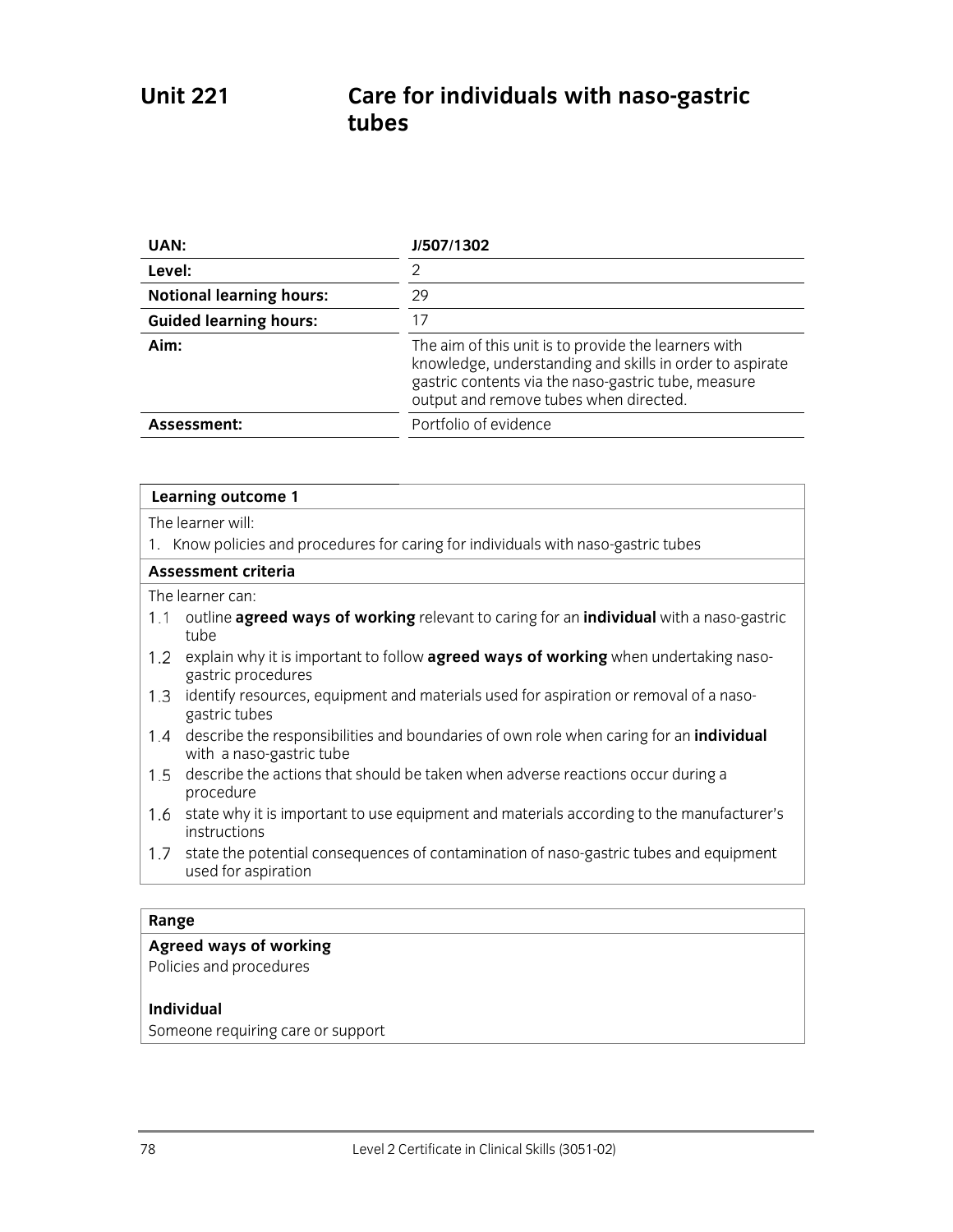The learner will:

2. Know the upper gastro-intestinal system in relation to naso-gastric procedures

## **Assessment criteria**

The learner can:

- describe the anatomy and physiology of the **upper gastro-intestinal** system
- 2.2 describe the normal and abnormal appearance of stomach fluid
- 2.3 state the reasons why stomach fluid may be abnormal

#### **Range**

## **Upper gastrointestinal tract**

Oesophagus, stomach, duodenum

#### **Learning outcome 3**

The learner will:

3. Be able to prepare to carry out a naso-gastric procedure

## **Assessment criteria**

The learner can:

- confirm the **individual's** identity and gain their **valid consent**
- 3.2 prepare resources, equipment and materials needed for aspiration or removal of nasogastric tubes
- 3.3 apply standard precautions for infection control and health and safety relevant to nasogastric procedures
- support the **individual** to position themselves so that the procedure can be carried out safely and to ensure comfort, privacy and dignity
- $3.5$ provide information to the **individual** regarding the procedure

## **Range**

## **Individual**

Someone requiring care or support

## **Valid consent**

In line with agreed UK country definition

#### **Learning outcome**

The learner will:

4. Be able to carry out a naso-gastric procedure

## **Assessment criteria**

The learner can:

- carry out the procedure in accordance with the **individual**'s care plan and **agreed ways of working**
- 4.2 ensure the naso-gastric tube and any drainage bags are securely attached in a way that prevents discomfort and maintains the **individual**'s dignity
- 4.3 assess naso-gastric aspirate for any change in appearance
- 4.4 measure and record the volume of aspirate
- 4.5 dispose of or clean used equipment and materials safely
- 4.6 cover receptacles containing naso-gastric aspirate following procedures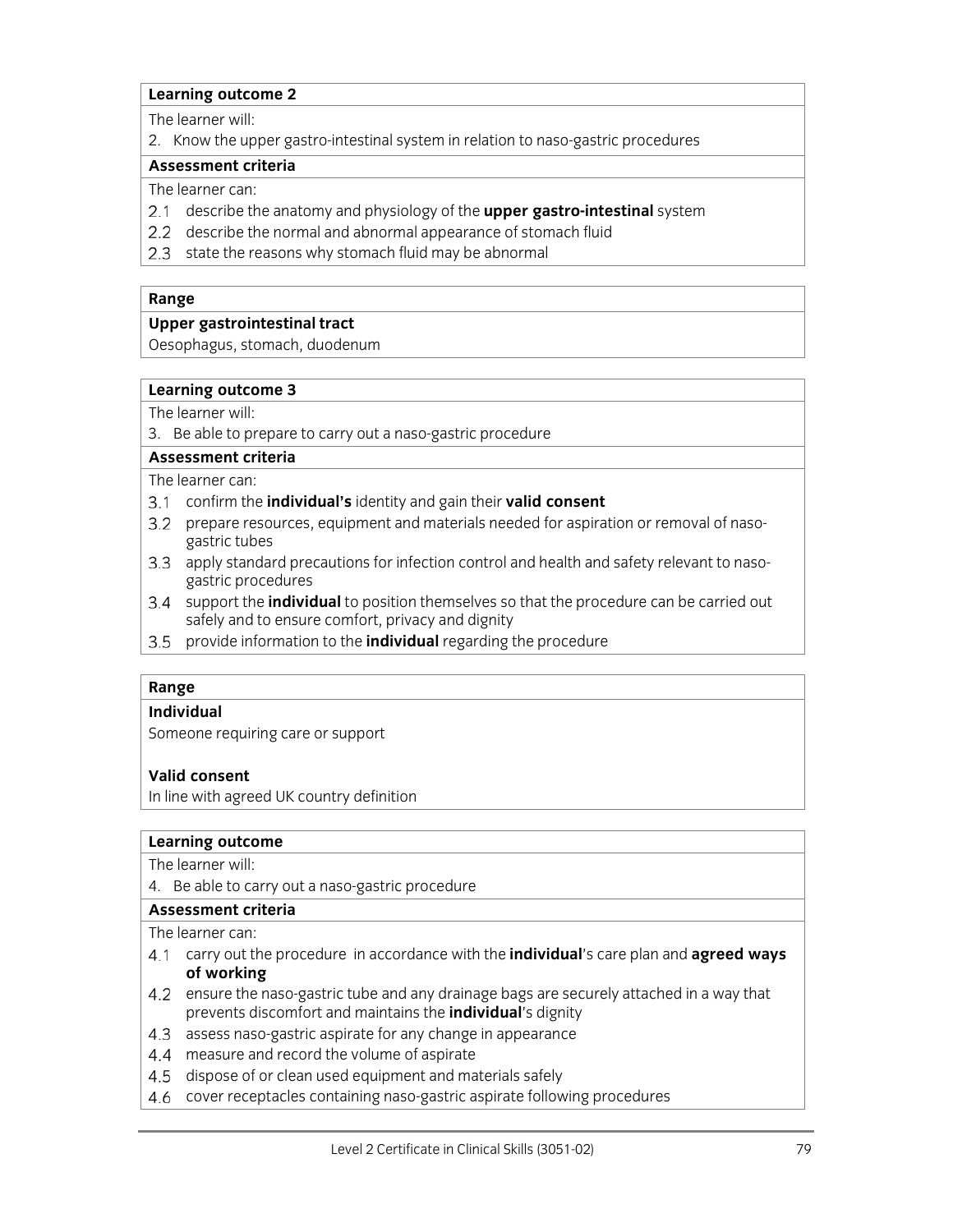- dispose of naso-gastric aspirate in line with local policy and protocol  $4.7$
- complete records accurately and according to **agreed ways of working**

## **Range**

# **Individual**

Someone requiring care or support

## **Agreed ways of working**

Policies and procedures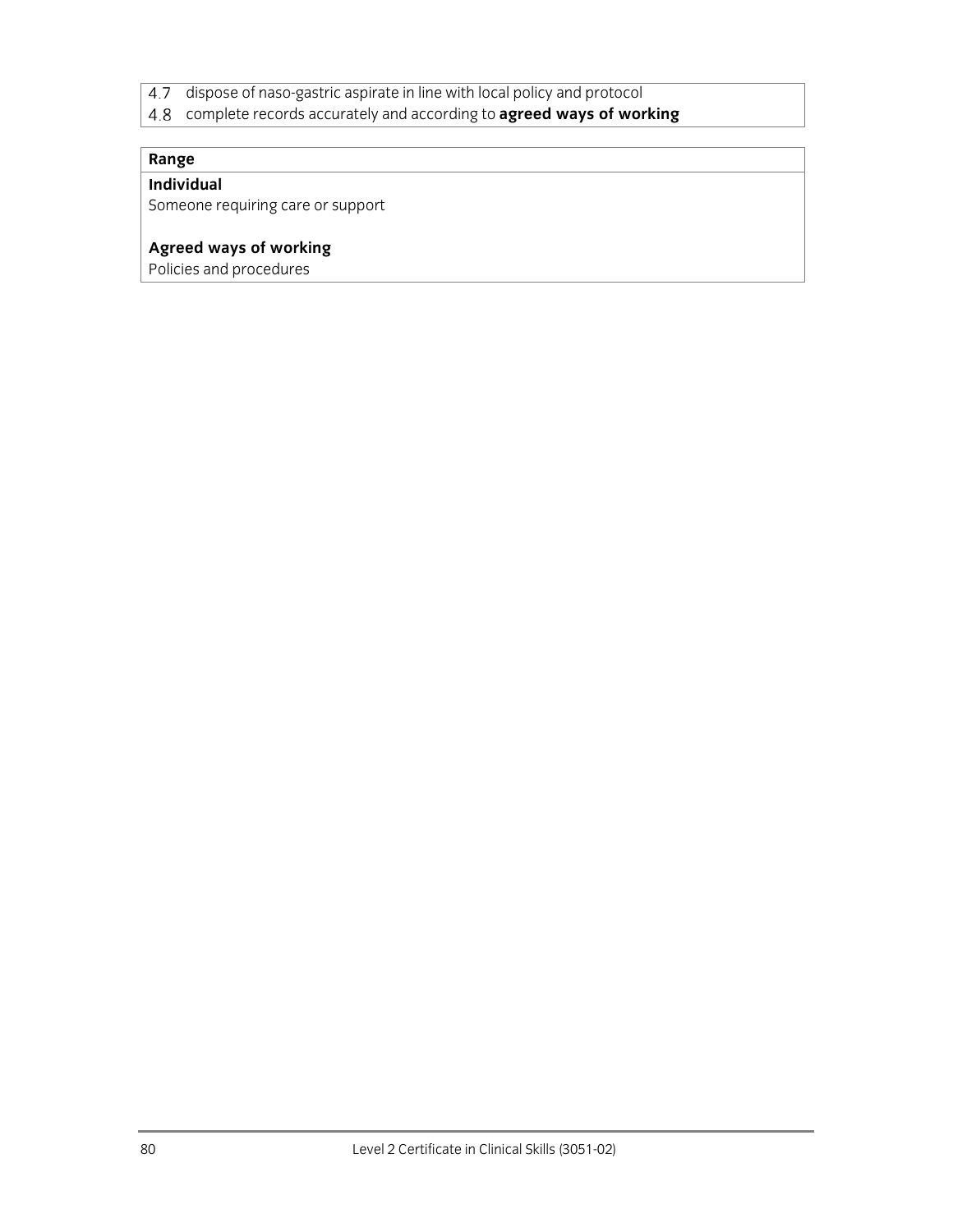# **Appendix 1 National Qualifications Framework – Level descriptors**

## **1. Introduction**

These descriptors set out the characteristic generic outcomes of each level. They are intended to provide a general, shared understanding of each level. They are not intended to be prescriptive or comprehensive statements, and there is no expectation that every unit and qualification should have all of the characteristics.

As the term 'generic' implies, the descriptors are intended to integrate vocational, academic and professional aspects of learning and apply to all learning contexts; classwork, practical work, and work-based learning. They have been developed with the intention that unit and qualification developers will use their professional expertise to translate them into their own subject areas and they will be kept under review in the light of feedback on their use $^{\rm 1}.$ 

The level descriptors can be used as a guide to the writing of learning outcomes and associated assessment criteria for units, to assign level to units and qualifications. The descriptors should be seen as a developmental continuum, i.e. each level subsumes the characteristics of lower levels.

## **2. Definition and scope of Categories**<sup>2</sup>

## **Intellectual Skills and Attributes**

This category reflects knowledge and understanding, application, analysis, synthesis/creativity and evaluation. This category also encapsulates psychomotor skills, self-appraisal/reflection of practice, planning and management of learning, problem solving, communication and presentation, interactive and group skills. Transferable skills overlap with the Key Skills and therefore Northern Ireland descriptors reflect their development.

## **Processes**

Processes refer to the operational contexts within which the learner performs and include the tasks and procedures required.

## **Accountability**

The term accountability is understood as a broad concept embracing the underpinning attributes of autonomy, responsibility and ethical understanding. While accepting that increasing autonomy is an essential feature of a learner's progression through the levels continuum, it is constrained by ethical considerations.

1 These descriptors consist of the NICATS descriptors, also used in Wales, together with additional material, commissioned by QCA, which has been included as a result of consultation.

2 The categories used are NICATS categories, and thus these definitions are those used by NICATS.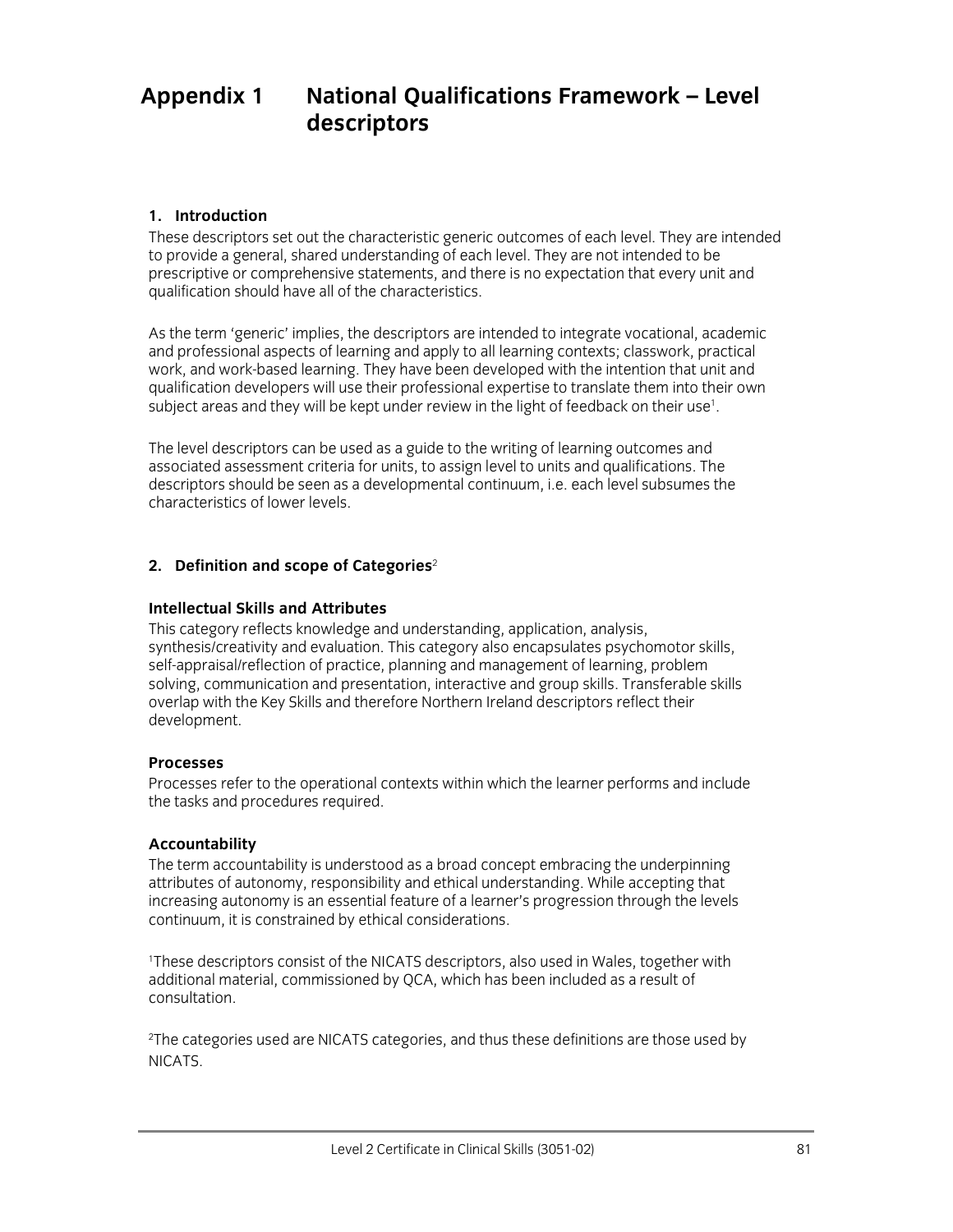| Level | <b>Intellectual skills and</b><br>attributes                                                                                                                       | <b>Processes</b>                                                                                                                              | <b>Accountability</b>                                                                                                                                                                                                             |
|-------|--------------------------------------------------------------------------------------------------------------------------------------------------------------------|-----------------------------------------------------------------------------------------------------------------------------------------------|-----------------------------------------------------------------------------------------------------------------------------------------------------------------------------------------------------------------------------------|
| Entry | Employ recall and demonstrate<br>elementary comprehension in a<br>narrow range of areas with<br>dependency on ideas of others                                      | Operate mainly in closely<br>defined and highly<br>structured contexts                                                                        | Carry out directed<br>activity under close<br>supervision                                                                                                                                                                         |
|       | Exercise basic skills<br>Receive and pass on information                                                                                                           | Carry out processes that<br>are repetitive and<br>predictable<br>Undertake the performance                                                    | Rely entirely on<br>external monitoring<br>of output and quality                                                                                                                                                                  |
|       |                                                                                                                                                                    | of clearly defined tasks<br>Assume a limited range<br>of roles                                                                                |                                                                                                                                                                                                                                   |
|       | Employ a narrow range of applied<br>knowledge and basic<br>comprehension                                                                                           | Show basic competence in<br>a limited range of<br>predictable and structured<br>contexts                                                      | Exercise a very limited<br>degree of discretion and<br>judgement about possible<br>actions                                                                                                                                        |
|       | Demonstrate a narrow range of<br>skills<br>Apply known solutions familiar<br>problems<br>Present and record information<br>from readily available sources          | Utilise a clear choice<br>of routine responses<br>Co-operate with others                                                                      | Carry restricted<br>responsibility for quantity<br>and quality of output<br>Operate under direct<br>supervision and quality<br>control                                                                                            |
| 2     | Apply knowledge with<br>underpinning comprehension in a<br>number of areas<br>Make comparisons<br>Interpret available Information<br>Demonstrate a range of skills | Choose from a range of<br>procedures performed in a<br>number of contexts, some<br>of which may be non-<br>routine Co-ordinate with<br>others | Undertake directed<br>activity with a degree of<br>autonomy<br>Achieve outcomes within<br>time constraints<br>Accept increased<br>responsibility for quantity<br>and quality of output<br>subject to external quality<br>checking |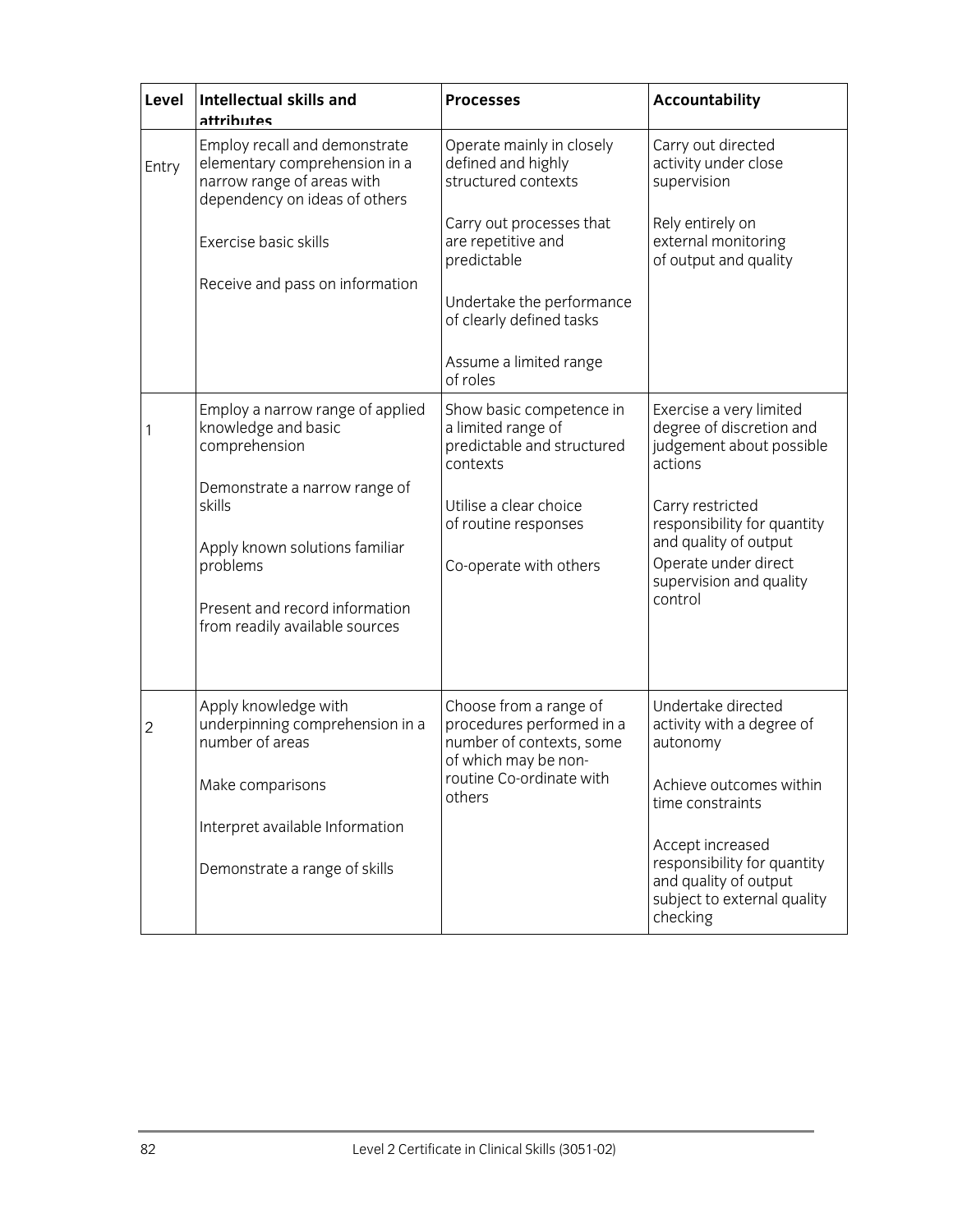| Level | <b>Intellectual skills and</b><br>attributes                                                                                                                                                                                                                                                                                                                                                                    | <b>Processes</b>                                                                                                                                                                                                                                                                     | <b>Accountability</b>                                                                                                                                                                                                                             |
|-------|-----------------------------------------------------------------------------------------------------------------------------------------------------------------------------------------------------------------------------------------------------------------------------------------------------------------------------------------------------------------------------------------------------------------|--------------------------------------------------------------------------------------------------------------------------------------------------------------------------------------------------------------------------------------------------------------------------------------|---------------------------------------------------------------------------------------------------------------------------------------------------------------------------------------------------------------------------------------------------|
| 3     | Apply knowledge and skills in a<br>range of complex activities,<br>demonstrating comprehension of<br>relevant theories<br>Access and evaluate information<br>independently<br>Analyse information and make<br>reasoned judgements<br>Employ a range of responses to<br>well defined but often unfamiliar or<br>unpredictable problems                                                                           | Operate in a variety of<br>familiar and unfamiliar<br>contexts using<br>a range technical or<br>learning skills<br>Select from a<br>considerable choice of<br>procedures<br>Give presentations to<br>an audience                                                                     | Engage in self directed<br>activity with<br>guidance/evaluation<br>Accept responsibility for<br>quantity and quality of<br>output<br>Accept limited<br>responsibility for the<br>quantity and quality of the<br>output of others                  |
| 4     | Develop a rigorous approach to<br>the acquisition of a broad<br>knowledge base<br>Employ a range of specialised skills<br>Determine solutions to a variety of<br>unpredictable problems<br>Generate a range of responses, a<br>limited number of which are<br>innovative, to well defined but<br>often unfamiliar problems<br>Evaluate information, using it to<br>plan and develop investigative<br>strategies | Operate in a range of varied<br>and specific contexts<br>involving creative and non-<br>routine activities<br>Exercise appropriate<br>judgement in<br>planning, selecting or<br>presenting<br>information, methods<br>or resources                                                   | Undertake self directed<br>and a limited amount of<br>directive activity<br>Operate within broad<br>general guidelines or<br>functions<br>Take responsibility for the<br>nature and quantity of<br>outputs<br>Meet specified<br>quality standards |
| 5     | Generate ideas through the<br>analysis of information and<br>concepts at an abstract level<br>Command wide ranging,<br>specialised technical, creative<br>and/or conceptual skills.<br>Formulate appropriate responses<br>to resolve well defined and<br>abstract problems.<br>Analyse, reformat and evaluate a<br>wide range of information                                                                    | Utilise diagnostic and<br>creative skills in a range of<br>technical, professional or<br>management functions<br>Exercise appropriate<br>judgement in planning,<br>design, technical and/or<br>supervisory functions<br>related to products,<br>services, operations or<br>processes | Accept responsibility and<br>accountability within broad<br>parameters for<br>determining and achieving<br>personal and/or group<br>outcomes                                                                                                      |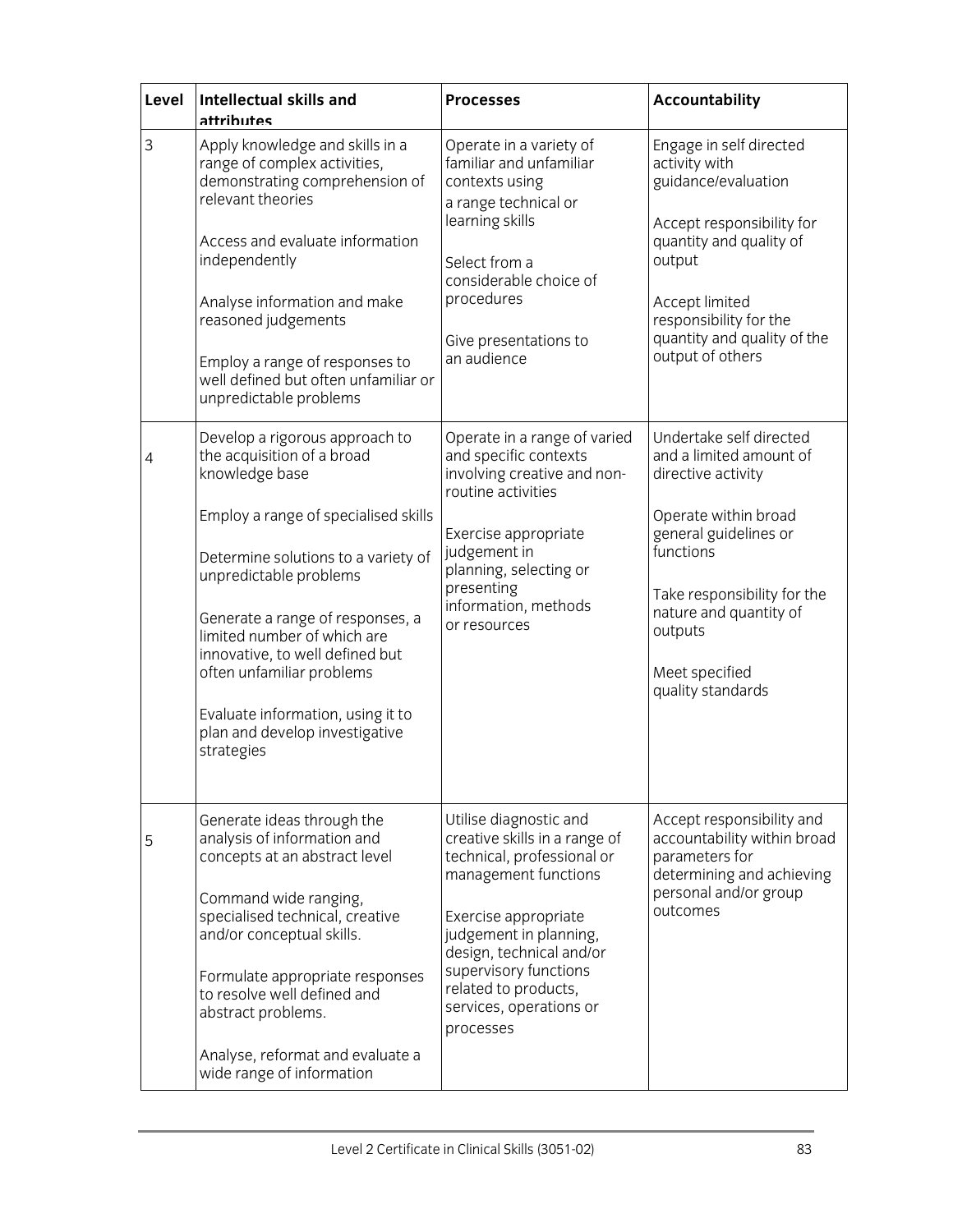| Level | <b>Intellectual skills and</b><br>attributes                                                                                                                                                        | <b>Processes</b>                                                                                                                                                                                                                                                                                                                                                                                              | <b>Accountability</b>                                                                                                                                                                                 |
|-------|-----------------------------------------------------------------------------------------------------------------------------------------------------------------------------------------------------|---------------------------------------------------------------------------------------------------------------------------------------------------------------------------------------------------------------------------------------------------------------------------------------------------------------------------------------------------------------------------------------------------------------|-------------------------------------------------------------------------------------------------------------------------------------------------------------------------------------------------------|
| 6     | Critically review, consolidate and<br>extend a systematic and coherent<br>body of knowledge                                                                                                         | Transfer and apply<br>diagnostic and creative<br>skills in a range of situations                                                                                                                                                                                                                                                                                                                              | Accept accountability<br>for determining and<br>achieving personal<br>and/or group outcomes                                                                                                           |
|       | Utilise highly specialised technical<br>or scholastic skills across an area<br>of study<br>Utilise research skills                                                                                  | Exercise appropriate<br>judgement in a number of<br>complex planning, design,<br>technical and/or<br>management functions                                                                                                                                                                                                                                                                                     | Begin to lead multiple,<br>complex and<br>heterogeneous groups                                                                                                                                        |
|       | Critically evaluate new information,<br>concepts and evidence from a<br>range of sources                                                                                                            | related to products,<br>services, operations or<br>processes including<br>resourcing                                                                                                                                                                                                                                                                                                                          |                                                                                                                                                                                                       |
| 7     | Display mastery of a complex and<br>specialised area of knowledge and<br>skills<br>Demonstrate expertise in<br>highly specialised and advanced<br>technical, professional and/or<br>research skills | Conduct research, or<br>advanced technical or<br>professional activity, using<br>and modifying advanced skills<br>and tools<br>Design and apply appropriate<br>research methodologies<br>Communicate results of<br>research to peers<br>Develop new skills to a high<br>level, including novel and<br>emerging techniques<br>Act in a wide variety of<br>unpredictable and advanced<br>professional contexts. | Accept accountability in<br>related decision making<br>including use of supervision<br>Take significant<br>responsibility for the work of<br>other professional staff; lead<br>and initiate activity. |
| 8     | Make a significant and original<br>contribution to a specialised field<br>of enquiry                                                                                                                | Demonstrate command of<br>methodological issues                                                                                                                                                                                                                                                                                                                                                               | Accept accountability in<br>related decision making<br>including use of supervision                                                                                                                   |
|       | Respond to abstract problems that<br>expand and redefine existing<br>procedural knowledge                                                                                                           | Communicate results of<br>research to peers and engage<br>in critical dialogue                                                                                                                                                                                                                                                                                                                                | Lead and originate complex<br>social processes.                                                                                                                                                       |
|       |                                                                                                                                                                                                     | Develop new skills,<br>techniques, tools,<br>practices and/or materials                                                                                                                                                                                                                                                                                                                                       |                                                                                                                                                                                                       |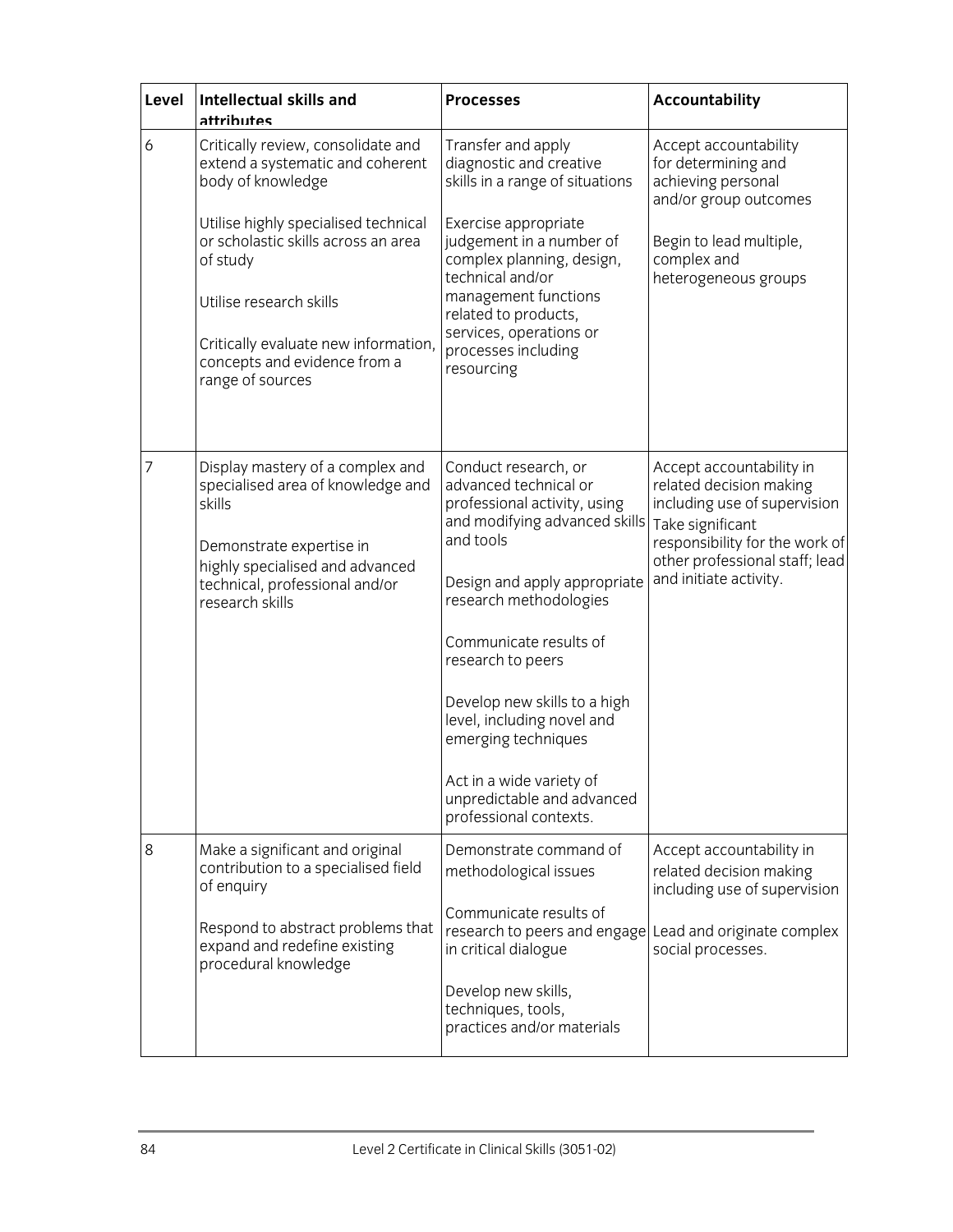# **Sources of general information**

The following documents contain essential information for centres delivering City & Guilds qualifications. They should be referred to in conjunction with this handbook. To download the documents and to find other useful documents, go to the **Centres and Training Providers homepage** on **www.cityandguilds.com**.

**Centre Manual** contains detailed information about the processes which must be followed and requirements which must be met for a centre to achieve 'approved centre' status, or to offer a particular qualification, as well as updates and good practice exemplars for City & Guilds assessment and policy issues. Specifically, the document includes sections on:

- The centre and qualification approval process
- Assessment, internal quality assurance and examination roles at the centre
- Registration and certification of candidates
- Non-compliance
- Complaints and appeals
- Equal opportunities
- Data protection
- Management systems
- Maintaining records
- Assessment
- Internal quality assurance
- External quality assurance.

*Our Quality Assurance Requirements* encompasses all of the relevant requirements of key regulatory documents such as:

- Regulatory Arrangements for the Qualifications and Credit Framework (2008)
- SQA Awarding Body Criteria (2007)
- NVQ Code of Practice (2006)

and sets out the criteria that centres should adhere to pre and post centre and qualification approval.

*Access to Assessment & Qualifications* provides full details of the arrangements that may be made to facilitate access to assessments and qualifications for candidates who are eligible for adjustments in assessment.

The **centre homepage** section of the City & Guilds website also contains useful information on such things as:

- **Walled Garden**: how to register and certificate candidates on line
- **Events**: dates and information on the latest Centre events
- **Online assessment**: how to register for e-assessments.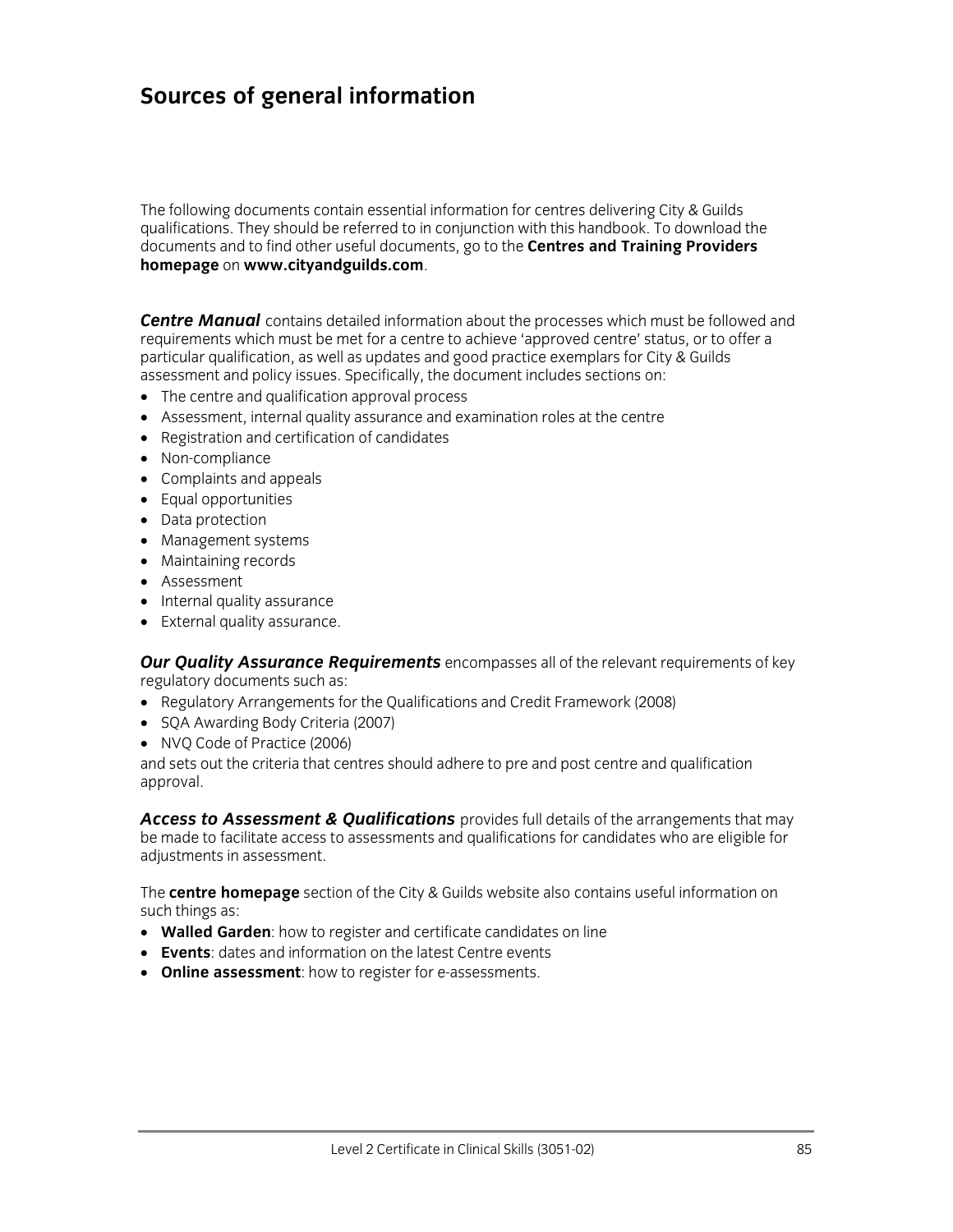*Centre Guide – Delivering International Qualifications* contains detailed information about the processes which must be followed and requirements which must be met for a centre to achieve 'approved centre' status, or to offer a particular qualification. Specifically, the document includes sections on:

- The centre and qualification approval process and forms
- Assessment, verification and examination roles at the centre
- Registration and certification of candidates
- Non-compliance
- Complaints and appeals
- Equal opportunities
- Data protection
- Frequently asked questions.

## *Linking to this document from web pages*

We regularly update the name of documents on our website, therefore in order to prevent broken links we recommend that you link to our web page that the document resides upon, rather than linking to the document itself.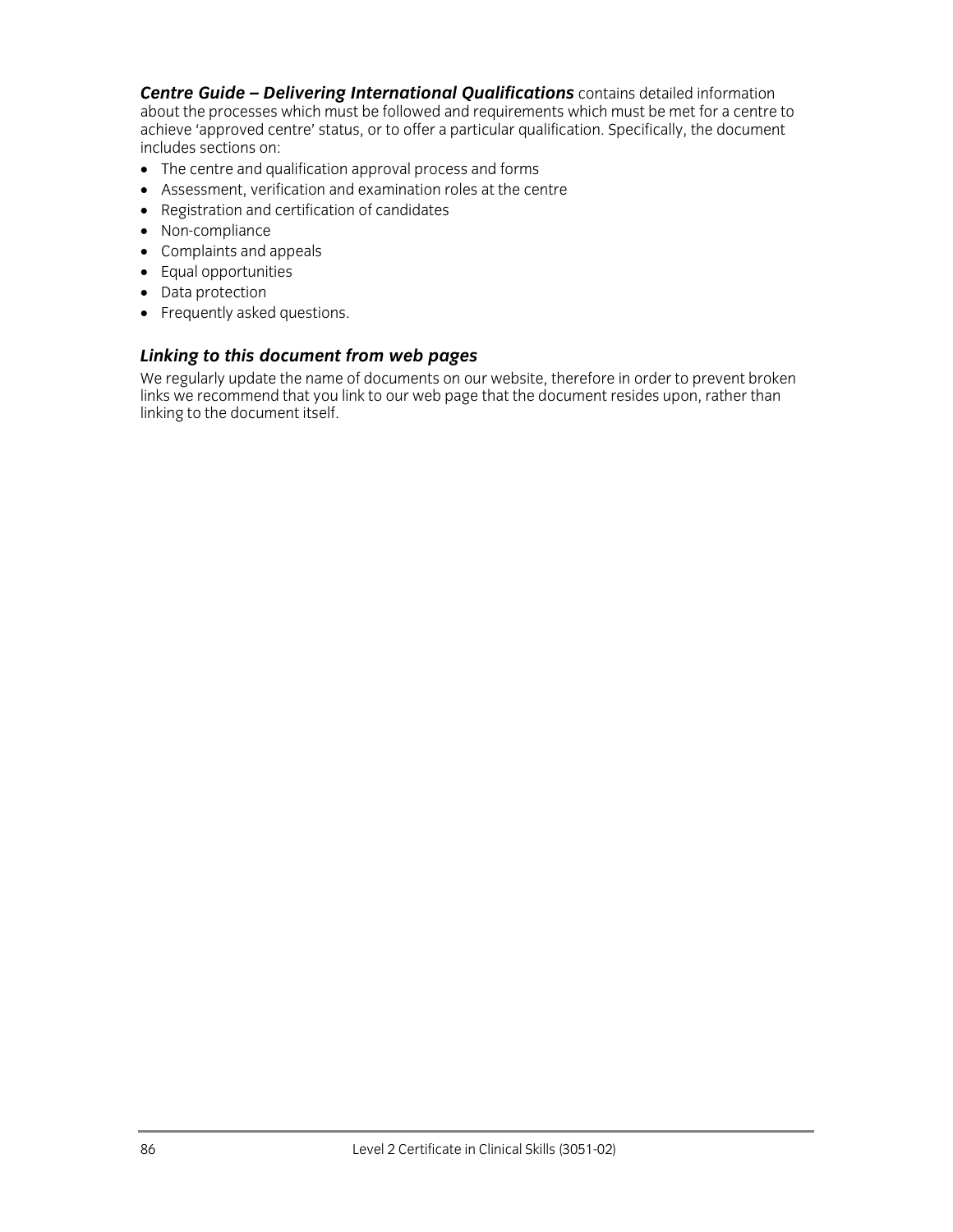# **Useful contacts**

| <b>UK learners</b>                                                                                                                                              | $T: +44(0)8445430033$               |  |
|-----------------------------------------------------------------------------------------------------------------------------------------------------------------|-------------------------------------|--|
| General qualification information                                                                                                                               | E: learnersupport@cityandguilds.com |  |
| <b>International learners</b>                                                                                                                                   | $T: +44(0)8445430033$               |  |
| General qualification information                                                                                                                               | $F: +44(0)2072942413$               |  |
|                                                                                                                                                                 | E: intcg@cityandguilds.com          |  |
| <b>Centres</b>                                                                                                                                                  | $T: +44(0)8445430000$               |  |
| Exam entries, Certificates, Registrations/enrolment,                                                                                                            | F: +44 (0)20 7294 2413              |  |
| Invoices, Missing or late exam materials, Nominal roll<br>reports, Results                                                                                      | E: centresupport@cityandguilds.com  |  |
| <b>Single subject qualifications</b>                                                                                                                            | $T: +44(0)8445430000$               |  |
| Exam entries, Results, Certification, Missing or late                                                                                                           | $F: +44(0)2072942413$               |  |
| exam materials, Incorrect exam papers, Forms<br>request (BB, results entry), Exam date and time                                                                 | F: +44 (0)20 7294 2404 (BB forms)   |  |
| change                                                                                                                                                          | E: singlesubjects@cityandguilds.com |  |
| <b>International awards</b>                                                                                                                                     | $T: +44(0)8445430000$               |  |
| Results, Entries, Enrolments, Invoices, Missing or late                                                                                                         | F: +44 (0)20 7294 2413              |  |
| exam materials, Nominal roll reports                                                                                                                            | E: intops@cityandguilds.com         |  |
| <b>Walled Garden</b>                                                                                                                                            | $T: +44(0)8445430000$               |  |
| Re-issue of password or username, Technical                                                                                                                     | F: +44 (0)20 7294 2413              |  |
| problems, Entries, Results, e-assessment,<br>Navigation, User/menu option, Problems                                                                             | E: walledgarden@cityandguilds.com   |  |
| <b>Employer</b>                                                                                                                                                 | T: +44 (0) 207 294 8128             |  |
| Employer solutions including, Employer Recognition:<br>Endorsement, Accreditation and Quality Mark,<br>Consultancy, Mapping and Specialist Training<br>Delivery | E: business@cityandguilds.com       |  |
| <b>Publications</b>                                                                                                                                             | $T: +44(0)8445430000$               |  |
| Logbooks, Centre documents, Forms, Free literature                                                                                                              | $F: +44(0)2072942413$               |  |

Every effort has been made to ensure that the information contained in this publication is true and correct at the time of going to press. However, City & Guilds' products and services are subject to continuous development and improvement and the right is reserved to change products and services from time to time. City & Guilds cannot accept liability for loss or damage arising from the use of information in this publication.

If you have a complaint, or any suggestions for improvement about any of the services that we provide, email: **feedbackandcomplaints@cityandguilds.com**